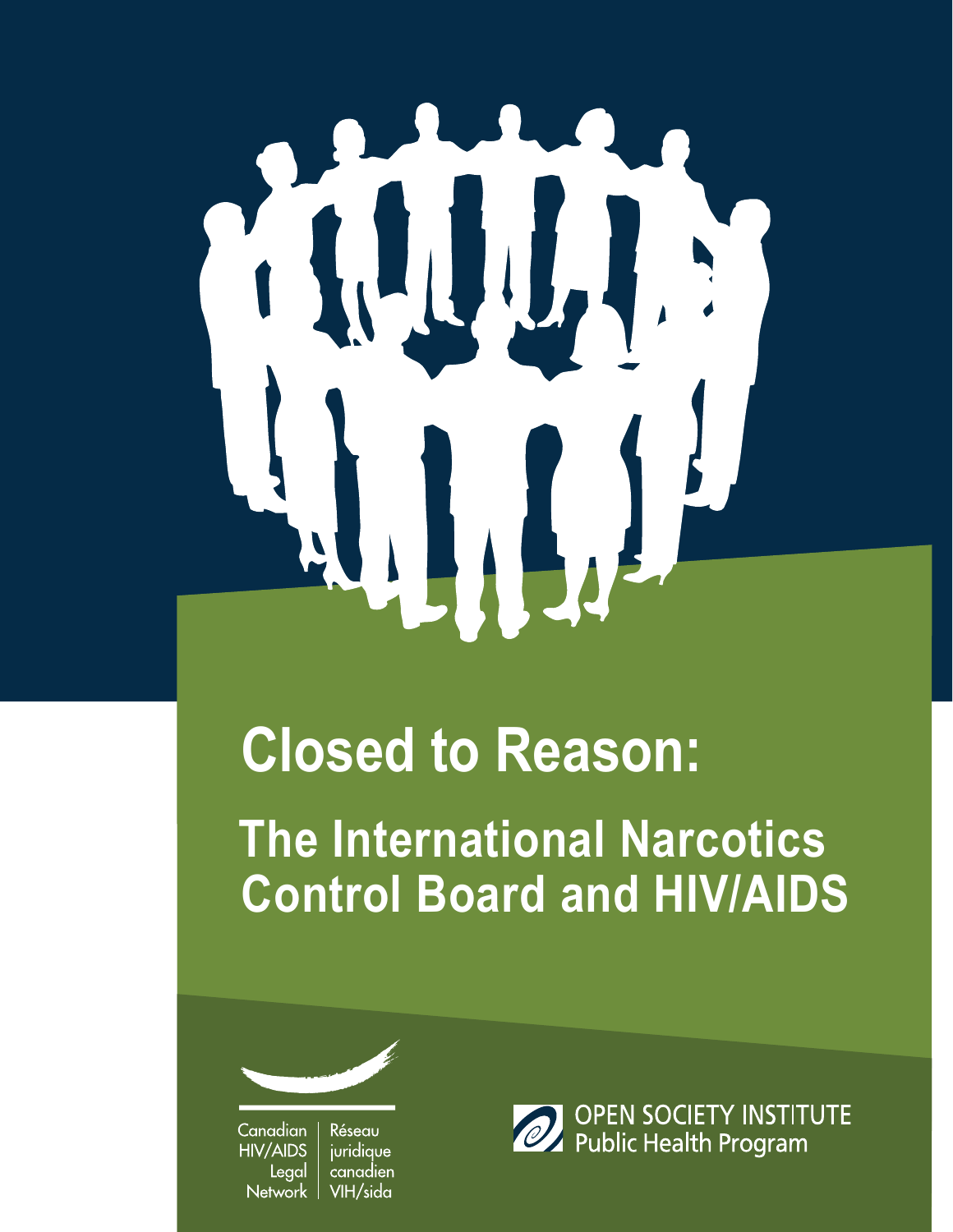



# **Closed to Reason:** The International Narcotics Control Board and HIV/AIDS

Canadian HIV/AIDS Legal Network and International Harm Reduction Development Program (IHRD) of the Open Society Institute February 2007

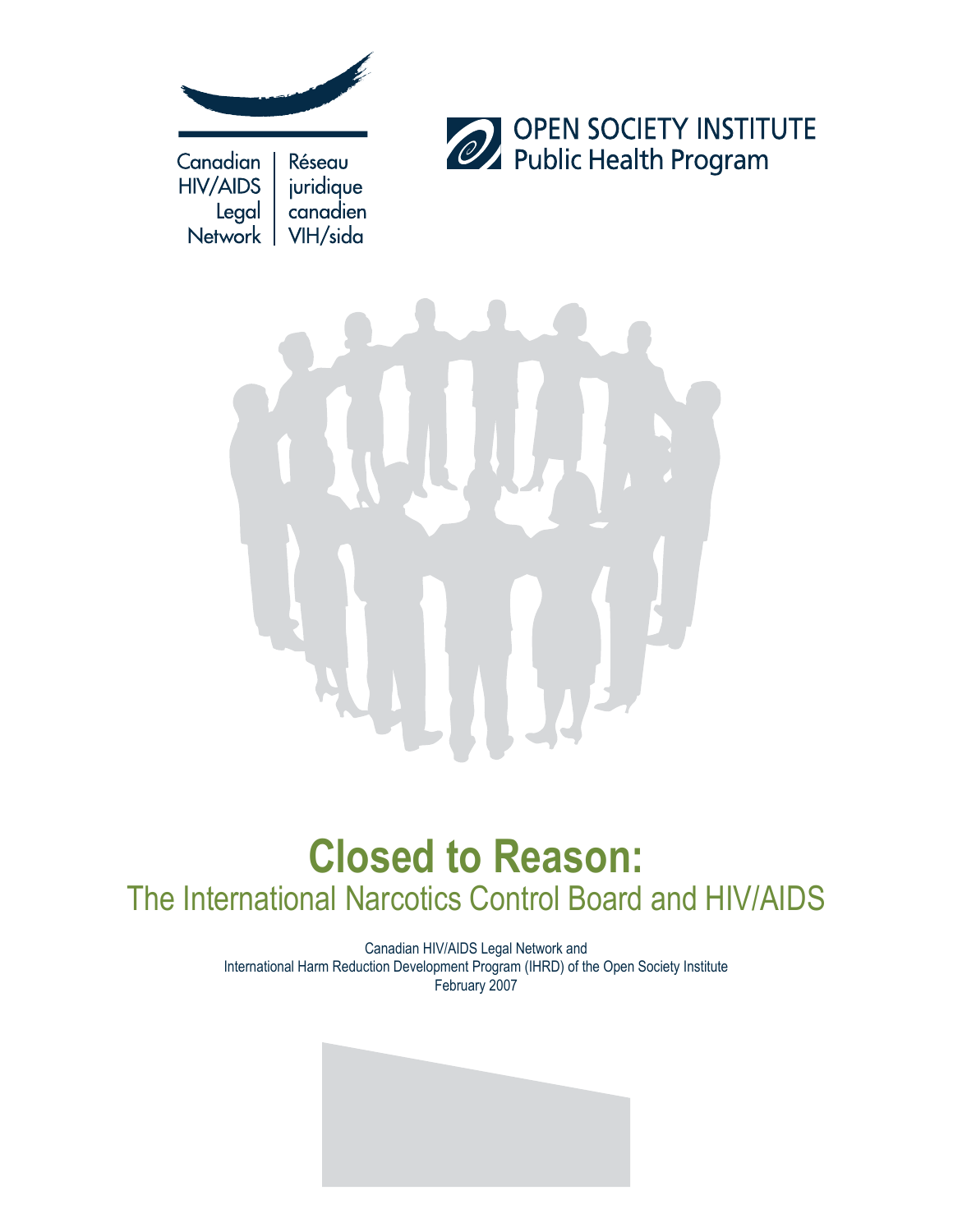# **Closed to Reason: The International Narcotics Control Board and HIV/AIDS**

Joanne Csete and Daniel Wolfe

© 2007 Canadian HIV/AIDS Legal Network and Open Society Institute

Further copies can be retrieved at www.aidslaw.ca/drugpolicy or at www.soros.org/harm-reduction.

### **Cataloguing in publication data**

Csete J and D Wolfe (2007). Closed to Reason: The International Narcotics Control Board and HIV/AIDS. Toronto/New York: Canadian HIV/AIDS Legal Network and the International Harm Reduction Development (IHRD) Program of the Open Society Institute.

ISBN 978-1-896735-82-5

### **Acknowledgements**

The authors are grateful to the following persons for research assistance and helpful comments on drafts of this report: Taslim Madhani, Richard Elliott, Leon Mar and Richard Pearshouse of the Canadian HIV/AIDS Legal Network, and Kasia Malinowska-Sempruch, Jonathan Cohen, Sophie Pinkham and Elizabeth Eagen of the Open Society Institute. Ari Korpivaara and Will Kramer of the Open Society Institute provided editorial assistance, and Vajdon Sohaili and Leon Mar of the Legal Network oversaw layout and design.

Illustration by Conny Schwindel

### **About the Canadian HIV/AIDS Legal Network**

The Canadian HIV/AIDS Legal Network (www.aidslaw.ca) promotes the human rights of people living with and vulnerable to HIV/AIDS, in Canada and internationally, through research, legal and policy analysis, education, and community mobilization. The Legal Network is Canada's leading advocacy organization working on the legal and human rights issues raised by HIV/AIDS.

### **About the International Harm Reduction Development Program (IHRD)**

The International Harm Reduction Development Program (IHRD), part of the Public Health Program of the Open Society Institute (OSI), works to reduce HIV and other harms related to injecting drug use and to press for policies that reduce stigmatization of illicit drug users and protect their human rights. IHRD, which has supported more than 200 programs in Central and Eastern Europe, the former Soviet Union, and Asia, bases its activities on the philosophy that people unable or unwilling to abstain from drug use can make positive changes to protect their health and that of their families and communities. Since 2001, IHRD has prioritized advocacy to expand availability of needle exchange, opiate substitution treatment, and treatment for HIV; to reform discriminatory policies and practices; and to increase the political participation of people who use drugs and those living with HIV.

### **About the Open Society Institute (OSI)**

The Open Society Institute (OSI) works to build vibrant and tolerant democracies whose governments are accountable to their citizens. To achieve its mission, OSI seeks to shape public policies that assure greater fairness in political, legal, and economic systems and safeguard fundamental rights. On a local level, OSI implements a range of initiatives to advance justice, education, public health, and independent media. At the same time, OSI builds alliances across borders and continents on issues such as corruption and freedom of information. OSI places a high priority on protecting and improving the lives of marginalized people and communities.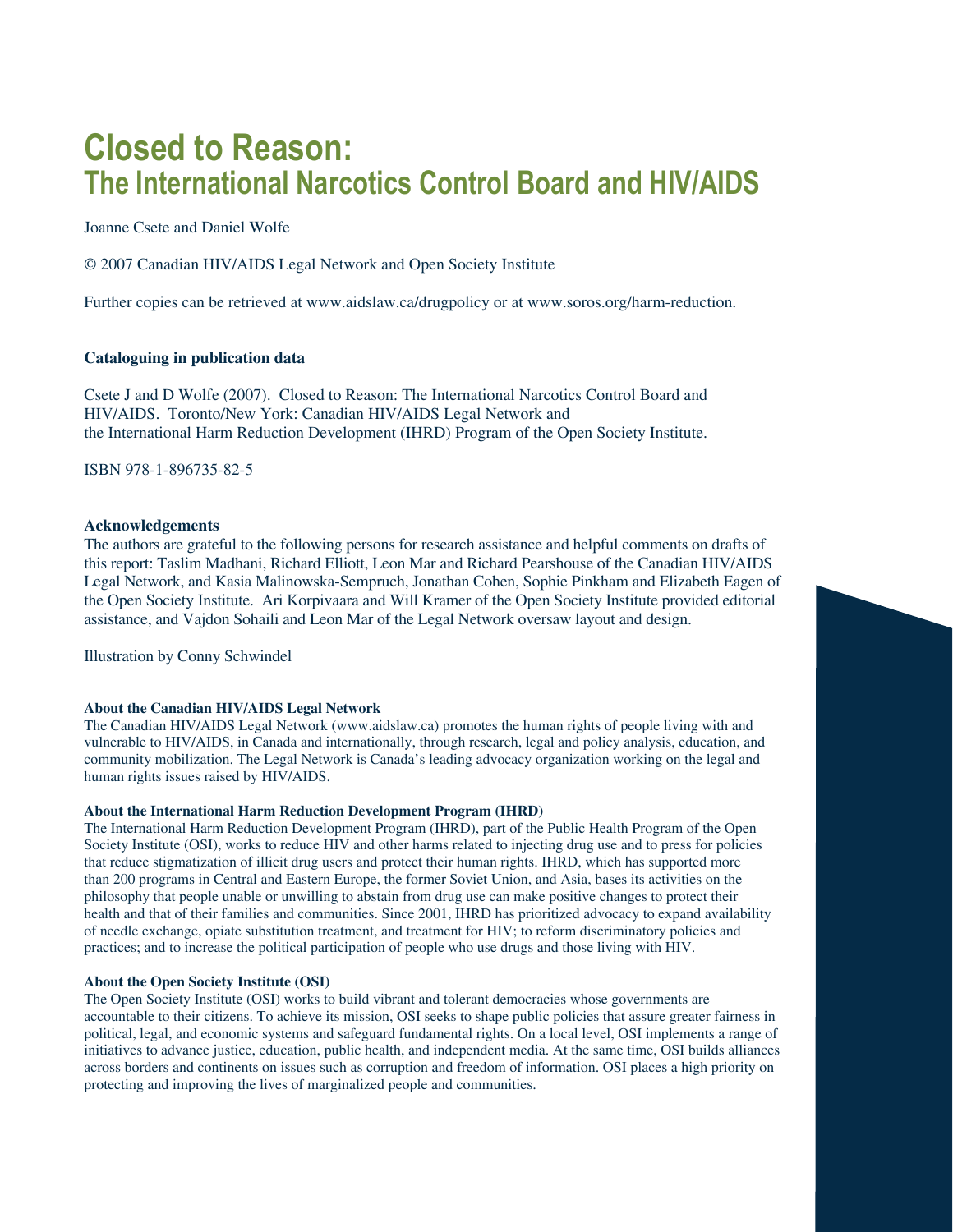# Table of Contents

| <b>Key findings and recommendations</b>                                          | 1  |
|----------------------------------------------------------------------------------|----|
| <b>I.</b> Introduction                                                           | 5  |
| <b>II. Role of the INCB</b>                                                      | 6  |
| A. Expertise on HIV and drug policy                                              | 7  |
| <b>III.</b> Statements and positions of the INCB                                 | 8  |
| A. INCB and harm reduction                                                       | 8  |
| Emphasizing fear, downplaying science                                            | 8  |
| Ignoring expert legal analysis                                                   | 9  |
| Promoting opposition to harm reduction in the media                              | 9  |
| B. INCB and opiate substitution treatment                                        | 10 |
| Underemphasizing opiate substitution treatment                                   | 10 |
| Failing to remark on country advances and failures                               | 10 |
| Stressing drug control at the expense of public health                           | 12 |
| C. INCB and safer injection facilities                                           | 12 |
| Condemnation without legal justification                                         | 12 |
| Silencing other UN actors                                                        | 13 |
| D. INCB and sterile syringe programs                                             | 13 |
| Misrepresenting law and science                                                  | 14 |
| E. INCB and the human rights of people who use drugs                             | 14 |
| Silence on abuses at the national level                                          | 14 |
| Dissonance with the UN                                                           | 16 |
| IV. Impartiality, independence and accountability at the INCB                    | 17 |
| Country influence                                                                | 17 |
| Russia and the case of methadone                                                 | 17 |
| Influence of the INCB at the UN                                                  | 18 |
| Lack of public guidelines on attribution of statements or<br>corrections of fact | 18 |
| A culture of secrecy                                                             | 18 |
| <b>V. Conclusions and recommendations</b>                                        | 20 |
| Appendix A: INCB and the mechanisms of global drug control                       | 22 |
| Appendix B: The role of the INCB as specified in the UN drug                     |    |
| conventions                                                                      | 24 |
| <b>References</b>                                                                | 26 |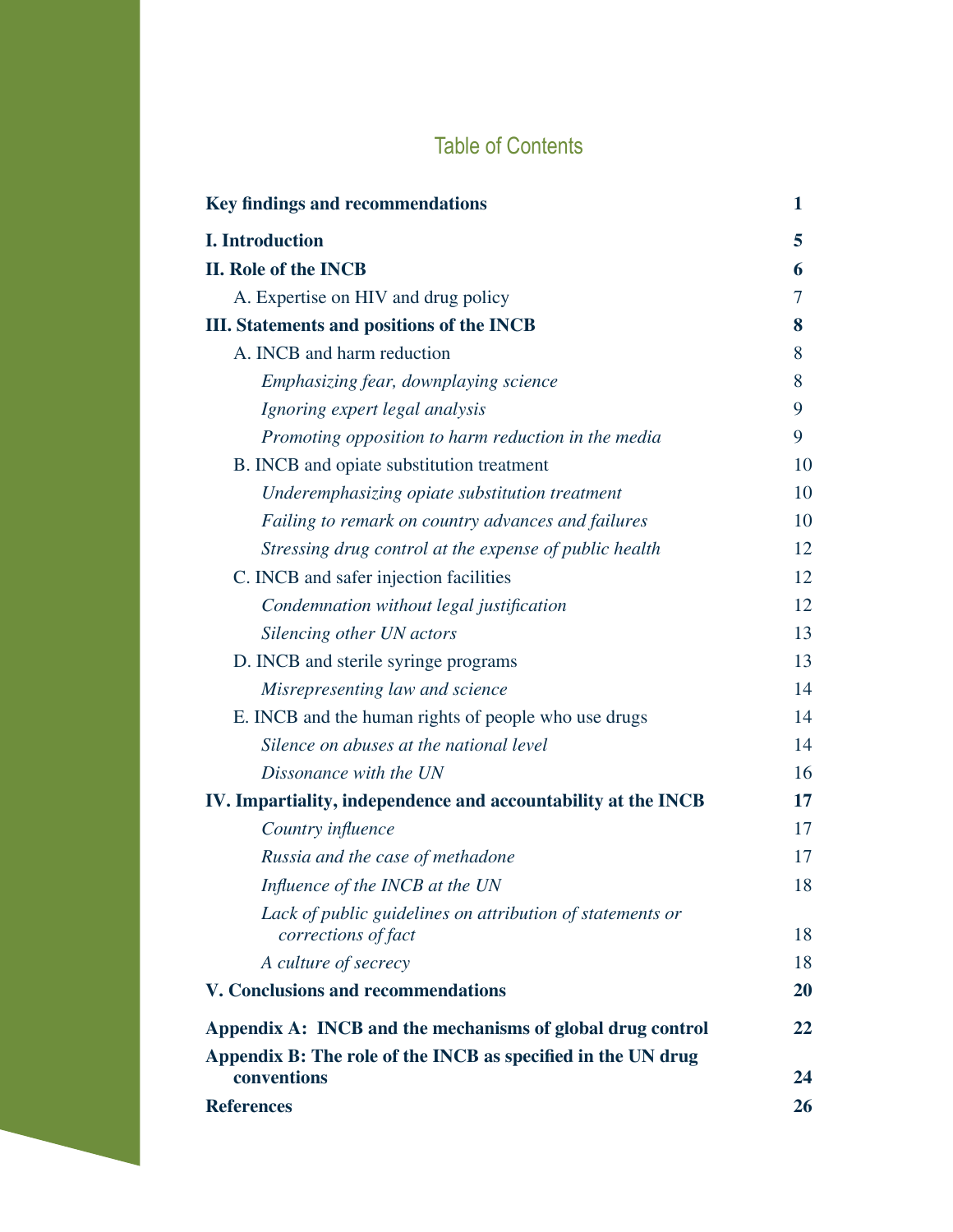# **Key findings and recommendations**

The role of drug policy has been transformed since the era in which the International Narcotics Control Board (INCB), the 13-member body responsible for monitoring compliance with the United Nations drug conventions, was conceived. In a time when an estimated 30 percent of infections outside of Africa are due to injection drug use, drug policy is fundamental to the success or failure of the international response to HIV/AIDS. A significant body of scientific evidence has shown the importance of measures such as effective treatment for chemical dependence and provision of sterile syringes in preventing HIV. The INCB, which emphasizes its impartiality, independence and reliance on evidence, has an historic opportunity to help stop the injection-driven HIV epidemics now emerging and exploding in much of the world.

Instead, the Board has become an obstacle to effective programs to prevent and treat HIV and chemical dependence. INCB annual reports are rife with omissions and misrepresentations and lack both scientific documentation and justification for legal opinions. Country visits by INCB representatives fail to highlight law enforcement patterns that accelerate HIV transmission and represent clear human rights violations. Although the Board is responsible for ensuring the global availability of legal opiates, it has not acted to help countries accurately estimate their need for the opiate substitution treatment shown to be effective in reducing HIV risk and increasing adherence to antiretroviral medications.

The Board stresses the drug control aspects of its mandate. Its annual report for 2005, however, refers 18 times to the role of drug use in accelerating HIV transmission in various countries. Tellingly, that report, like other INCB documents, fails to urge countries to pursue proven strategies to reduce HIV transmission among people who inject drugs. While the UN drug conventions clearly mandate treatment for drug users, the INCB has remained silent on the shortage of effective chemical dependence programs, and the abuses committed in the name of drug treatment and rehabilitation.

The United Nations system as a whole is committed to reducing HIV among people who inject drugs, to safeguarding the human rights of people who use drugs, and to increasing accountability and civil society involvement. In this context, the INCB is an anomaly: a closed body, accountable to no one, that focuses on drug control at the expense of public health and that urges national governments to do the same.

### **INCB members contradict or seek to thwart evidence-based recommendations of other UN bodies and representatives.**

• INCB members have spoken out against sterile syringe programs and opiate substitution treatment, despite findings by the Joint United Nations Programme on HIV/AIDS (UNAIDS), the World Health Organization, the United Nations Office on Drugs and Crime (UNODC) and the INCB itself that these measures are effective and important components of HIV prevention. In 2002, the president of the INCB claimed, erroneously, that distribution of sterile syringes contravened the UN drug conventions. In 2005, a memorandum signed by an INCB member from Russia included numerous misstatements of fact meant to discredit the use of methadone as a treatment for opiate addiction.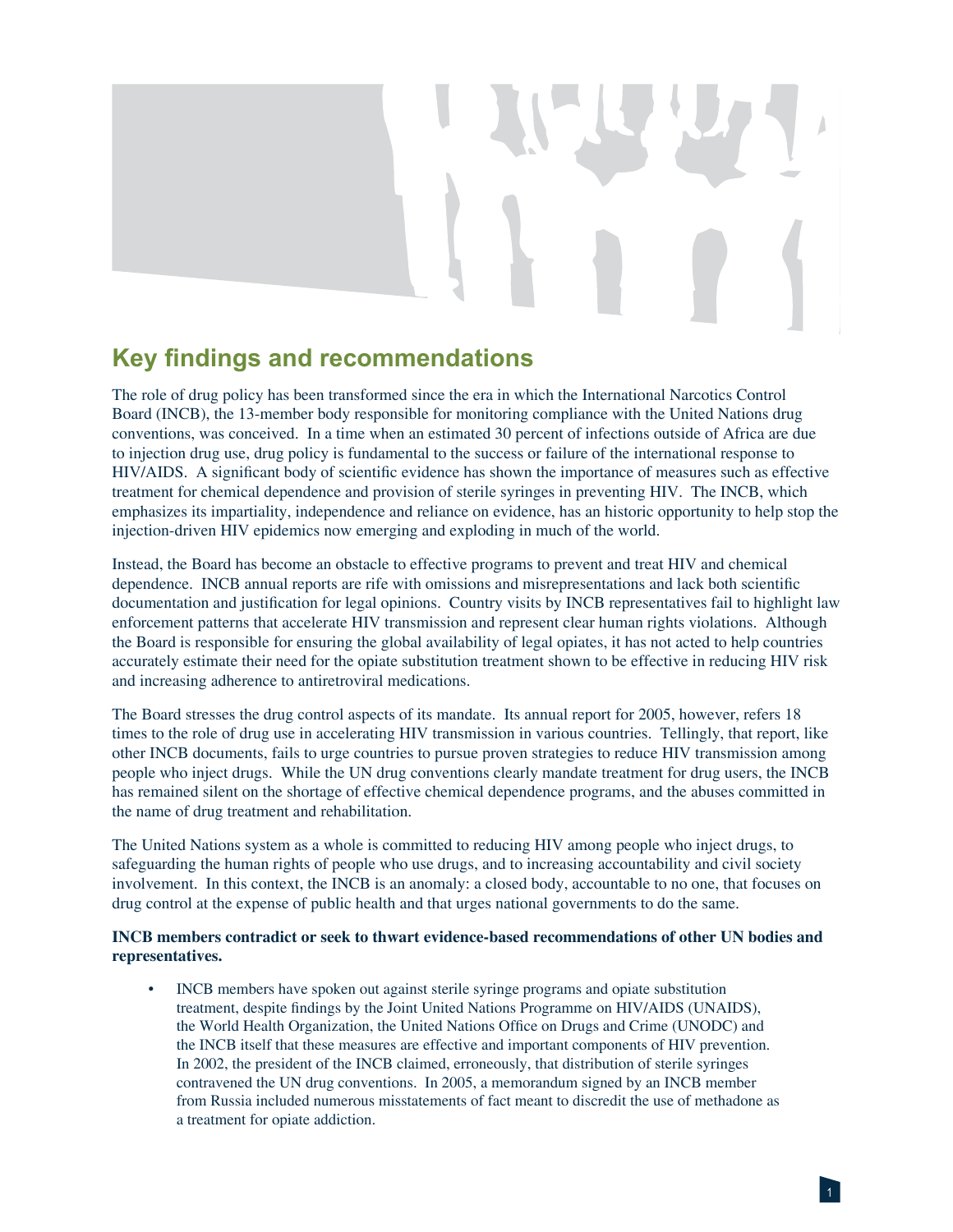• The Board has sought to silence UN representatives who support a fuller range of HIV prevention approaches. In 2006, for example, Stephen Lewis, the UN Secretary-General's Special Envoy for HIV/AIDS in Africa, commented favorably on Canadian data showing that a Vancouver safer injection facility had reduced HIV risk. The next day, he received an angry telephone call from the INCB Secretariat and a promise that the Board would write to the Secretary-General to urge that Lewis be censured for support of "opium dens." In that letter, the INCB president expressed disbelief that "any officer of the United Nation [*sic*] could have made such statements," and demanded that Lewis recant.

### **INCB reports praise governments that violate human rights.**

• A Board delegation visited Thailand in 2004, several months after police forces began a "war on drugs" in which human rights experts documented extrajudicial executions, arrest quotas, use of blacklists, and the internment of tens of thousands of people, including many with no history of drug use. In its report issued after the visit, the Board did not condemn the mass arrests;

instead, it expressed appreciation for the Thai government's efforts to investigate the killings, despite findings by human rights groups that the government had failed to allow any independent investigations.

- In 2004, after Bulgaria mandated imprisonment for possession of any amount of any illicit drug, fear of arrest caused rates of drug injection and syringe sharing to increase sharply. INCB representatives visited Bulgaria in 2005, but the Board's report made no mention of the harsh drug law or its impact, noting instead that national drug control legislation was "well-developed."
- In Russia, authorities in 2005 moved to reverse a reform that had reduced the numbers imprisoned for very small amounts of drugs. Wholesale and prolonged incarceration had been recognized as contributing to both penitentiary overcrowding and the fact that Russia's HIV epidemic was among the fastest growing in the world. INCB representatives visited Russia during this debate, but the Board's subsequent report made no mention of any discussion of the issue or of concern about the human rights implications of the policy. Instead, the INCB expressed concern about the extent of drug abuse in Russia, and encouraged coordination and cooperation between HIV and drug treatment services.
- Since 1990, China has marked the UN's International Day Against Drug Abuse and Illicit Drug Trafficking with show trials in which drug dealers are sentenced to death, sometimes as crowds chant "kill, kill." Scores have been executed. Despite professed support for sensitive policing, the INCB has failed to criticize either this practice or the police harassment of those seeking to obtain sterile injection equipment, whether in China or in other countries visited by the Board.



**. . . the Board has become an obstacle to effective programs to prevent and treat HIV and chemical dependence.**

**The Board stresses drug control at the expense of public health, expressing concern about diversion** 

- rather than praise for scientifically proven measures that reduce HIV and other harms.
	- While acknowledging that WHO added methadone and buprenorphine to its Model List of Essential Medicines in 2005, the Board has made no public effort to promote opiate substitution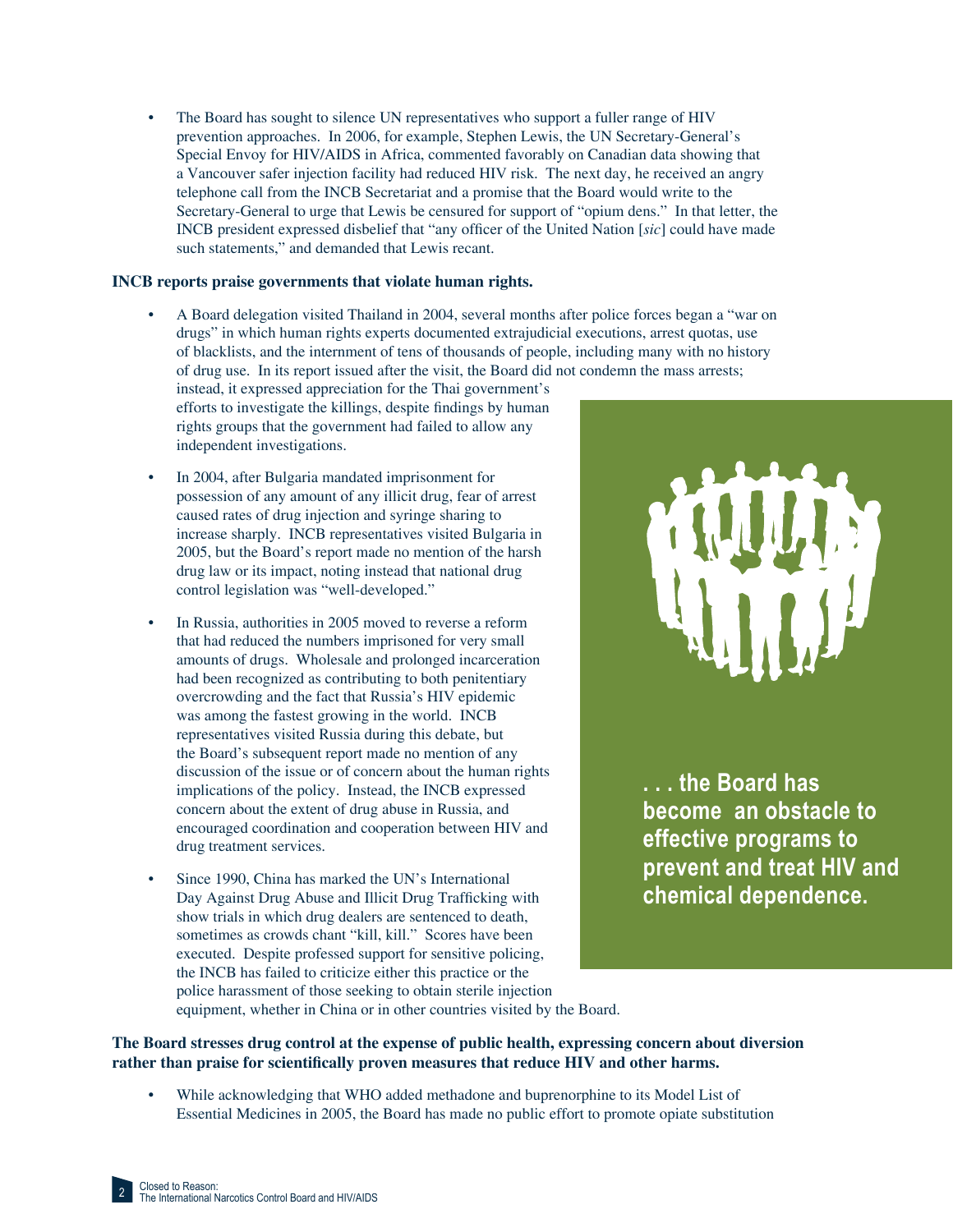treatment (OST) in countries where large numbers of people inject drugs. It also has failed to highlight OST as an essential tool in HIV care or treatment. Although Ukraine, China, Malaysia and Iran have moved in recent years to expand OST programs and/or needle exchange programs to contain HIV, INCB reports have not expressed appreciation for or satisfaction with these developments. Instead, the Board has expressed concern about diversion of methadone and buprenorphine, and urged WHO to advocate for tightened controls on these medications.

### **The Board issues interpretations of law and pronouncements on harm reduction, despite a lack of expertise in international law and HIV policy.**

- According to their published biographies, none of the Board's 13 members has formal training in international law, despite the importance of such credentials in interpreting treaty provisions. In the case of substitution treatment, needle exchange, and safer injection facilities, the pronouncements of INCB members have contravened the findings of the Board's own legal advisors and national experts.
- Despite the centrality of drug use to HIV transmission, none of the Board members has published in peer-reviewed journals on HIV/AIDS, and few list any experience of HIV treatment or prevention in their biographies.

### **The Board conducts operations in secret, and without mechanisms for accountability.**

- INCB meetings are closed to observers, and no minutes are available.
- INCB members have used their Board affiliation when making misstatements of fact, yet no public mechanism exists for member states or community organizations to contest claims, seek clarification, or offer amendments.
- Sources are selectively and inconsistently documented in INCB reports.
- The INCB does not publicize country visits in advance or convene public hearings or other opportunities for input.
- Despite the UN Secretary-General's call for greater transparency and interaction with civil society at the UN, the INCB's website includes no information on the Board's budget or staff. The INCB Secretariat — paid for by the UN — is unresponsive to requests for information from affected communities or non-governmental organizations.

### **Recommendations**

To improve accountability, address the HIV epidemic, and meet its mandate to assess compliance with the UN drug conventions, the INCB must change.

- The INCB should regularly assess the supply and adequacy of treatment for chemical dependence. It should provide technical assistance to help countries accurately estimate the need for opiate substitution treatment, support governments that are striving to scale up such treatment, and encourage governments that have yet to provide these life-saving therapies to find safe and effective ways to do so.
- The INCB should cite scientific evidence for its observations about drug use and health, and legal grounds for its interpretation of law. It should provide sources of information for its annual reports, and opportunities for UN member states and civil society groups to offer corrections or additional information.
- The INCB should provide greater opportunity for exchange with UN member states, UN agencies with relevant mandates, civil society, and HIV/AIDS experts. INCB country missions should include greater opportunities for engagement with these groups.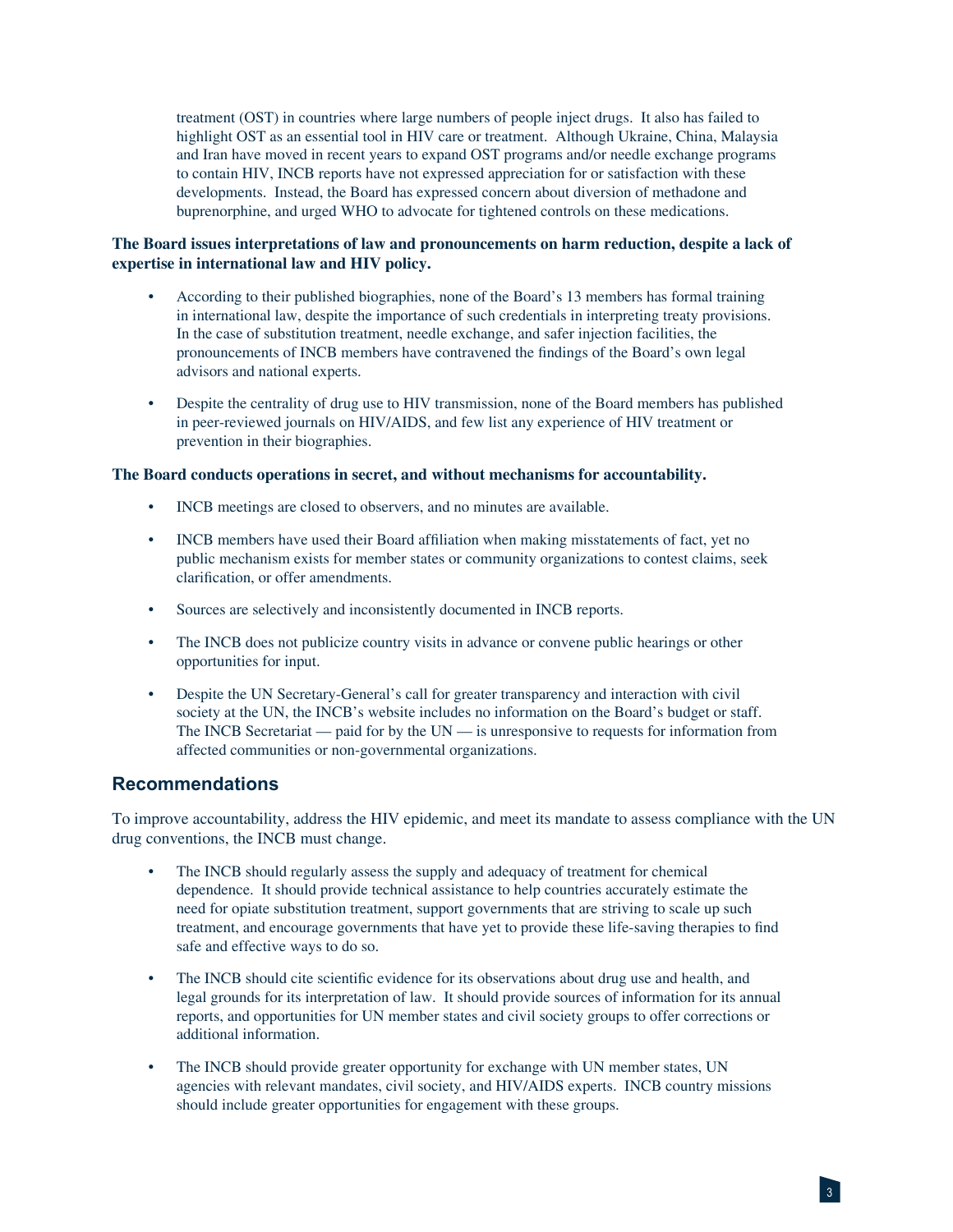- The World Health Organization, the UN Economic and Social Council (ECOSOC) and UN member states should ensure that INCB members include persons with expertise in HIV/AIDS policy and international law.
- The INCB should articulate, and ECOSOC should evaluate, public guidelines to clarify when INCB members are speaking for the Board, and how misstatements of fact can be corrected.
- The UN Secretary-General should commission an independent evaluation of the INCB, including a scientific evaluation of the Board's statements on health, and an examination of Board members' independence and expertise, with particular attention to HIV, international law and human rights.

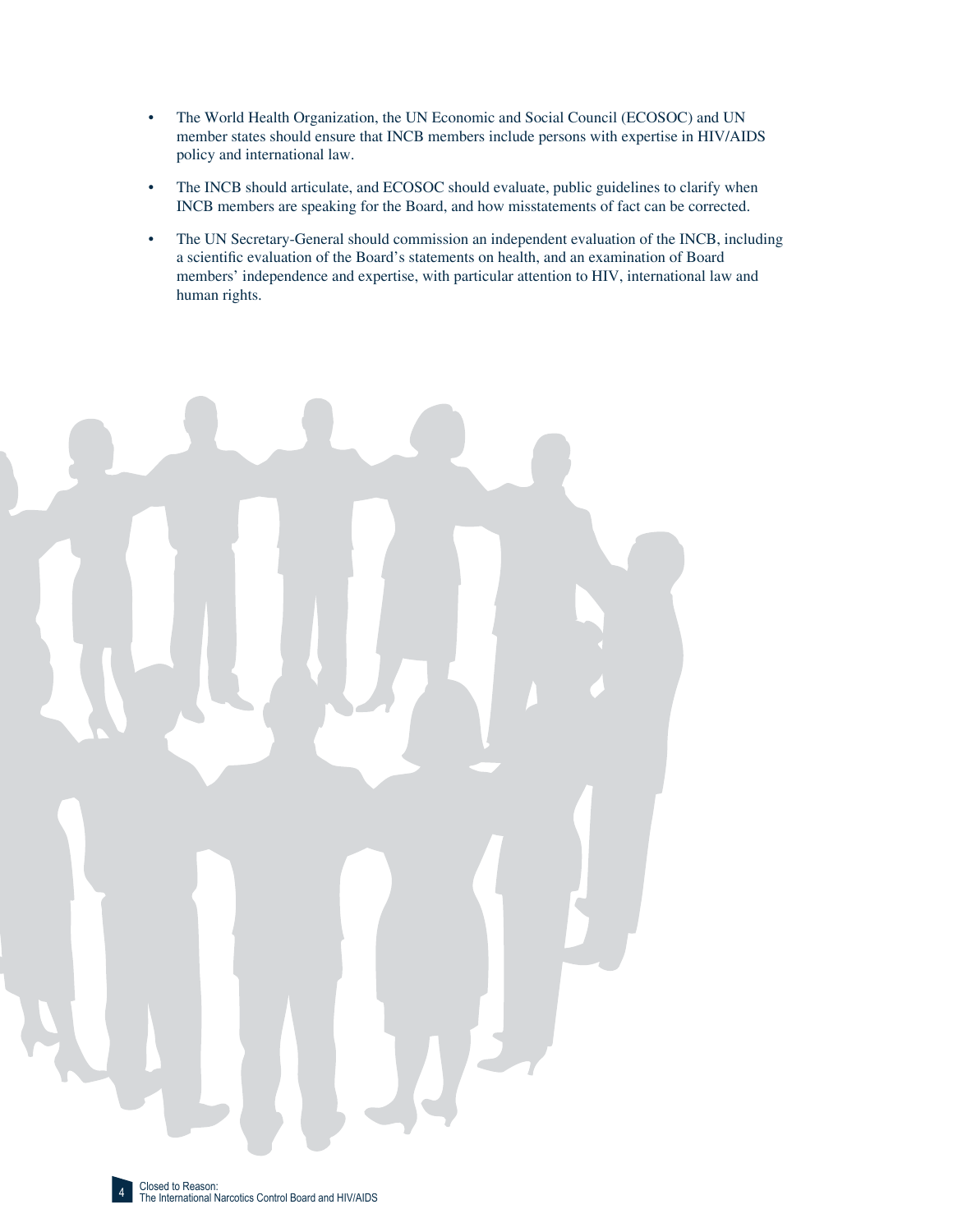# **I. Introduction**

Every year, in late February or March, television and newspaper reports around the world carry headlines such as "UN raps countries over cannabis let-up" or "UN slams drug injection room."1 These stories come from the annual reports of the International Narcotics Control Board (INCB), a 13-person, ostensibly independent body that does not speak for the United Nations but is an integral part of the UN drug control system.

Like all international drug control bodies, the INCB has a crucial role to play in the global response to HIV/AIDS. HIV is spreading most rapidly in parts of the world where a significant share of HIV infections is linked to illicit drug injection. The Joint United Nations Programme on HIV/AIDS (UNAIDS) estimates that nearly 30 percent of HIV infections outside sub-Saharan Africa are among people who inject drugs.2 Former Soviet countries that now comprise the Commonwealth of Independent States, much of South and Southeast Asia, and parts of Europe, the Middle East, and Latin America all face injection-driven HIV epidemics. In many of these places, harsh criminal penalties for illicit drug use and social marginalization of people who use drugs impede the implementation and utilization of services for addiction, HIV or other health problems. Since seeking help means risking arrest or social sanction, people who use drugs frequently remain out of reach of HIV prevention services, treatment, or care.

The United Nations system has recognized how central drug policy is to HIV prevention, and has designated the UN Office on Drugs and Crime (UNODC) as the convening agency for all matters pertaining to injection drug use as it relates to HIV/AIDS.<sup>3</sup> Housed at UNODC offices in Vienna and staffed by a 28-member secretariat of UNODC employees, the INCB is one part of an international drug control effort that also includes the Commission on Narcotic Drugs (CND) and the UNODC (see Appendix A).



**Like all international drug control bodies, the INCB has a crucial role to play in the global response to HIV/AIDS.**

This report focuses on the importance of INCB actions to the global response to HIV. Since INCB proceedings are closed to the public, since the Board does not make its letters to governments or minutes from its meetings available, and since the Board has no public procedure for selecting countries to visit or consultations to hold once there, the workings of the Board are difficult to gauge. The findings in this report are based on the review of a variety of materials, including annual and special reports of the INCB, speeches of INCB presidents and members, and other UN documents on HIV and drug policy. Researchers for this report contacted four former and current Board members, as well as the INCB Secretariat, to seek information on questions including the openness of Board proceedings, the criteria by which countries are chosen for INCB visits, and the mechanisms used to ensure Board member independence. No Board member responded. Four months after the initial inquiry, the INCB Secretariat replied with a three-sentence letter recommending that the researchers consult the INCB website. The website provided no information on the questions posed. This lack of transparency at the Board and the reluctance of Secretariat staff to provide information illustrate the need for reform at the INCB.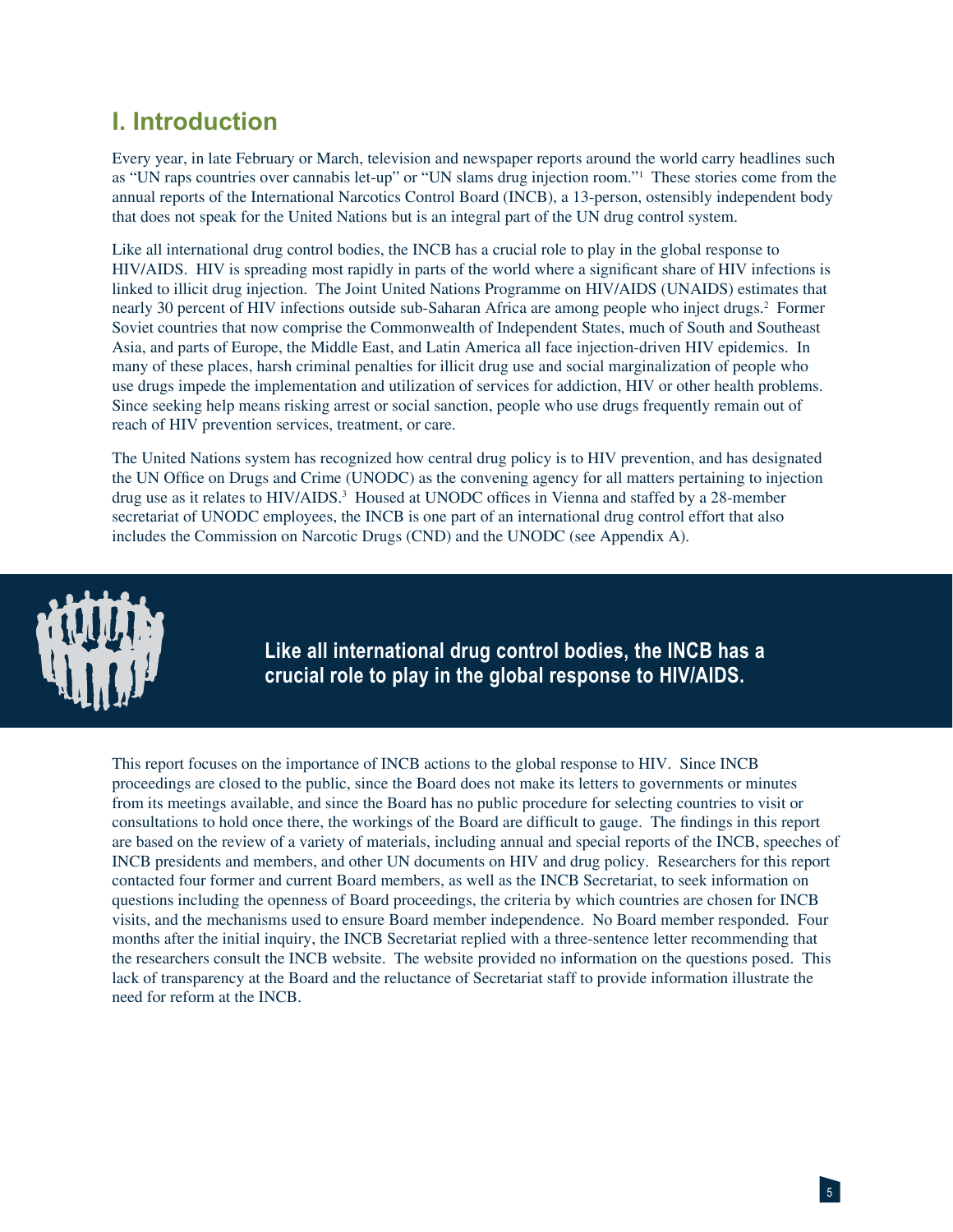# **II. Role of the INCB**

The INCB is responsible for monitoring the implementation of three international drug control treaties known collectively as "the UN drug conventions."4 These conventions oblige governments to curb the illicit supply, traffic and consumption of narcotic and psychotropic drugs, while making such drugs available for medical purposes. (For more information on the drug conventions, see Appendix A.)

Pursuant to a mandate in the 1961 Single Convention, the INCB collects information and issues recommendations to national governments and international agencies. The Board collects estimates on the amount of controlled drugs needed for medical and scientific purposes, and on drug control measures generally, through an annual questionnaire. INCB members also conduct visits to some 20 countries annually, and the Board issues recommendations and observations to the governments of countries visited.<sup>5</sup> The INCB conducts trainings for drug control administrators, in collaboration with the UN Office on Drugs and Crime (UNODC) and the World Health Organization (WHO), and is authorized to recommend technical or financial assistance where appropriate.

If the INCB has objective reasons to believe that the UN drug conventions are being endangered, article 14 of the 1961 Single Convention permits the Board to recommend consultations with government officials, to propose that governments carry out their own national studies, or to publish an INCB report to draw attention to the country in question. The Board can also notify other countries of a failure in the drug control system or alert the UN Economic and Social Council (ECOSOC), a prominent UN body, when governments fail to explain or are otherwise deemed non-compliant with the conventions or with INCB recommendations. ECOSOC may further draw the attention of the UN General Assembly to such cases. (For greater detail on INCB powers under the UN drug conventions, see Appendix B.)

Beyond its formal remedial powers, the INCB engages in correspondence with national or local governments on issues of concern, and can request that governments account for their actions at INCB meetings in Vienna.

> **[INCB] meetings are closed to the public, and no minutes are made available.**

These are held in three separate sessions, usually in February, May, and November, and total approximately five and a half weeks annually. The meetings are closed to the public, and no minutes are made available.

The most public and widely distributed account of INCB activities is its annual report, issued every year before the annual session of the Commission on Narcotic Drugs (CND) in Vienna (usually in March). According to the INCB, the annual report "provides a comprehensive survey of the drug control situation in various parts of the world" and includes estimated amounts of controlled drugs required by each country for medical and scientific uses.<sup>6</sup> These estimates are based on responses to the INCB's annual questionnaire. The annual reports also include a chapter on a current international drug policy issue, and sections on national policy developments in which the Board either praises or criticizes countries for their compliance with or deviance from the UN drug conventions.

Although the INCB has yet to recommend that ECOSOC report a member state to the UN General Assembly for failing to comply with the drug conventions, the Board pursues a vigorous campaign to draw attention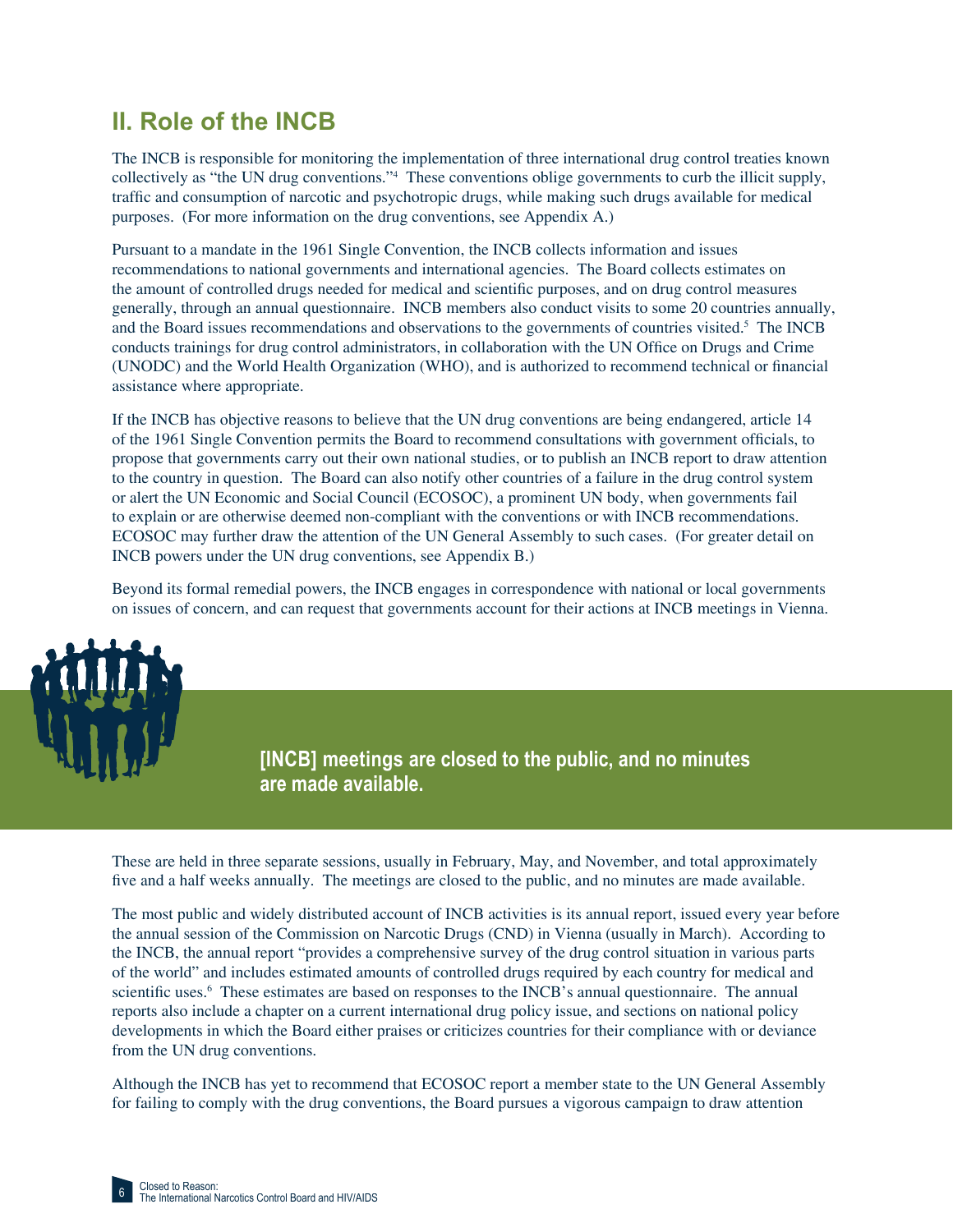to developments in drug control and to ensure INCB prominence in international debates. "[I]ndicators of achievement" proposed by the UN for the 2004–2005 budgetary biennium, for example, included the expectation that the INCB would send more than 4300 letters to governments on matters related to the UN drug conventions, and would secure hundreds of media mentions of its annual report. Specifically, these indicators proposed:

- that the INCB would send 2600 letters to governments on matters related to the implementation of the 1961 and 1971 conventions, and 1700 letters related to the implementation of the 1988 Convention;
- that 170 governments would react to the Board's findings;
- that the international media would make 600 references to the INCB annual report; and
- that there would be 80 references by governments to the INCB annual report during the deliberations of the CND.7

In addition, the Board has a designated seat on the WHO Expert Committee on Drug Dependence, and the INCB president usually presents the Board's annual report to the CND (again, see Appendix A). INCB members speak at important UN meetings including General Assembly special sessions, regional meetings of WHO, and the World Health Assembly.

## **Expertise on HIV and drug policy**

As the role of injection drug use in the spread of HIV has become clearer, INCB attention to drug use has also increased. The Board's annual report for 2005 notes the existence of or potential for drug-related HIV epidemics 18 times, referencing Afghanistan, Azerbaijan, China, Egypt, India, Indonesia, Kazakhstan, Lao People's Democratic Republic, Lesotho, Libya, Nepal, Nigeria, Malaysia, Myanmar, Russia, Swaziland, Thailand, Vietnam, Zambia, and Central Asia.8

The Board's expertise in HIV policy and programs, however, has not increased. The INCB includes experts in psychiatry, pharmacology, psycho-pharmacology, forensic medicine, and toxicology, but no AIDS experts. Of the extended biographies of INCB members included in the annual reports from 2001 through 2005, only one — that of Brian Watters, an advisor to the HIV/AIDS services of the Salvation Army in eastern Australia — includes any reference to experience with HIV policies or programs.9 Furthermore, only one biography lists any publications on HIV/AIDS,<sup>10</sup> and a search of peer-reviewed medical, law and public-policy journals on HIV/AIDS shows no contributions by any member of the Board.

The INCB describes itself as a "quasi-judicial" body.<sup>11</sup> As such, the Board would be well served by members with expertise in international law. According to the biographies, only one of the current members is formally trained in the law, and his expertise is in drug law enforcement.12 As INCB President A. Lourenço Martins noted to ECOSOC in 1999, "experience in applying and interpreting the law . . . is essential when analysing government performance under the treaties."13 Martins' comment came as he reported to ECOSOC that as of 2000, the INCB would have no lawyers. Since then, the Board has included only one member with formal training and credentials in international law: Herbert Okun of the United States, who served from 1992 to 2001.

Despite its relative lack of expertise, the Board makes frequent pronouncements on international drug and health policies, often contradicting legal and health experts within and outside of the UN.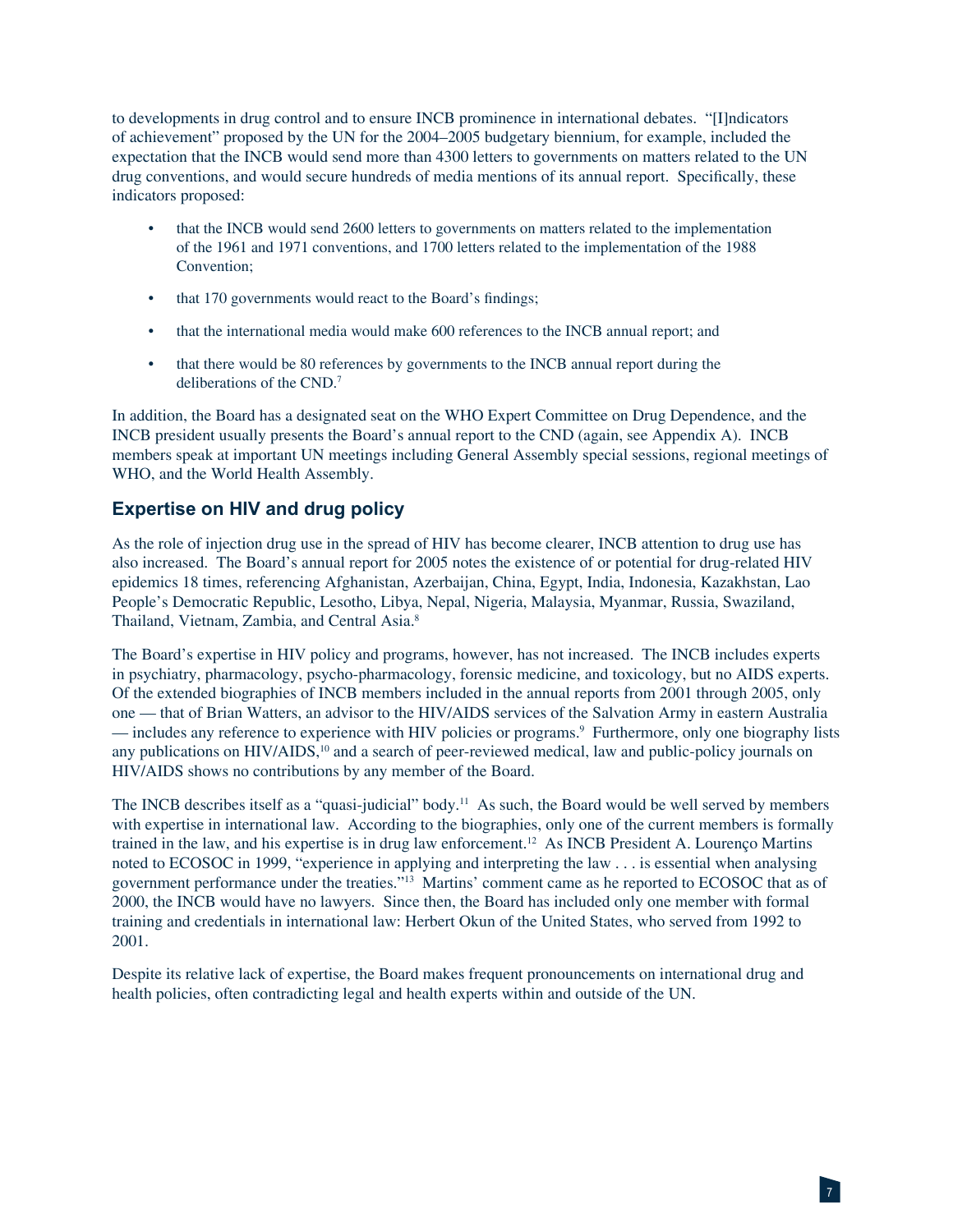# **III. Statements and positions of the INCB**

# **A. INCB and harm reduction**

UN member states have twice unanimously endorsed their commitment to provide people at risk of HIV with comprehensive HIV/AIDS services, including harm reduction measures such as the provision of sterile syringes.<sup>14</sup> While no universal definition exists, "harm reduction" generally refers to efforts to reduce the adverse consequences of drug use among those who are unable or unwilling to abstain from illicit drugs.15 In addition to the provision of sterile syringes, harm reduction measures include prescription of opiate substitutes to reduce illicit drug injection, information or peer counseling on safer injection and prevention of blood-borne illness, overdose prevention, and other measures to increase health and safety.

In the past decade, the explosion of HIV among injection drug users, and repeated studies showing the efficacy of measures such as syringe exchange and substitution treatment in decreasing HIV risk (and, in the case of substitution treatment, reducing demand for illicit opiates), have resulted in the formation of harm reduction networks in Latin America, the Caribbean, central and eastern Europe, and Asia. Harm reduction is a part of national strategies in countries as varied as Canada, Vietnam, Iran and Brazil.16

### *Emphasizing fear, downplaying science*

The UN processes that produced consensus in favor of harm reduction were driven by a growing awareness that exploding HIV epidemics among people who inject drugs required new measures to contain infection. Yet the INCB, rather than acknowledging the urgent need for harm reduction to counter accelerating HIV epidemics, has repeatedly emphasized what it sees as the negative potential of the approach. Since 1993, the Board has issued repeated and unsubstantiated warnings that harm reduction has "diverted the attention (and in some cases, funds) of Governments from important demand reduction activities such as primary prevention or abstinence-oriented treatment."17 Even when acknowledging that harm reduction can "play a part in a comprehensive drug demand reduction strategy,"18 the INCB has been quick to sound notes of alarm. The foreword to the INCB annual report for 2003 lays out the INCB view:

[Harm reduction] cannot . . . replace demand reduction programmes or be carried out at their expense. Most importantly, "harm reduction" can never be an end in itself, nor should it be the overall guiding principle behind national drug demand reduction policy. . . . While, in principle, measures to reduce harm in drug-dependent persons should not be seen as being in contradiction with the international drug control treaties, some so-called "harm reduction" approaches are not what they seem to be in that they cause more harm than they purport to reduce.<sup>19</sup>

Like many of the Board's statements on the subject of harm reduction, these assertions include a number of omissions. The statements make no reference to the harm caused by HIV. The INCB places scare quotes around "harm reduction," even though the term has been endorsed by UN member states. The Board cites no scientific evidence or specific examples to justify its assertion that some so-called harm reduction approaches cause more harm than good. The implication that harm reduction seeks to become the "overall guiding principle" behind national drug demand reduction is similarly unsubstantiated.

The INCB's annual report for 2003 emphasizes other anxieties common to its publications, noting that harm reduction must never be pursued "at the

**The INCB places scare quotes around "harm reduction," even though the term has been endorsed by UN member states.**

expense" of "abstinence-oriented treatment" and that harm reduction measures "should not promote and/or facilitate drug abuse."20 Again, no citations are offered to justify these concerns. The report fails to cite any of the multiple studies that show that harm reduction measures have not resulted in increased illicit drug use.<sup>21</sup> Having raised the specter of problems supposedly caused by harm reduction, the INCB ends by urging

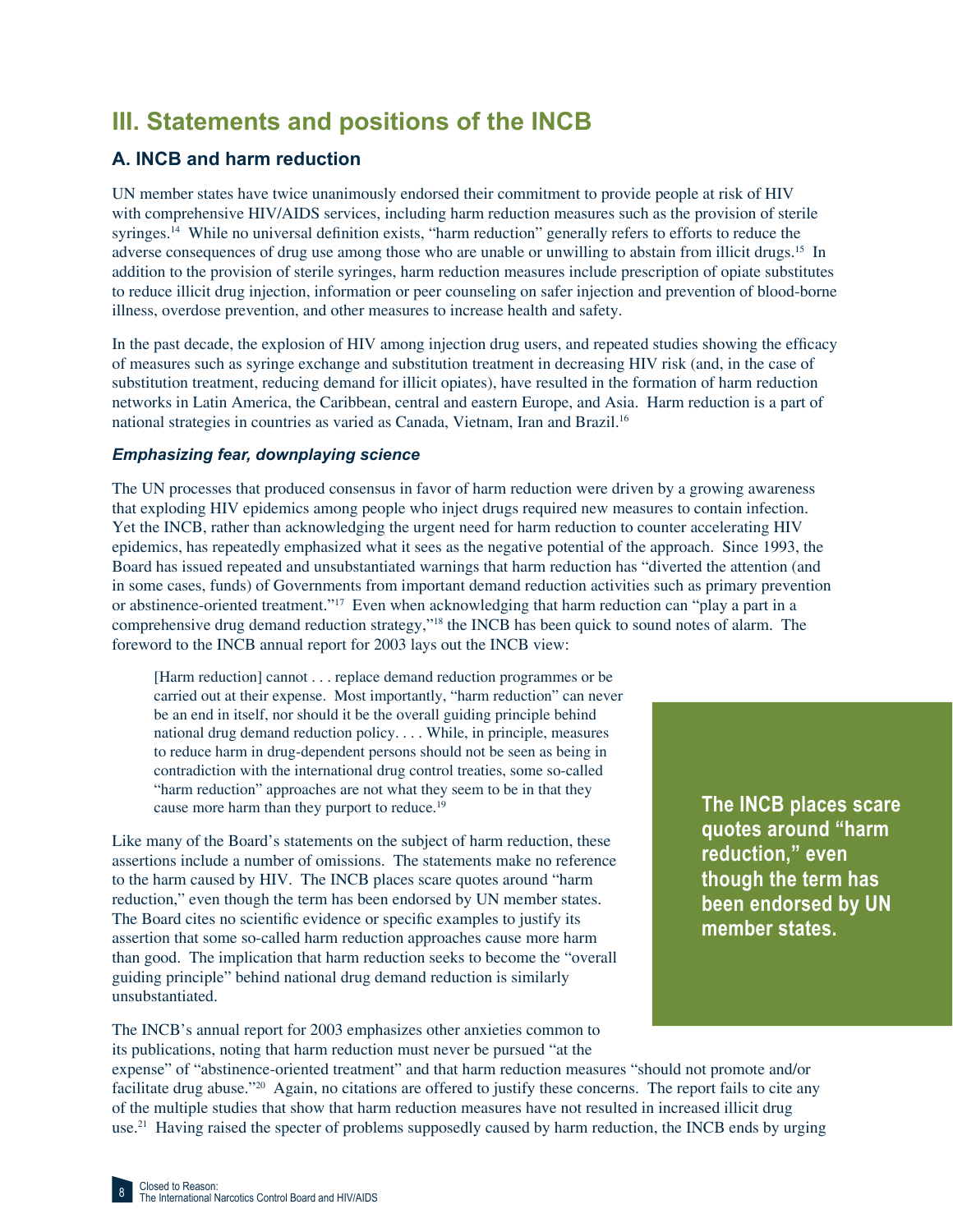**UN legal experts produced an internal document detailing multiple arguments that justified needle exchange, opiate substitution treatment, and safer injection facilities . . .**

governments to do the same:

The Board calls on Governments that intend to include 'harm reduction' measures in their demand reduction strategies to carefully analyze the overall impact of such measures, which may sometimes be positive for an individual or for a local community while having far-reaching negative consequences at the national and international levels.22

### *Ignoring expert legal analysis*

In 2002, the Board asked the Legal Affairs section of the UN International Drug Control Programme (UNDCP) to review whether harm reduction interventions were compatible with the UN drug conventions. In September of that year, UN legal experts produced an internal document detailing multiple arguments that justified needle exchange, opiate substitution treatment, and safer injection facilities (SIF) under the terms of the conventions. The authors noted that all of these measures sought to reduce health and social problems, and alleviate human suffering as mandated by the conventions. Further, the report noted, although some argued that SIF were incompatible with convention obligations to prevent drug abuse, the same provisions obliged signatories to treat, rehabilitate and reintegrate those addicted to drugs. As the authors wrote:

It would be difficult to assert that, in establishing drug-injection rooms, it is the intent of Parties [states] to actually *incite* or *induce* the illicit use of drugs, or even more so, to associate with, aid, abet or facilitate the *possession* of drugs. On the contrary, it seems clear that in such cases the intention of governments is to provide healthier conditions for IV drug abusers, thereby reducing their risk of injection with grave transmittable diseases and, at least in some cases, reaching out to them with counselling and other therapeutic options. Albeit how insufficient this may look from a demand reduction point of view, it would still fall far from the intent of committing an offence as foreseen in the 1988 Convention.<sup>23</sup>

No subsequent INCB annual report has referred to the legal findings of the UN experts. Three months after the INCB received the experts' report, a UN publication included an interview with INCB President Philip Emafo in which he noted that safer injection rooms and distribution of sterile injection equipment "amount to inciting people to use drugs" and contravened the conventions (for more on needle exchange and safer injection facilities, see below).<sup>24</sup>

### *Promoting opposition to harm reduction in the media*

The INCB has not been completely immune to scientific or legal consensus. The INCB annual report for 2003 — perhaps as a corrective to earlier misstatements — stated clearly that "governments need to adopt measures that may decrease the sharing of hypodermic needles among injecting drug abusers in order to limit the spread of HIV/AIDS," and that the implementation of substitution and maintenance treatments "does not constitute any breach of the conventions."<sup>25</sup> However, a press release that accompanied the report qualified these supportive statements: "INCB Cautions on 'Harm Reduction' Measures in Drug Control," read the headline.<sup>26</sup> As late as 2005, U.S. Congressional opponents of needle exchange would claim, erroneously, that the INCB condemned the practice.<sup>27</sup>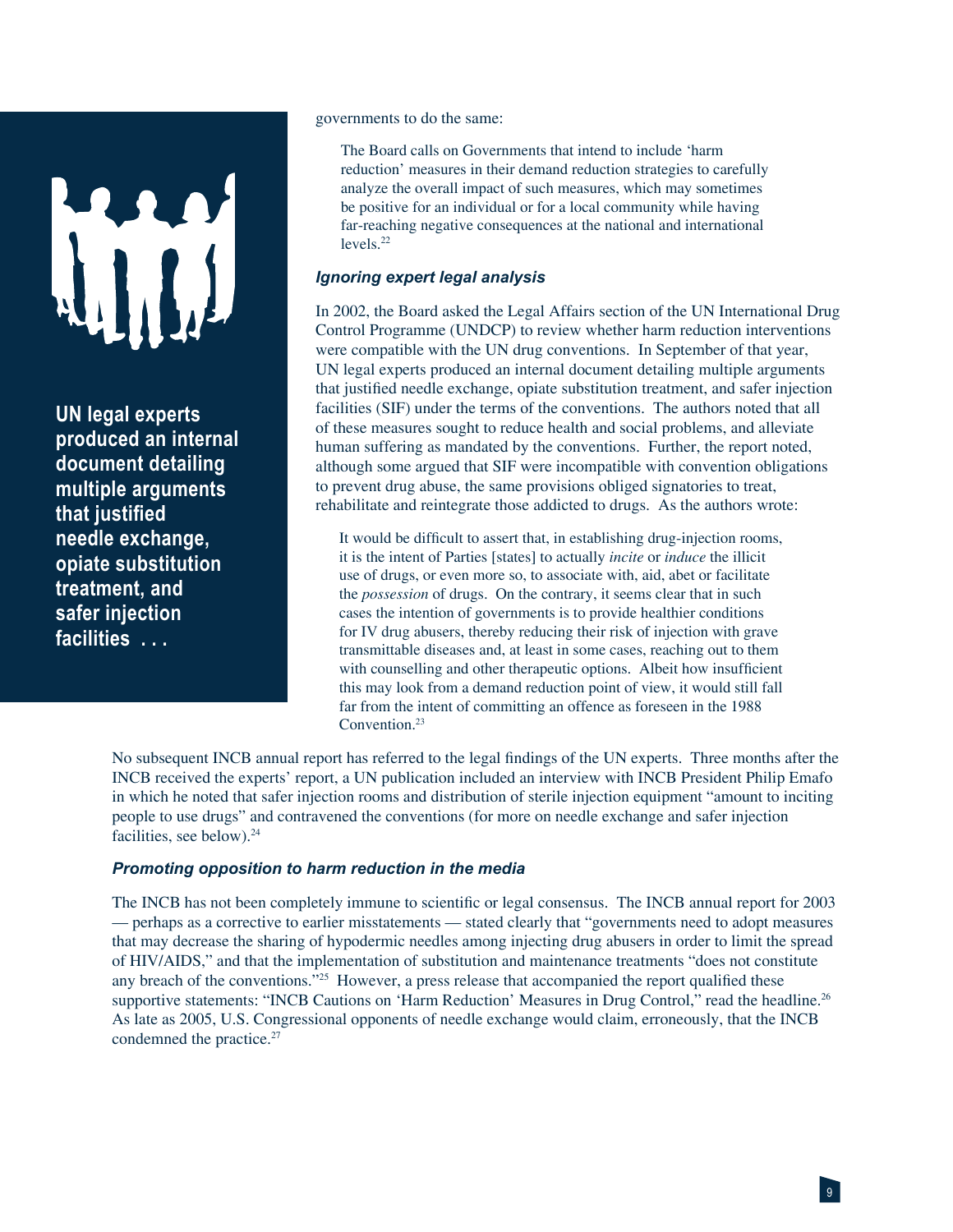# **B. INCB and opiate substitution treatment**

### *Underemphasizing opiate substitution treatment*

Opiate substitution treatment (OST), also known as opiate or opioid replacement therapy, provides patients with prescription medications such as methadone or buprenorphine to reduce cravings for heroin or other illicit opiates. It is among the best-researched and most effective forms of chemical dependence treatment. Delivered in health care facilities or physicians' offices, OST has been shown in repeated studies to reduce the risk of HIV, hepatitis C, overdose, and other complications of injection.<sup>28</sup> Significantly, as WHO has noted, OST is also an effective means of reducing demand for heroin,<sup>29</sup> and for increasing adherence to HIV medications.30 The WHO Model List of Essential Medicines includes methadone and buprenorphine.31

The INCB annual report for 2003 clearly stated that OST did not breach the UN drug conventions and also noted that the INCB, over the years, had "discussed and confirmed quantities [of opiates] Governments have needed for such purpose."32 In publicly available INCB reports and speeches, however, adequate discussion of the need for opiates for substitution treatment is rare. The INCB has failed to remark on the fact that estimates of need for methadone by countries such as Russia, Kazakhstan, Ukraine, and Vietnam have remained unchanged despite injection-driven HIV epidemics and skyrocketing rates of illicit opiate use.33 Use of opiates to relieve pain from cancer and other chronic conditions is mentioned frequently in INCB speeches and reports.34 OST, by contrast, is mentioned most often in INCB reports in the context of concern about diversion of methadone and buprenorphine to illicit markets.35

INCB documents and speeches by Board members routinely fail to note the ways that HIV epidemics heighten the importance of substitution treatment. In a speech to the World Health Assembly in May 2006, INCB President Philip Emafo did acknowledge the connection between OST and HIV prevention, though the comment was notable mainly for its tentativeness. Emafo said the INCB looked forward to working with WHO on the development of guidelines for the use of medications to manage opiate dependence, "which *might be* a component of communitybased approaches for the prevention of HIV infection among injecting drug abusers" [emphasis added].<sup>36</sup> The INCB's annual report for 2005 noted that China had responded to HIV prevalence by implementing methadone programs. The observation, itself unusual in INCB reports, was made without expression of appreciation or praise.<sup>37</sup>

The INCB has demonstrated leadership and commitment in urging countries to expand medical opiate use for pain relief. The Board has worked with WHO and academic centers such as the University of Wisconsin's Pain and Policy Studies Group to highlight shortages in and **INCB documents and speeches by Board members routinely fail to note the ways that HIV epidemics heighten the importance of substitution treatment.**

facilitate greater access to opiates for pain relief. "The Board believes that the medical need for opiates is far from being fully satisfied in both less developed and developed countries," noted a 1996 INCB special report on medical uses of opiates.<sup>38</sup> The report, however, noted use for OST only in two instances. The first was the inclusion of addiction treatment in a list of medical applications for opiates that included treatment of diarrhea and cough, and use for veterinary purposes. The second was a table noting (without comment) that 45 percent of countries that provided information to the INCB allowed use of opiates for addiction treatment.39 The report did not analyze either the lack of availability of methadone or buprenorphine to injection drug users, or the potential role of these medications in increasing social integration or reducing HIV risk. HIV/AIDS was mentioned only in the context of opiate use as palliative care for people living with AIDS. The annex listing non-governmental organizations consulted in the preparation of the report included no mention of HIV or harm reduction organizations.40

### *Failing to remark on country advances and failures*

The INCB's inattention to substitution treatment is most noticeable — and most alarming — in visits to and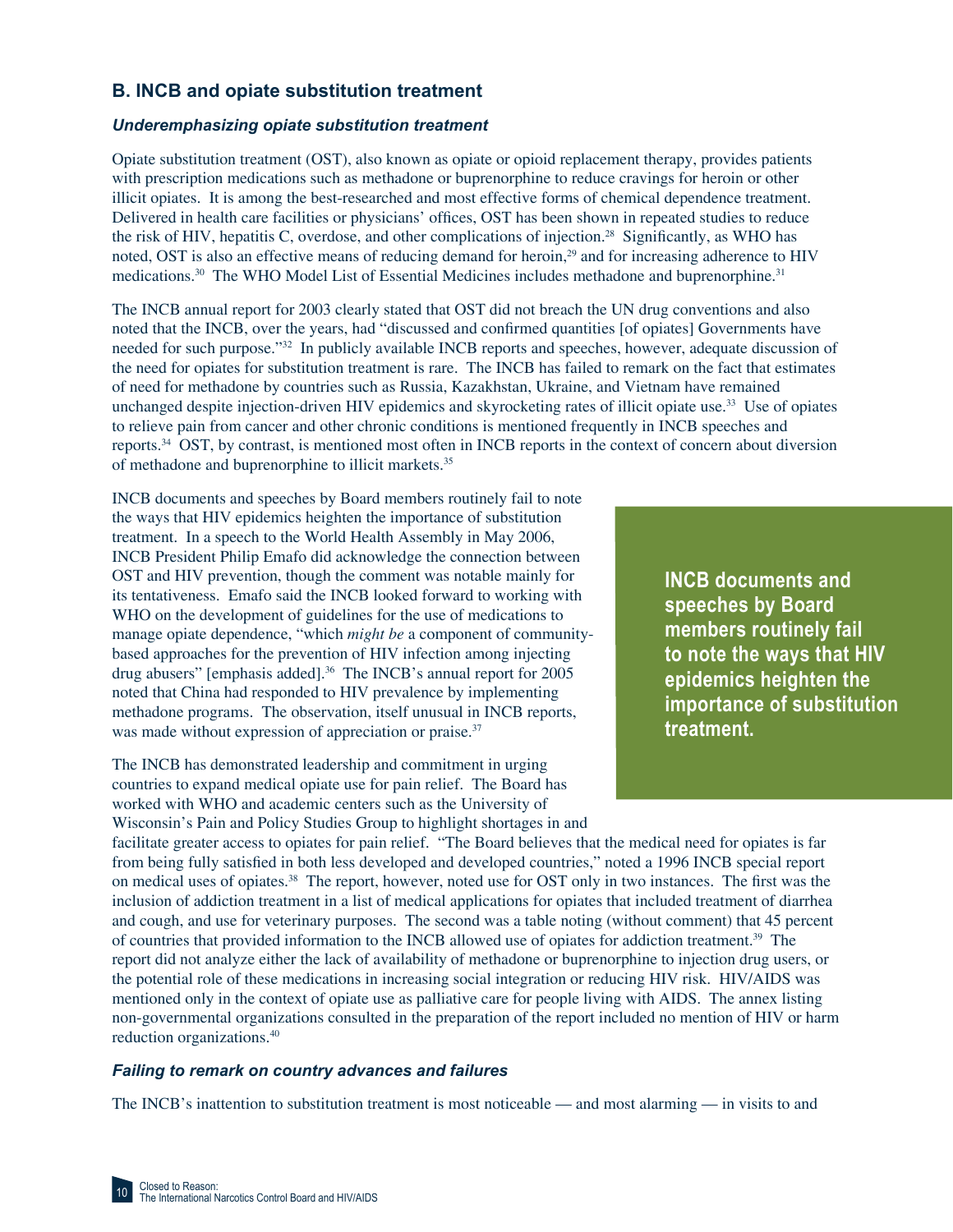reports on countries where the treatment is illegal or unavailable. In Russia, for example, where the HIV epidemic is one of the fastest growing in the world and where UNODC estimates that 1.9 million people inject drugs, OST remains illegal.41 Despite the INCB's mandate to ensure availability of opiates for medical uses, INCB representatives visited Russia in 2005 and made no public comment on the OST ban. Rather, the INCB annual report "noted the commitment of the government of the Russian Federation to addressing the problems of drug abuse and trafficking," expressed concern about "the large extent of drug abuse in the Russian Federation," and recommended measures to ensure sufficient funding for "prevention of drug abuse."<sup>42</sup> The report urged Russian authorities to promote the rational use of "opioids for the treatment of pain."43

Ironically, the INCB report also "encourages the Government to ensure adequate coordination and cooperation between the services providing treatment for drug addicts and HIV/AIDS services."44 OST has served precisely this function in other countries, improving adherence to antiretroviral treatment for HIV and providing a means for ongoing, or directly observed, treatment for HIV and increased clinical benefit.<sup>45</sup> Thus, the INCB failed to address the very factor — illegality of opiate substitutes — that posed one of the largest obstacles to implementing its own recommendation.

**The INCB's inattention to substitution treatment is most noticeable — and most alarming — in visits to and reports on countries where the treatment is illegal or unavailable.**

The INCB has failed to remark on lack of methadone or buprenorphine in numerous countries where HIV prevention and care is severely hampered by lack of OST. The INCB annual report for 2005 noted the link between heroin injection and HIV in Kazakhstan, but said nothing about that country's failure to honor its pledge to provide OST using its grant from the Global Fund to fight AIDS, Tuberculosis, and Malaria.<sup>46</sup> In Ukraine, which has the highest national HIV prevalence in Europe and an HIV epidemic concentrated among injection drug users, the Board noted that methadone remained prohibited in 2005, and then unhelpfully observed that countries were entitled to observe stricter restrictions on methadone than those required by the UN drug conventions.47 In its comments on India, the Board recognized the growing problem of heroin injection, but did not comment on the lack of methadone.<sup>48</sup> Afghanistan, a country that receives extensive attention from the Board as the world's primary producer of opium, has no OST, a situation lamented by some experts but not commented upon by the INCB.49

Use of heroin is growing in sub-Saharan Africa,<sup>50</sup> but OST is largely unavailable across the continent.<sup>51</sup> The Board made visits in 2005 to Lesotho and Swaziland, where more than 20 percent of adults are HIV-positive, and noted that it "is concerned that the current situation could be further exacerbated by insufficient drug abuse prevention programmes."<sup>52</sup> The INCB made no mention of insufficient addiction treatment programs. INCB President Philip Emafo also spoke in August 2006 to the WHO Regional Committee for Africa — an exceptional chance to reach African ministers of health — yet did not mention HIV or OST.53

The INCB has also missed opportunities to praise advances in provision of OST. China, for example, has won international praise for its 2004 decision to expand methadone availability.<sup>54</sup> Malaysia, facing an HIV epidemic heavily concentrated among drug users, has begun to provide OST through private and government clinics.55 Ukraine began to offer buprenorphine in 2005 to reduce HIV infections and increase adherence to HIV medications. While INCB annual reports sometimes note the implementation of new OST programs, the Board has yet to comment favorably on the public health benefits of increased availability of medications proven to reduce HIV risk and demand for illicit drugs.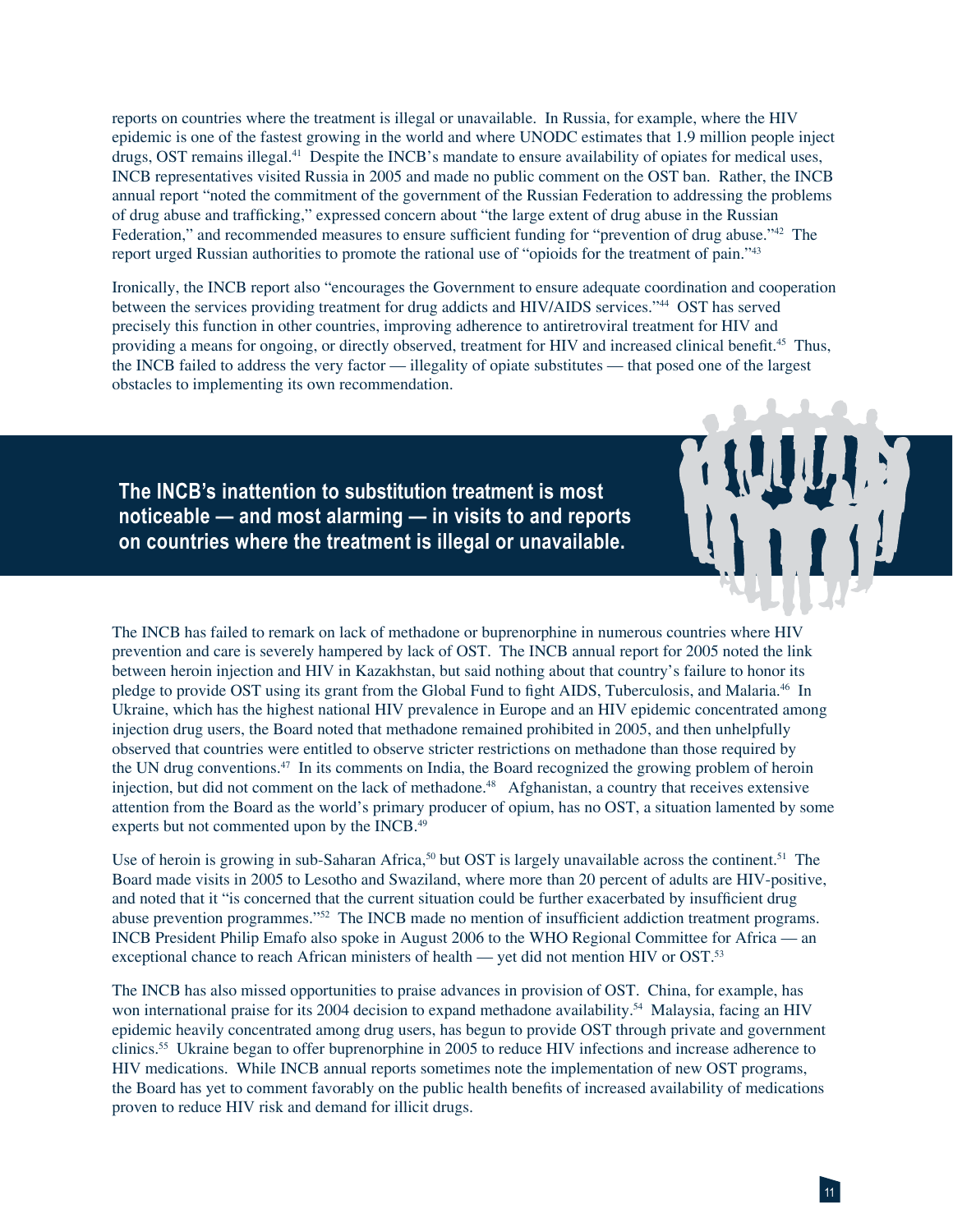

**[T]he INCB — despite the absence of legal criteria for its stance — has used its infl uence to pressure countries to reverse or delay implementation of safe injection facilities . . .**

### *Stressing drug control at the expense of public health*

The INCB has urged governments to increase controls on OST in ways likely to undermine national commitment to expansion of the treatment. Observing that worldwide consumption of methadone has increased by almost three and a half times in the last decade, the INCB's annual report for 2005 raises concern about potential diversion of methadone and urges governments to consider restricting access through supervised methadone consumption, short dispensing intervals, and central registration of all opioids prescribed for medical use.56 This recommendation ignores the multiple research articles and government guidelines that have noted the potential positive impact of allowing take-home doses of methadone as a means of retaining some patients in treatment.57

The Board also considers buprenorphine almost exclusively in terms of its potential for diversion, repeatedly referencing its use for illicit purposes. The INCB annual report for 2005 urges WHO to consider tightening the control status of buprenorphine to reduce diversion, but makes no reference to the substantial impact rescheduling would have on access to substance abuse treatment or HIV prevention. The Board notes concerns about buprenorphine diversion in France,<sup>58</sup> while failing to mention that measures such as widespread buprenorphine prescription and needle exchange programs have reduced HIV infections among people who inject drugs to nearly zero.<sup>59</sup>

### **C. INCB and safer injection facilities**

Safer injection facilities (SIF), sometimes called supervised injection facilities or supervised injection rooms, are centers where people may inject drugs using clean equipment under the supervision of medically trained personnel. At the close of 2005, SIF operated in Switzerland, Germany, the Netherlands, Australia, Spain, Norway, Canada and Luxembourg, with regulations in place for them in Portugal. SIF have been the object of extensive research and rigorous evaluations. Benefits of SIF documented in

peer-reviewed research include fewer deaths from overdose, more referrals to addiction treatment and related services, and a reduction in syringe sharing (and therefore in the risk of HIV and hepatitis transmission). Studies have also shown no increase in drug-using behavior among those using SIF and, in the case of the Canadian facility, no disruption of public order.<sup>60</sup>

### **Condemnation without legal justification**

Despite this evidence, the INCB has issued multiple statements decrying what it called "drug injection rooms" as "a step in the direction of drug legalization".<sup>61</sup> For example, its report for 2002, declared that:

The Board believes that any national, state or local authority that permits the establishment and operation of drug injection rooms or any outlet to facilitate the abuse of drugs (by injection or any other route of administration) also facilitates illicit drug trafficking. . . . By permitting drug injection rooms, a Government could be considered to be in contravention of the international drug control treaties by facilitating, aiding and/or abetting the commission of crimes involving illegal drug possession and use, as well as other criminal offences, including drug trafficking.<sup>62</sup>

The INCB has reiterated this position repeatedly as countries have opened  $SIF<sub>1</sub><sup>63</sup>$  at times offering additional, unsubstantiated critiques. In his presentation to the CND in 2000, the INCB president characterized SIF as "shooting galleries" and places where "drug abusers are allowed to abuse illicit drugs obtained from the illicit market under supervision and under, *supposedly*, hygienic conditions" [emphasis added].<sup>64</sup> The implication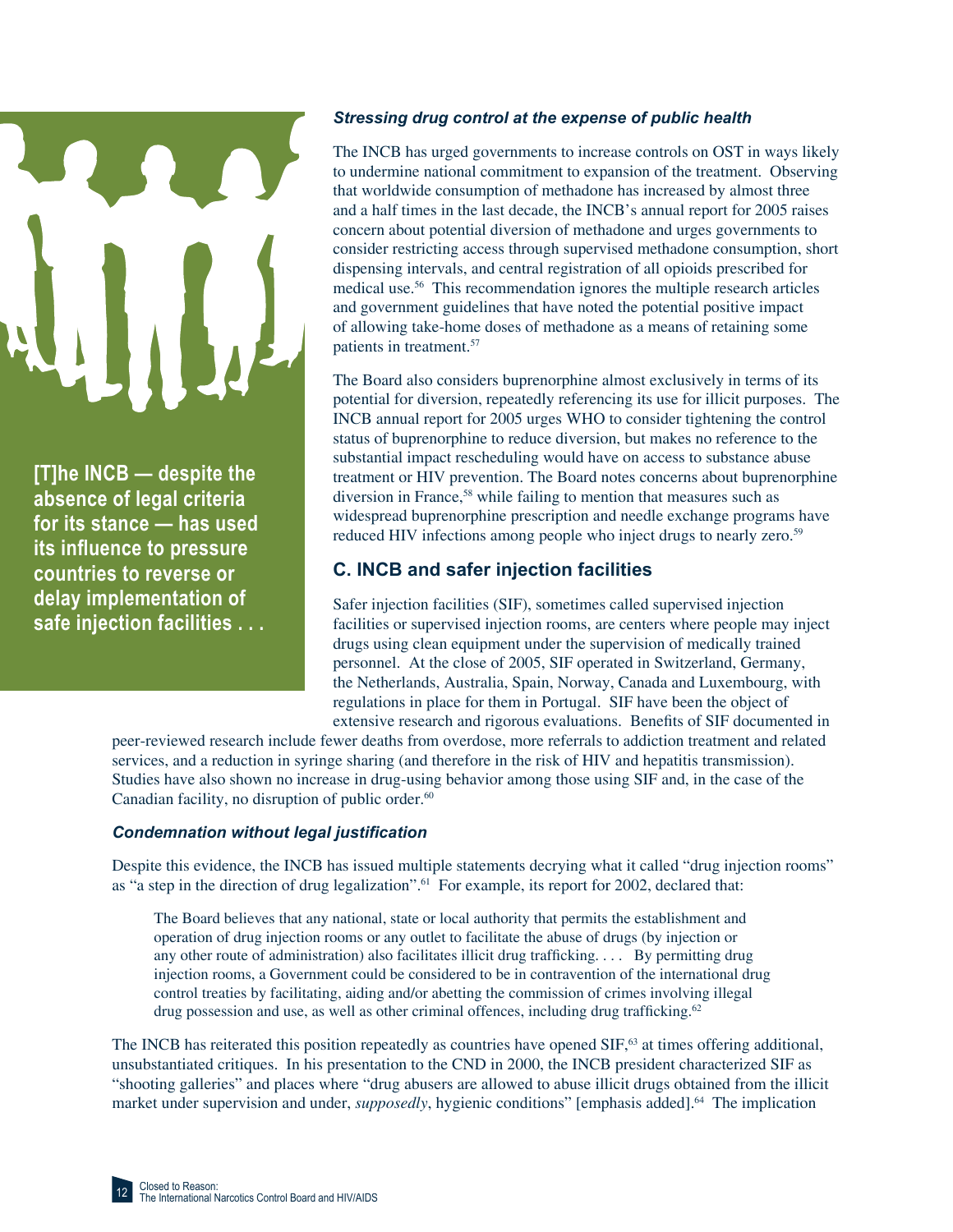that SIF are unhygienic is not documented in any publicly available account. The INCB's allegation that SIF facilitate or promote drug use is similarly unsupported by the multiple studies that have examined it.<sup>65</sup>

As noted earlier (see *INCB and harm reduction* above), legal experts from the UNDCP have differed with the INCB's assertion that SIF are in violation of the UN drug conventions. The attorneys general or chief prosecutors of Germany, the Netherlands, Switzerland, and Slovenia, among other countries, have considered the question of SIF in relation to the drug conventions; all have come to conclusions similar to that of the UNDCP's legal experts.<sup>66</sup> Nonetheless, the INCB has remained steadfast in its insistence on the illegality of SIF, without any legal justification for its view.

### *Silencing other UN actors*

Equally alarmingly, the INCB — despite the absence of legal criteria for its stance — has used its influence to pressure countries to reverse or delay implementation of safe injection facilities, and even to threaten UN personnel who support such facilities. For example, the Board's annual report for 2000 singled out Australia as a country where some jurisdictions "unfortunately" chose to support "heroin injection rooms" that violate treaty obligations.67 The annual report for 2001 reiterated this censure, even as it highlighted the problem of heroin overdose in Australia,<sup>68</sup> a problem that has been reduced by medically supervised injection.<sup>69</sup> Referring to New South Wales, where a safer injection site had been established, the Board urged Australia and other governments to "ensure that all of its states comply fully with the provisions of the international drug control treaties."70 Similarly, Canada was singled out by the Board in its annual report for 2003, which suggested that opening North America's first SIF in Vancouver violated UN drug conventions.<sup>71</sup>

In May 2006, Stephen Lewis, then the UN Secretary-General's Special Envoy for HIV/AIDS in Africa, spoke favorably about Vancouver's safer injection facility at the International Conference on the Reduction of Drug Related Harm. Lewis had visited the facility, known as Insite, shortly before the conference. Noting research that documented Insite's success in helping people who use drugs reduce HIV-related risk, he encouraged the Canadian government to renew the facility's exemption from federal drug laws, and encouraged other cities in Canada to consider SIF.72 The speech was widely reported by the press.

Lewis received a telephone call the next day from Koli Kouame, the secretary of the INCB. According to Lewis, Kouame told him that his ill-informed support of "opium dens" would be reported to the UN Secretary-General (at whose pleasure Lewis served as Special Envoy) and that the INCB would take up the matter of Lewis' alleged indiscretion.<sup>73</sup> In a letter to UN Secretary-General Kofi Annan dated May 18, 2006, INCB President Philip Emafo expressed shock at Lewis' remarks, noting: "The Board did not believe that any officer of the United Nation [sic] could have made such statements." Emafo demanded that Lewis retract his statements, noting that the UN drug conventions were established "precisely to eliminate places, such as opium dens, where drugs could be abused with impunity." Emafo reiterated the Board's view that SIF violated the "most fundamental principle" underlying all of the UN drug conventions: that drug production and consumption be "limited exclusively to medical and scientific purposes".<sup>74</sup> Emafo did not mention findings by UN legal advisors and other experts to the contrary.

### **D. INCB and sterile syringe programs**

Sterile syringe programs, including syringe exchange, are a central element of HIV prevention in epidemics linked to drug injection. WHO has reviewed the vast literature on sterile syringe programs that finds them effective in reducing HIV and hepatitis C transmission without promoting or encouraging drug use.75 The unanimous declarations that resulted from the UN General Assembly Special Session on HIV/AIDS in 2001 and the UN General Assembly High-Level Meeting on AIDS in 2006 included commitments from all UN member states to ensure access to sterile injecting equipment.76 A 2000 UN "system-wide" position paper asserted the support of all UN agencies to measures ensuring access to sterile injecting equipment as part of a comprehensive HIV prevention strategy.77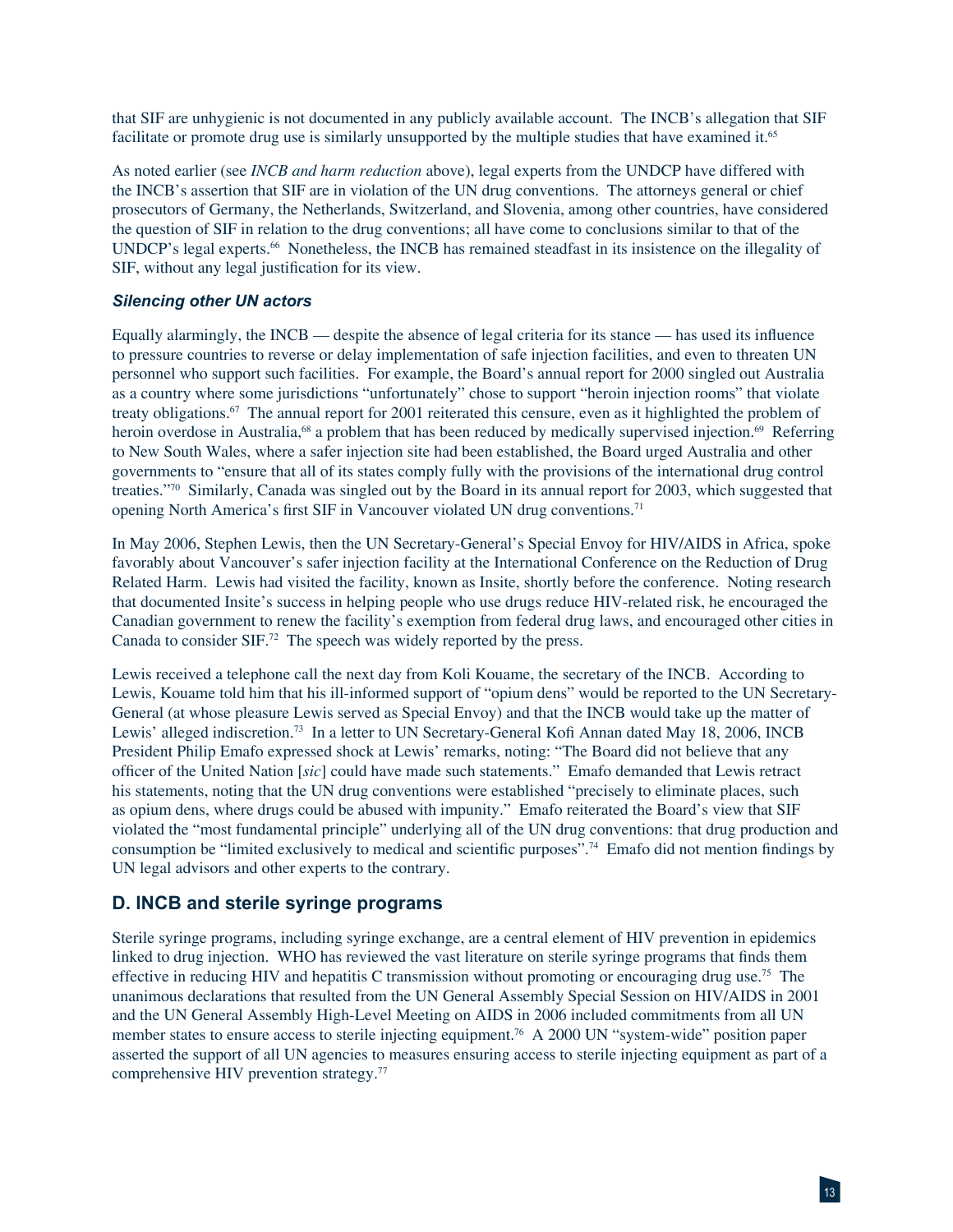### *Misrepresenting law and science*

As noted earlier, INCB President Philip Emafo said in a 2002 interview — after legal experts had decided that needle exchange was not a violation of the UN drug conventions — that "to promote drug use illicitly through the giving out of needles . . . would, to me, amount to inciting people to abuse drugs, which would be contrary to the provisions of the conventions."78 This continued a tradition of misstatements by INCB presidents on the subject of syringe exchange. In a 1999 speech to ECOSOC, then-President A. Lourenço Martins asserted that the Board was concerned that the distribution of syringes in prison was a measure "not in strict accordance with the provisions of the conventions."<sup>79</sup> Nine countries provide sterile syringes in prison, and at least four more have plans to do so. Evaluations of many of these programs have concluded that they effectively prevent HIV and hepatitis C, increase the safety of prison staff, and do not promote initiation of drug injection.80 No published legal analysis of prison-based sterile syringe programs suggests these programs violate the UN drug conventions. Indeed, recent UNODC guidelines on prisons and HIV/AIDS, launched in 2006 at the XVI International AIDS Conference in Toronto, endorse sterile syringe programs in prisons where such programs are available outside penal institutions.81

As noted earlier, the Board's annual report for 2003 did issue a corrective, noting that governments "need to adopt measures that may decrease the sharing of hypodermic needles . . . in order to limit the spread of HIV/AIDS."82 Having conceded the usefulness of sterile injection equipment in one sentence, however, the Board casts doubt on the approach in the next, stressing that "prophylactic measures should not promote and/or facilitate drug abuse."<sup>83</sup> The insinuation that providing sterile injection equipment might promote drug use was made without reference to abundant scientific studies that find this not to be the case. $84$ 

### **E. INCB and the human rights of people who use drugs**

Many UN documents, notably the General Assembly resolutions on HIV/AIDS, the *UN International Guidelines on HIV/AIDS and Human Rights*, and the 2005 UNAIDS position paper on strengthening global HIV prevention, have emphasized the importance of programs that build on and reinforce human rights protections — including for people who use drugs — as a condition for effectively addressing HIV. $^{85}$  The 25-year response to HIV has shown clearly that policies and programs that respect the human rights of marginalized populations are more likely to reach those they seek to help, since they are unlikely to provoke fear and marginalization.

The INCB has been dismissive of this central tenet, reinforcing a disregard for the human rights of people who use drugs through errors of omission and commission. The Board's annual reports refer regularly to "drug abusers": since the UN drug conventions prohibit all but medical use, the report for 2001 noted, any illicit use is abuse.<sup>86</sup> INCB analysis has focused on a human right defined by the Board but absent from all international covenants, the "human right to be protected from drug abuse."87 INCB member Herbert Okun, speaking as the "INCB rapporteur" to a 1998 gathering convened by the organization European Cities Against Drugs, emphasized that "drug abusers" are frequently violent because of the effects of their addiction, and that "people who do not take drugs have a right to be protected from this kind of behaviour."<sup>88</sup> Okun noted further that "[d]rug addicts are unable to make free decisions for their future."

### *Silence on abuses at the national level*

The Board's analysis in the annual report for 2003 included a recommendation for a balanced approach to law enforcement. Rather than "heavy-handed police crackdowns on drug abusers and communities where illicit drug markets thrive," the report called for "sensitive law enforcement, through community policing initiatives."89 At the national level, however, the INCB itself has demonstrated little sensitivity to overly harsh policing, and has failed to recognize that illicit drug use should not be synonymous with forfeiture of due process or human rights protections. An example is the INCB visit to Thailand in 2004, made some months after a widely criticized drug war resulted in the arrest or internment of more than 50 000 citizens — including many with no history of drug use — and the killing of more than 2500 people in what human rights groups said were professionally executed assassinations.<sup>90</sup> Human Rights Watch, Amnesty International, academic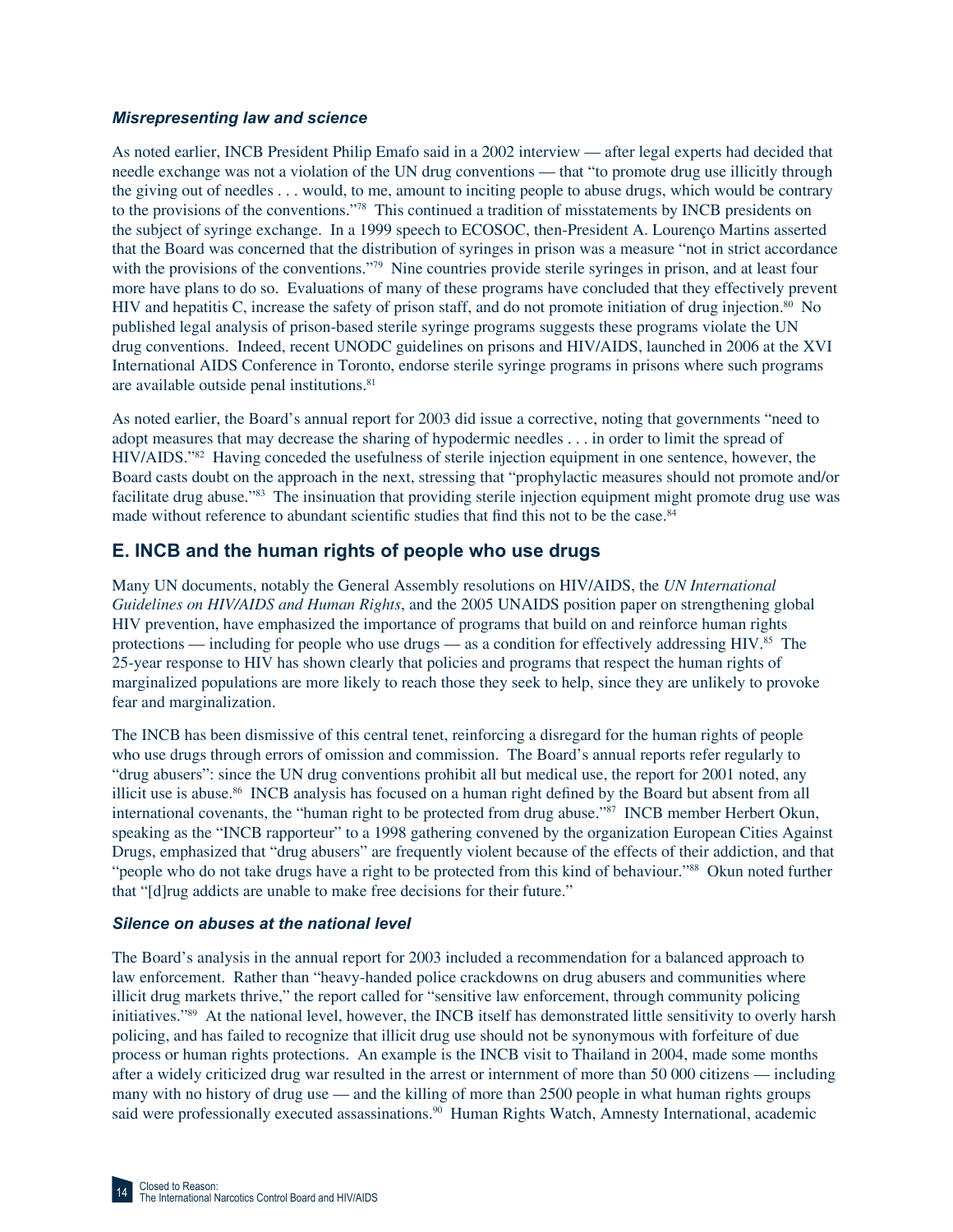experts and Thai civil society groups protested the "war on drugs," noting that small-scale drug users were being caught in the crossfire and that HIV prevention services for drug users were being severely compromised.91

Reporting on this 2004 visit (meant to examine the impact of the Thai government's campaign) the INCB expressed appreciation of a government effort to investigate the killings — an effort that many human rights experts had deemed completely inadequate.<sup>92</sup> The Board said it trusted that the Thai government would continue to provide information regarding the "progress of those investigations."93 Though it noted with appreciation that some government officials had been prosecuted for corruption, the INCB report did not mention that no government officials had been investigated for the killings. The Board expressed no concern about the thousands arrested in the name of drug treatment or the impact of the government campaigns on



**[The INCB] has failed to recognize that illicit drug use should not be synonymous with forfeiture of due process or human rights protections.**

health programs. The Board's report also noted that the government actions had resulted in decreased methamphetamine use,<sup>94</sup> a statement that ignored the human cost of the means used to achieve this end. In the face of an abusive drug crackdown that undermined humane drug treatment and HIV prevention, the Board could not muster a statement about protection of the human rights of drug users.

In 2004, Bulgaria passed one of the world's harshest drug laws, criminalizing possession of drugs in even the tiniest amount, with mandatory incarceration for as long as 10 to 15 years. A 2005 study published by the Brussels-based Center for the Study of Democracy found that both drug injection (measured in number of injections per person per day) and use of non-sterile syringes increased markedly after the law came into force.<sup>95</sup> Fear of police caused people to inject more frequently in remote or abandoned neighborhoods, where they were unlikely to have access to sterile syringe programs or medical assistance in case of overdose. These results echo the conclusions of studies from other countries on the impact of harsh policing and repressive laws.<sup>96</sup> The European Commission criticized Bulgaria for the harshness of its law and raised questions about the law's provision for incarceration for minor crimes.<sup>97</sup>

In contrast, the INCB's report of its 2005 visit to Bulgaria noted that the country showed "political commitment and the will to deal with drug abuse," and that the "national drug control legislation and the institutional framework to carry out these policies and implement that legislation are well developed."<sup>98</sup> The Board did not express concern that the harshness of the law might discourage people who use drugs from seeking chemical dependence treatment and other health services, such as HIV prevention or treatment.

Similarly, long-term, mandatory incarceration for possession of even the smallest amounts of drugs in Russia has been linked to widespread human rights violations, including police brutality and violations of due-process rights.

Wholesale incarceration has also been identified as a factor in helping the Russian HIV epidemic become the fastest growing in the world.99 In 2004, Russia reformed its laws to reduce indiscriminate incarceration, a change that the head of the UNODC recognized as a positive step.100 Unfortunately, less than a year later, the Russian government backtracked on this reform and reinstituted harsh penalties, including mandatory incarceration for possession of small amounts of drugs.<sup>101</sup> The INCB visited Russia in May 2005, while the reversal was being finalized. The Board's account of the visit makes no reference to this issue or to the impact of the policy on human rights or HIV. Rather, the INCB praised "the commitment of the Government of the Russian Federation to addressing the problems of drug abuse and trafficking."<sup>102</sup>

Since 1990, China has made June 26, the UN's International Day Against Drug Abuse and Illicit Trafficking, the culmination of an annual week of police and judiciary action in which hundreds are sentenced to death and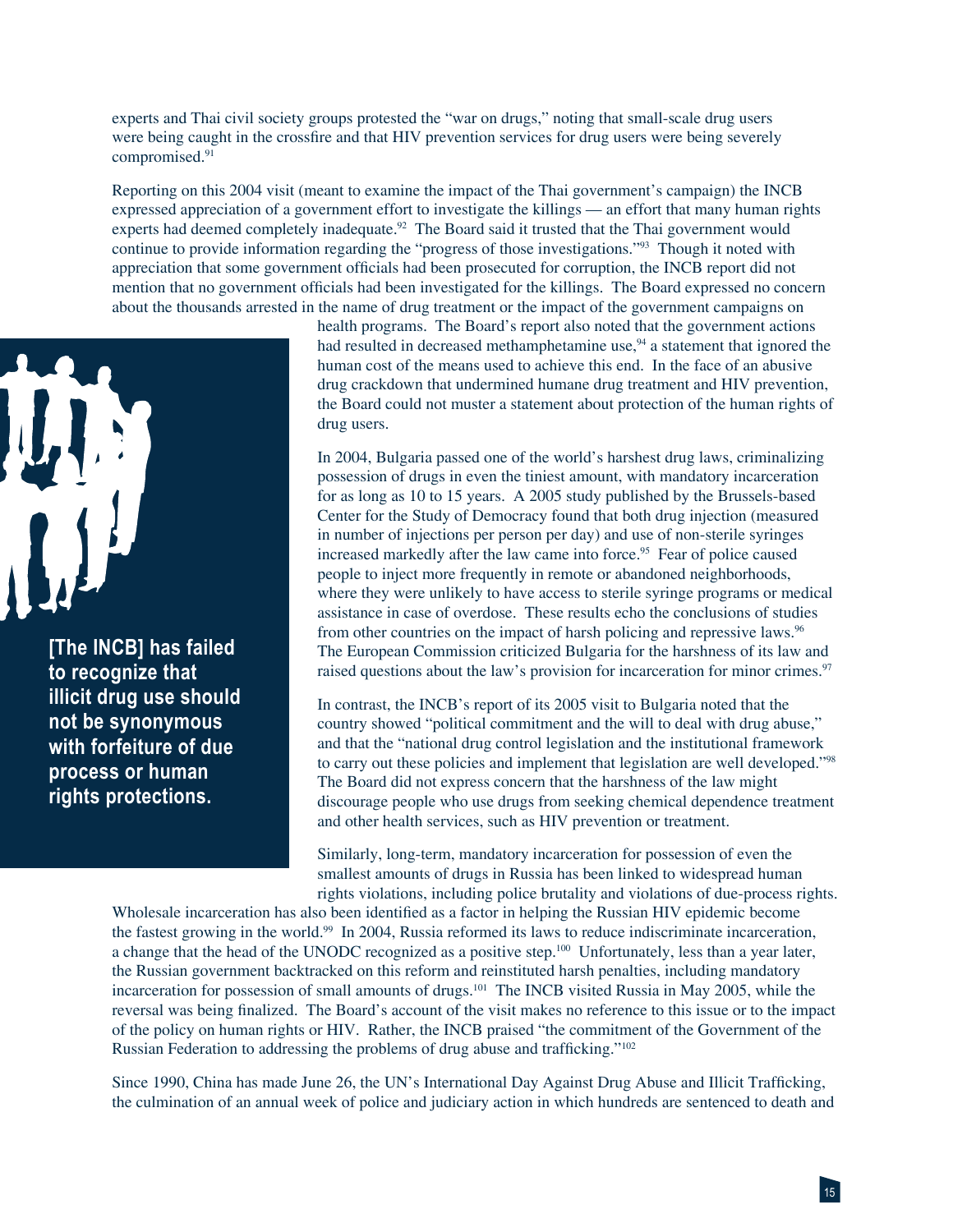scores are executed for crimes of drug smuggling, trafficking, and production. Sentences have been announced at show trials attended by crowds of thousands chanting "kill, kill," and in some years executions — which numbered 222 in 1996 alone — have been broadcast on television or conducted in public.<sup>103</sup> While the INCB annual report for 2003 noted that many countries had repealed the death penalty, the Board did not comment on these show trials and executions, conducted on a UN day of awareness. The Board did observe that the practice of execution could complicate international proceedings such as extraditions, particularly when the requesting state permits capital punishment and the requested state does not.104

HIV prevention and other basic health services for people who use drugs are seriously impeded in other ways by police action. In Russia, Kazakhstan, Ukraine, Thailand, and the United States, for example, human rights researchers have documented the targeting of people who use drugs for arrest or harassment at needle exchange sites, or when they seek to purchase syringes legally in pharmacies.<sup>105</sup> In these countries, as well as others such as Bangladesh, police have threatened or harassed needle exchange workers.106 Laws that criminalize possession of sterile syringes have undermined the utilization and effectiveness of HIV prevention efforts in many countries, including parts of the United States.<sup>107</sup> Though the INCB's reports could urge protection of staff and clients of needle exchange programs from police harassment, they have not done so.

### *Dissonance with the UN*

The INCB's portrayal of "drug abusers" unable to participate meaningfully in decision-making underscores the Board's distance from the commitment to the human rights of people who use drugs and others vulnerable to HIV, which is emphasized in numerous UN documents. For example, the policy paper on intensifying HIV prevention approved by the UNAIDS governing board in June 2005 noted that HIV

prevention and treatment for people who use drugs should include peer outreach — that is, people who use drugs reaching out to other people who use drugs — and that HIV/AIDS programs "must be based on promoting, protecting and respecting the human rights of drug users."<sup>108</sup> This observation echoed in more specific terms the unanimous declarations from the

**Though the INCB's reports could urge protection of staff and clients of needle exchange programs from police harassment, they have not done so.**

UN General Assembly in 2001 and 2006 for participation of those living with and vulnerable to HIV/AIDS in programs and policy decisionmaking.109 UNAIDS Asia Regional Director J.V.R. Prasada Rao, in a major address in 2006, recognized that respect by HIV organizations for the human rights of people who use drugs required real participation and partnership with drug users: "that doesn't just mean polite meetings and shared recommendations; it means a real flow of resources to drug user networks . . ."<sup>110</sup>

The INCB, while independent, should still be accountable. Statements that suggest that people who use drugs cannot be regarded as responsible enough to protect their health and the health of others reinforce the same stigma that the UN system has pledged to combat.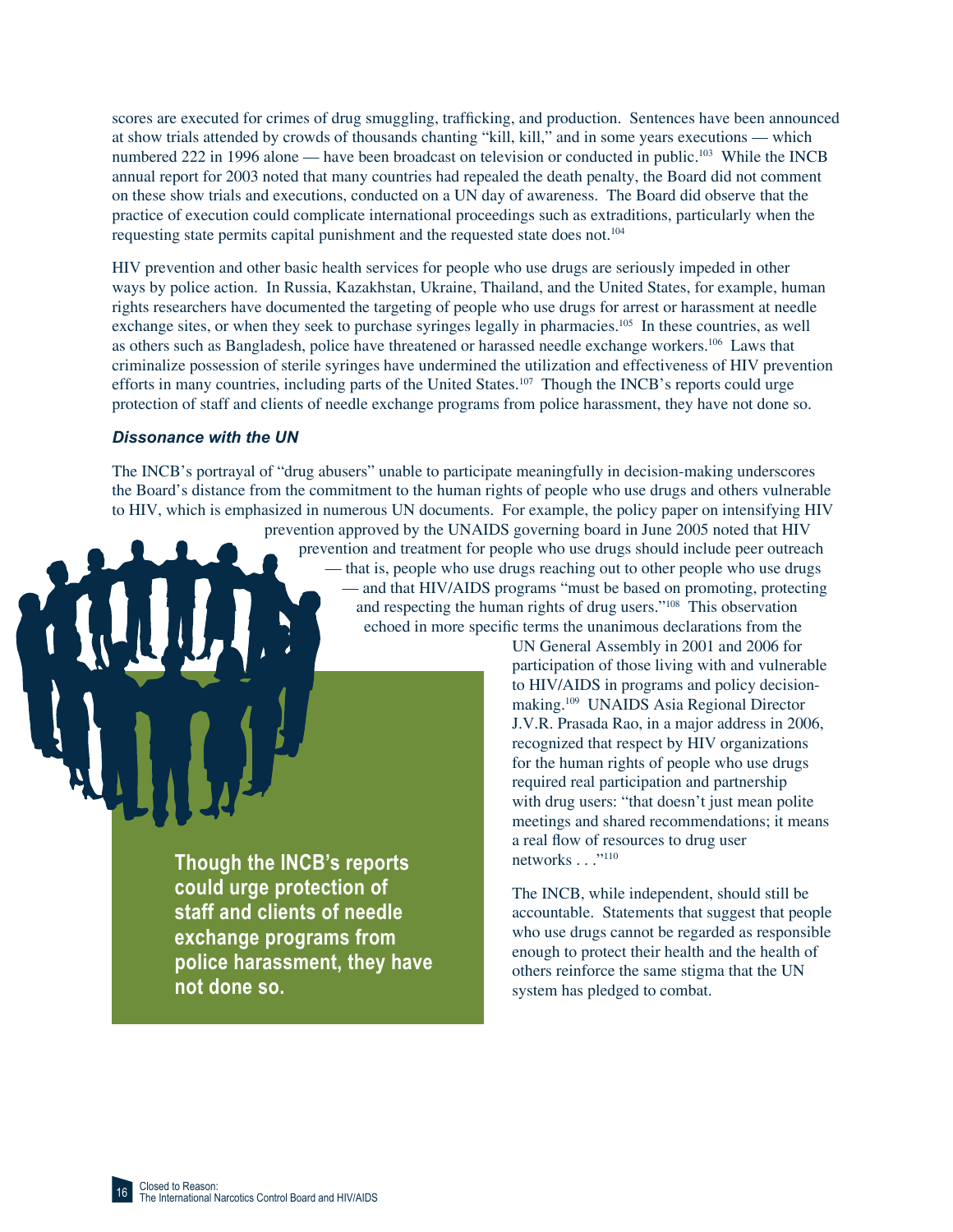# **IV. Impartiality, independence and accountability at the INCB**

The tension between independence and lack of accountability is evident in many issues related to the INCB. The scope and high profile of INCB activities makes it clear that the Board plays an important role in shaping the international response to drugs and HIV. The INCB Secretariat, which sits behind locked doors in the building that houses the UNODC, emphasizes the need for independence, impartiality, and protection against outside influence. The bulk of INCB operating expenses, including the salaries of the 28 Secretariat staff and the approximately US\$700,000 the INCB spends every two years for travel expenses, are provided from the UN core resources drawn from the pooled dues of UN member states.<sup>111</sup> This helps ensure that the Board is not subject to undue pressure from any country or group of states.

INCB members themselves receive only token compensation of US\$1 per year, and are elected by secret ballot by ECOSOC. Under the provisions of the 1961 Single Convention, 10 of the 13 INCB members are nominated by UN member states from persons with "knowledge of the drug situation in the producing, manufacturing and consuming countries" and three positions on the Board are reserved for experts with "medical, pharmacological or pharmaceutical experience" nominated by WHO. The 1961 Single Convention also enjoins ECOSOC to ensure geographic diversity on the Board and to ensure that INCB members are "persons who, by their competence, impartiality and disinterestedness, will command general confidence."<sup>112</sup> INCB members serve five-year terms and may be re-elected. In 1998, INCB President Hamid Ghodse told ECOSOC, responsible under the UN drug conventions for acting upon violations of impartiality or independence by the INCB, that the Board had "instituted an internal procedure whereby the impartiality and disinterestedness of its members are guaranteed throughout their stay in the Board."113

### **Country influence**

A review of actions by Board members suggests the need to strengthen both the independence and accountability of the INCB. From 1995 to 2005, 11 of the 34 persons who served on the Board had been delegates from their countries to the CND, including four who headed their country's delegation.<sup>114</sup>

### *Russia and the case of methadone*

While INCB members ostensibly represent their own interests, rather than those of their member states, the influence of their country's policies is often reflected in their statements. A clear example of this difficulty is found in the pronouncements on methadone of INCB member and former Russian health minister Tatyana Dmitrieva. As noted earlier, Russia remains one of the few countries in the world to ban substitution treatment. In 2005, Dmitrieva was one of five public figures in Russia to sign a memorandum entitled "No to methadone programs in Russia" (*Nyet metadonovym programmam v Rossii*), published in the *Meditsinskaya Gazeta*, a widely read newspaper for medical professionals. Dmitrieva was identified in the memorandum as an INCB member. The text contained numerous inaccuracies and half-truths about methadone.115 The memorandum insinuates incorrectly that WHO has opposed methadone therapy for most of its history and that the CND has rejected methadone as a tool for treating heroin addiction. It also recounts deaths from methadone overdose in Lithuania that experts in that country could not corroborate, and cites research by authors whose names could not be found in any medical database. The authors included many assertions of the ineffectiveness or dangers of methadone, without citing evidence to support their claims.

Scientists from the United States, the United Kingdom, Iran, the Czech Republic, Italy, Australia, Albania, Switzerland, Croatia, Germany, Canada and France issued a heavily referenced, point-by-point reply to this statement, correcting the article's many errors.<sup>116</sup> The INCB, despite the use of its name in the memorandum, has not published a correction.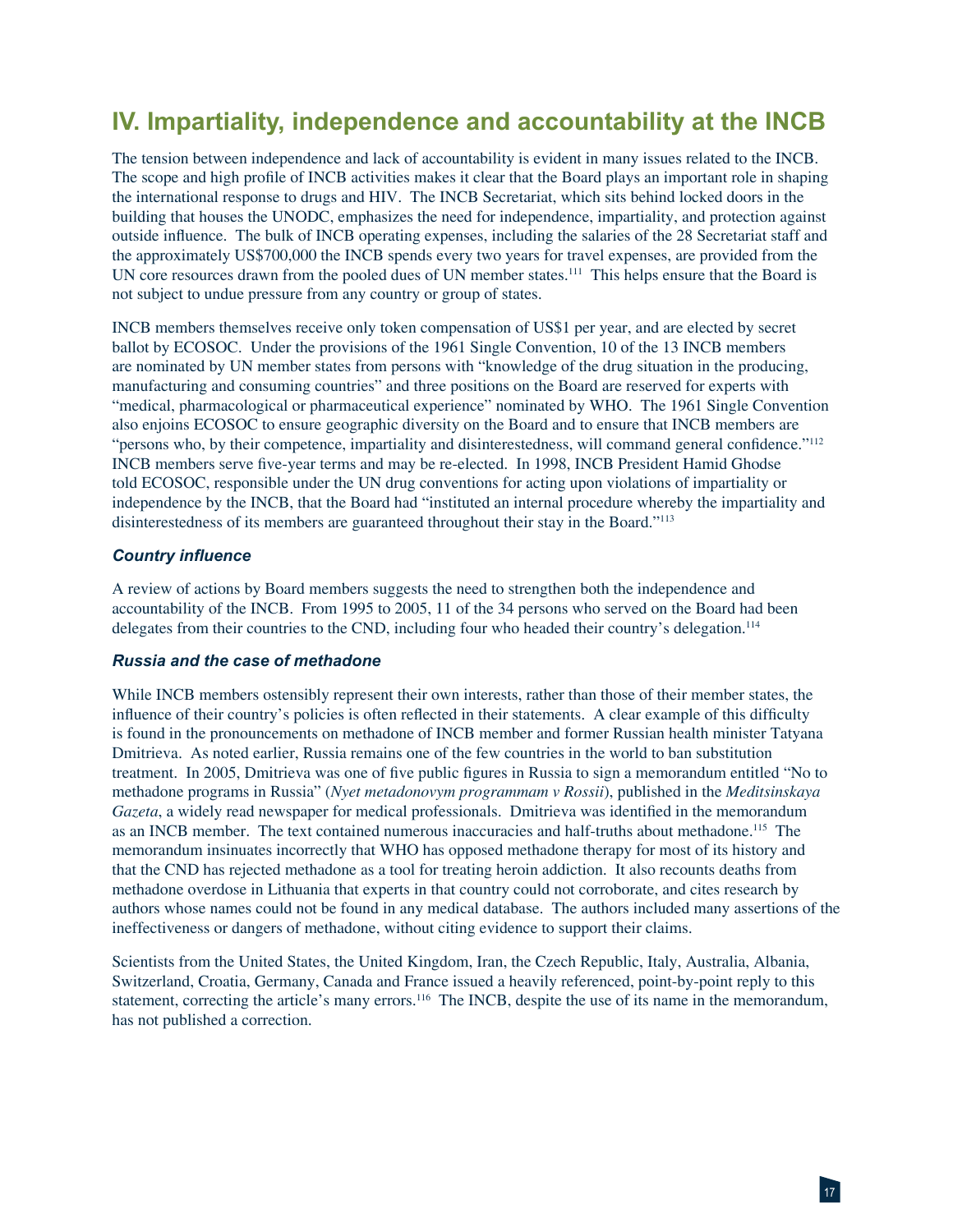### *Infl uence of the INCB at the UN*

Though the INCB does not feel bound to document the sources for its conclusions, the Board is deeply committed to urging UN bodies to adopt them. For example, the INCB makes regular presentations to ECOSOC, the main coordinating body in the UN for economic and social policy and questions of economic development. The INCB normally releases its annual report shortly before the annual meeting of the CND and presents its findings at the CND meeting. As noted above, multiple references to INCB annual reports by national delegations at the CND are regarded as a performance indicator for the INCB Secretariat.<sup>117</sup> Countries singled out for censure in INCB reports frequently issue rebuttals from the floor of the CND. Of 104 resolutions passed by the CND between 1996 and 2005, 21 (or about 20 percent) made reference to the INCB. The UNODC's annual *World Drug Report* regularly acknowledges the INCB and makes reference to INCB data and observations.

The INCB also interacts with other UN bodies. Since 1969, a member of the INCB has attended every meeting of the WHO Expert Committee on Drug Dependence (ECDD), the UN body that is charged with determining the degree of "abuse liability" of drugs and to recommend appropriate control measures to the CND.<sup>118</sup> The INCB's emphasis on diversion and abuse of opiate substitutes, and its failure to consider questions of effective chemical dependence treatment, find expression in ECDD debates. In 2003, for example, INCB concern about buprenorphine diversion helped provoke a discussion about whether controls on the medication should be increased by rescheduling it under the 1961 Single Convention (rather than the 1971 Convention). In 2006, the INCB and several concerned member states again raised the question of rescheduling buprenorphine. The ECDD decided against it, noting that treatment with buprenorphine "usefully replaces injections and . . . limits transmission of HIV/AIDS and other blood-borne infections among injecting drug users by reducing use of contaminated needles."119

### *Lack of public guidelines on attribution of statements or corrections of fact*

Misrepresentations of fact on the permissibility of needle exchange under the UN drug conventions by INCB presidents Emafo and Martins, and on methadone by INCB member Tatyana Dmitrieva, highlight a larger issue: the difficulty of determining whether Board members are speaking for themselves or for the Board, and the lack of publicly available mechanisms through which the INCB can be called upon to correct errors of fact. No publicly available documents explain how questions of scientific expertise are judged by the Board, or whether there are mechanisms to correct the record if Board members make statements unsupported by scientific or legal evidence.

### *A culture of secrecy*

In proposing reform and increased transparency of the UN in 2002, then-Secretary-General Kofi Annan made improving UN engagement with civil society a central theme.<sup>120</sup> By 2006, this effort had reached the UN Security Council, whose president proposed opening deliberations to representatives of the UN, member states, and civil society organizations through measures including informal briefings, more publication of information on websites, open meetings, and invitations from member states to NGOs to meetings where their presence would enhance deliberations.<sup>121</sup>

While the INCB is an independent body, it is — as is evident throughout these pages — integrally related to UN drug control efforts, and staffed and paid for by the UN. Most of the INCB's deliberations are no more sensitive than those of the Security Council.

Without compromising its independence, the INCB might enhance its credibility and accountability by instituting formal and informal measures of the kind now pledged by the Security Council. Specifically, the Board should allow UN agencies and civil society groups a greater role in providing information for and monitoring the results of INCB activities. Although WHO and UNODC staff do attend sessions of INCB meetings, for the most part they do so only as observers. The INCB has no formal or public mechanism to include the input of civil society groups, whose participation has proven essential in formulating effective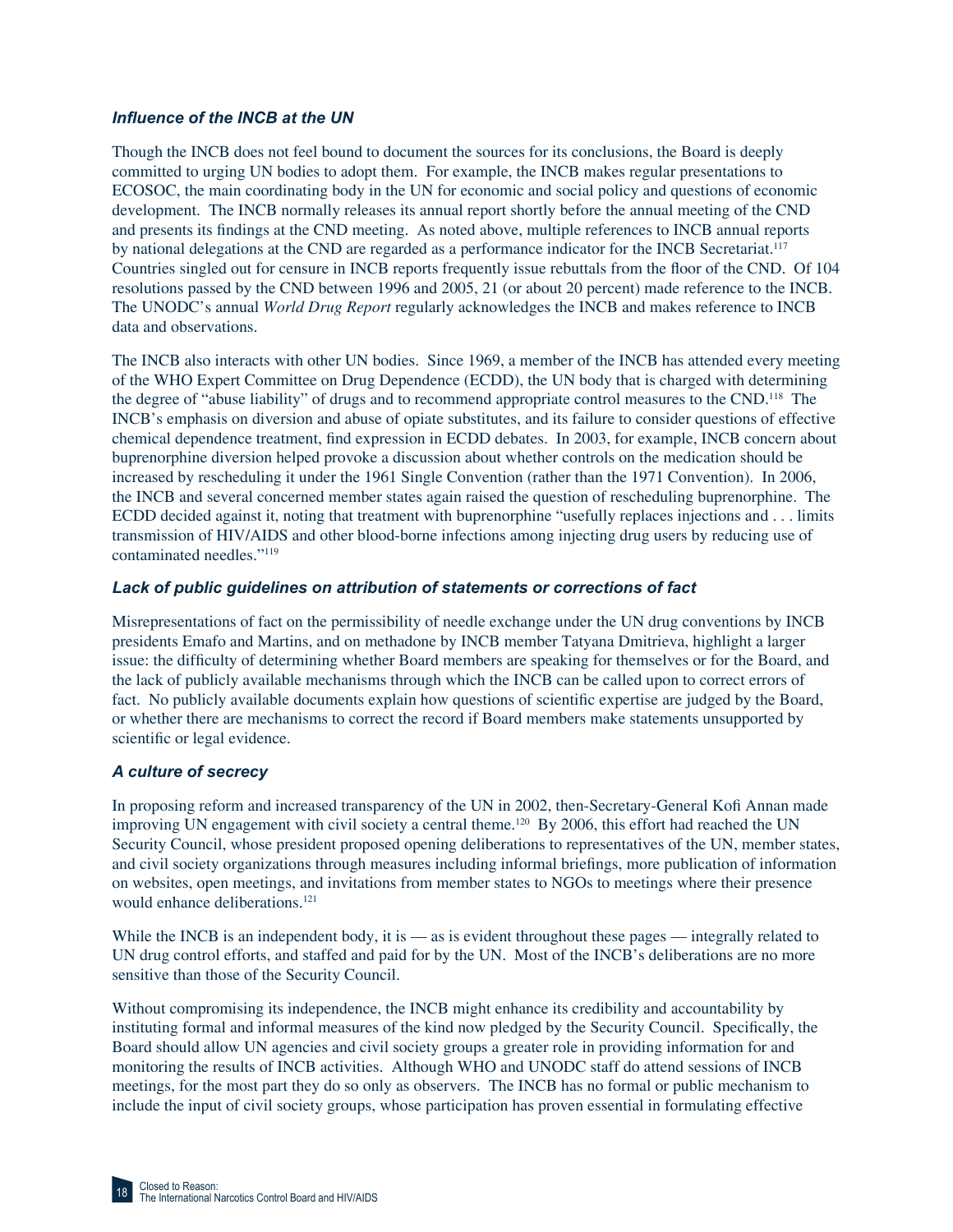responses to HIV and drug use. The INCB does not publicize its country visits in advance, offer criteria for how countries are selected for visits, or hold public forums while on these visits. Countries visited by the INCB undoubtedly value the chance to discuss their drug policies in confidence. But the secrecy surrounding the planning of country visits and the lack of any mechanism for input from health professionals or nongovernmental experts impede their completeness and effectiveness. The INCB does not publicize the many letters it writes to countries about its concerns, presumably to ensure constructive dialogue. The secrecy, however, also insulates the Board from healthy dialogue about its focus and priorities.

Existing UN mechanisms could easily be used to improve INCB engagement with civil society representatives. In Vienna, for example, the INCB could easily call upon the NGO forum that is held during each session of the CND to organize NGO participation in some of its sessions.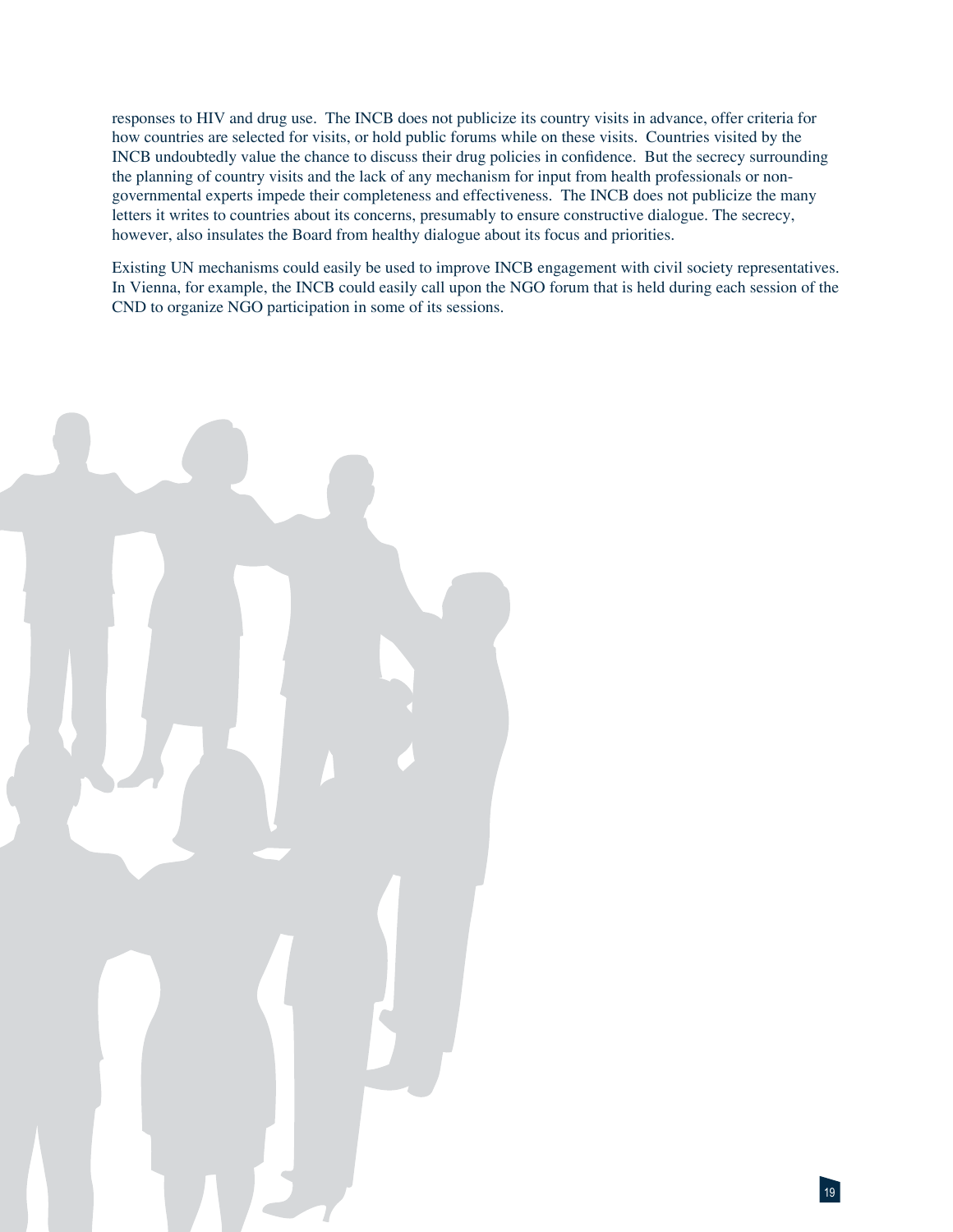# **V. Conclusions and recommendations**

In various arenas, the INCB has shown leadership and vision that extends beyond drug control to another central tenet of the UN drug conventions: the alleviation of human suffering. INCB efforts to ensure adequate supplies of controlled medications to relieve the pain of cancer and HIV patients, for example, demonstrate the importance of Board leadership, the value of collaboration with UN agencies, and the ways in which commitment at the Secretariat in Vienna can help enable dialogue at the national level. In discussions of programs to provide alternative livelihoods for farmers growing illicit crops, too, the Board has urged such measures as "full participation of the crop growers, their families and the community" in the design of solutions, and the importance of recognizing the ways in which "economic vulnerability, hopelessness and disempowerment may put them at higher risk of drug abuse and addiction."<sup>122</sup>

The INCB is clearly aware that the changing understanding of the impacts of drug use requires changes in emphasis. The Board's questionnaire to measure progress since the 1998 UN General Assembly Special Session on Drugs, for example, refers to "addicts" rather than abusers, includes attention to the question of chemical dependence treatment and availability of rehabilitation facilities, and seeks to ascertain whether countries have measures in place to reduce drug-related harm.123 On various occasions, the Board has acknowledged the complexity of drug addiction and its link to social, cultural and economic factors, and proposed methods of engaging community members and diminishing punishments to enable reintegration of people who use drugs into society.124

The Board has not, however, recognized that what is true for people who grow illicit crops is also true for people who use drugs: they are entitled to meaningful participation in programs and policy-making that affect them, and such participation would improve the effectiveness of efforts to help alleviate problems related to illicit drugs. This failure is particularly problematic with respect to HIV/AIDS, where the importance of participation by affected communities and attention to human rights has been repeatedly emphasized by UN agencies and national governments.

Unfortunately, as these pages document, the INCB remains closed to reason on many issues of critical importance to the prevention and treatment of HIV.

### **Recommendations**

The following actions are needed if the INCB is to work in step with other global actors to forge a meaningful and effective response to HIV/AIDS.

### **Greater attention to availability and quality of treatment for chemical**

**dependence:** The INCB should regularly assess and report on the availability and quality of treatment for chemical dependence, in keeping with international best practice and the UN drug conventions. In countries where HIV is significantly linked to the injection of opiates, such assessment should include the degree of coordination of HIV/AIDS and drug treatment programs, the availability of opiate substitution treatment, and estimates of the need for such treatment. Where OST is illegal or inaccessible, the INCB should work with both health and drug authorities to overcome barriers to its effective use. The Board should emphasize the compatibility of OST with the provisions of the UN drug conventions in countries such as Russia, where national authorities and INCB members have suggested that the illegality of methadone is consistent with the conventions. The Board should recommend technical or financial assistance to help countries ensure that they provide legal opiates in quantities needed for all medical uses, including addiction treatment. Performance indicators for the INCB should include mechanisms for the monitoring and availability of chemical dependence treatment, such as the number of letters sent to governments that focus on the availability of methadone and other opiate substitutes as part of national HIV/AIDS programs, and the number of media mentions that highlight the INCB's concern for human rights violations perpetrated in the name of drug treatment and rehabilitation.

**. . . the INCB remains closed to reason on many issues of critical importance to the prevention and treatment of HIV.**

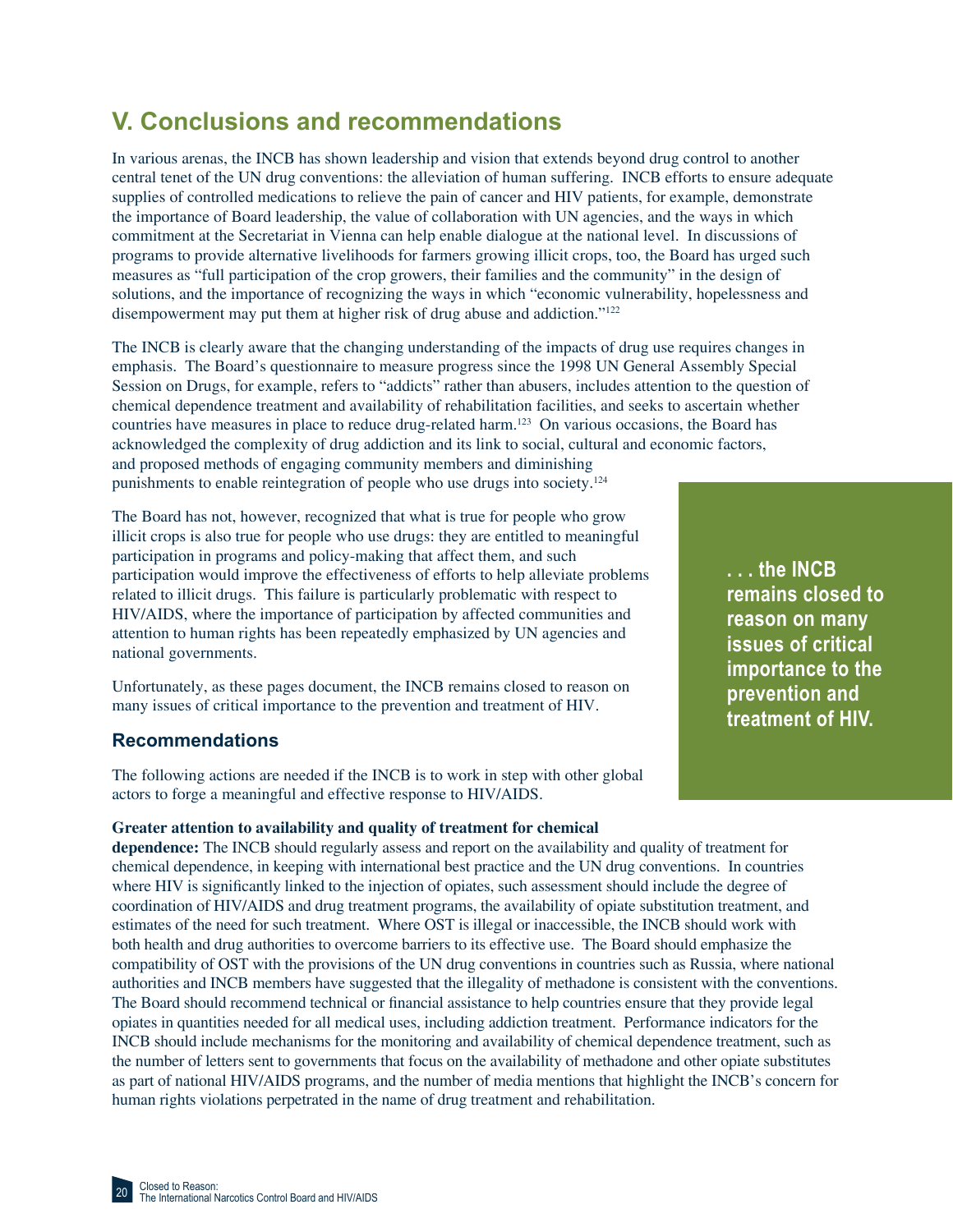**Greater documentation of legal conclusions and assertions about the effectiveness of harm reduction strategies:** The absence of references to published literature in INCB annual reports and statements undermines the INCB's credibility. The INCB should document its findings in the way that WHO technical reports are documented. Observations that come from country visits should be noted as such, and comments on public health interventions that have been the subject of peer-reviewed scientific research should acknowledge that research. INCB reports should review and incorporate the findings of the 2002 memorandum of the UNDCP's Legal Affairs Section on the compatibility of safer injection facilities and sterile syringe programs with the international conventions. The Board should also review and reference other published legal analyses and research documenting the effectiveness of SIF and sterile syringe programs in providing referrals to addiction treatment and reducing HIV risk without increasing illicit drug use.

**Greater transparency and accountability, particularly through engagement with UN member states and civil society:** The annual report of the INCB sets the tone for discussion in the CND and is widely covered in the media. UN member states and civil society should have regular opportunities to exchange ideas with



**The UN Secretary-General should commission an independent evaluation of the INCB's work.**

the Board and to offer responses to the findings in these reports. Governing bodies of UN agencies and of large institutions such as the Global Fund to fight AIDS, Tuberculosis and Malaria have instituted formal mechanisms for civil society representation in their deliberations. The INCB should do the same, if only for its own information. The INCB should give advance notice of country visits, and allow time to exchange views with local policy-makers and civil society organizations representing the interests of people who use drugs and others affected by HIV/AIDS. It would be helpful for the Board to issue a public justification for the closed nature of its meetings, deliberations and correspondence. This analysis should include an assessment of the possibility of conducting informal open sessions with UN, national governments and nongovernmental bodies.

**Greater efforts to ensure HIV expertise on the Board:** Given the relevance of Board actions on the global HIV epidemic, its membership should include people with expertise in HIV. The World Health Organization should ensure that its five nominees for Board membership include at least three people who have significant and demonstrable expertise in drug policy and HIV/AIDS. ECOSOC should request UN member states to consider HIV/AIDS expertise in putting forward their nominations for the Board. ECOSOC should also encourage UN member states to include persons with expertise in international law among their nominees.

**Guidelines for independence of Board members:** The Board should articulate, and ECOSOC should evaluate, public guidelines to make clear when Board members are speaking for the INCB or as individuals, and how misstatements of fact can be corrected.

**Independent evaluation of the INCB:** The UN Secretary-General should commission an independent evaluation of the INCB's work. This evaluation should include consultation with all UN agencies that are co-sponsors of UNAIDS, and experts and organizations working on HIV prevention among people who use drugs. The evaluation should consider the impact of INCB opinions and reprimands on national policy and the impact of INCB's work on HIV policy. It should also investigate the independence and impartiality of INCB members and the criteria used by UN member states and WHO to nominate Board members. The oversight responsibilities outlined in the 1961 Single Convention on Narcotic Drugs make this an appropriate task for the Secretary-General.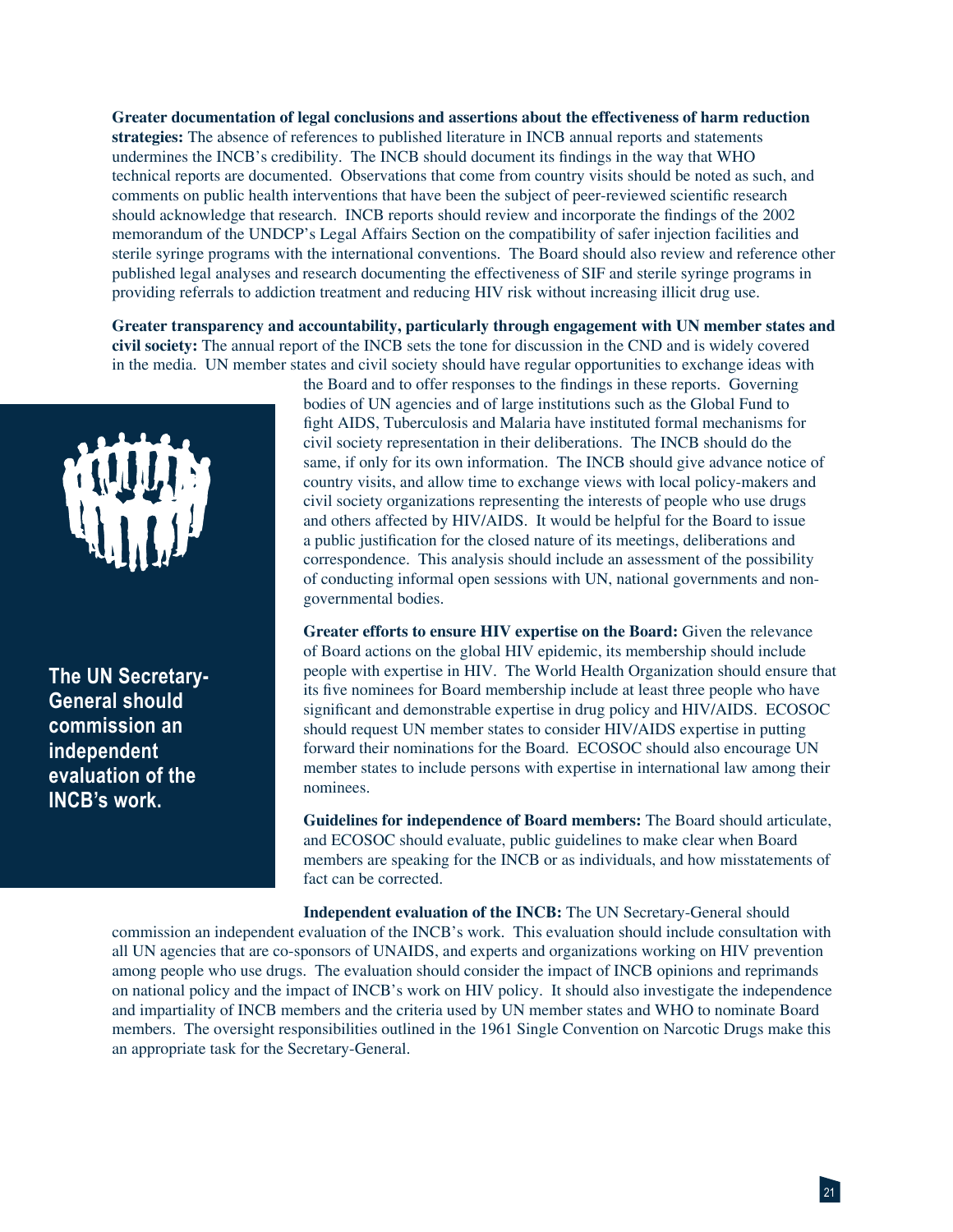# **Appendix A: INCB and the mechanisms of global drug control**

There are three key global entities with worldwide drug control responsibilities:

### **UN Commission on Narcotic Drugs (CND)**

Established in 1946, this rotating group of 53 UN member states elected by the UN Economic and Social Council (ECOSOC) is the principal policy-making body on drug control in the UN system. The CND's annual session is open to attendance by other countries, UN agencies and non-governmental organizations that have ECOSOC consultative status.

### **UN International Drug Control Programme (UNDCP)**

Now a part of the **UN Office on Drugs and Crime (UNODC)**, this agency is "mandated to assist UN member states in their struggle against illicit drugs, crime and terrorism." Its core activities include "normative work to assist States in the ratification and implementation of the international treaties, the development of domestic legislation on drugs, crime and terrorism, and the provision of secretariat and substantive services to the treatybased and governing bodies."125 UNODC is a co-sponsor of UNAIDS.

### **International Narcotics Control Board (INCB)**

The INCB is "the independent and quasi-judicial control organ for the implementation of the United Nations drug conventions," with the "responsibility to promote government compliance with the provisions of the drug control treaties."126 The INCB is a body of 13 people who serve in their personal capacities. The INCB Secretariat is provided by the UN, its expenses are covered by the UN, and it holds meetings in UN facilities — but it is a body ostensibly independent of the United Nations system and of any government.

### **UN drug conventions**

The current global system for drug control rests upon three international conventions:

- 1961 Single Convention on Narcotic Drugs (as amended by a 1972 protocol)
- 1971 Convention on Psychotropic Substances
- 1988 Convention Against Illicit Traffic in Narcotic Drugs

The *1961 Single Convention* consolidated and replaced a series of previous treaties. It aims to control the cultivation, production, manufacture, export, import, distribution of, trade in, use and possession of opiates (such as morphine, heroin and methadone), cannabis and cocaine, limiting these activities "exclusively to medical and scientific purposes" (article 4c). The controlled substances are listed in a series of schedules that classify medications according to medical benefit, abuse potential and level of restriction.

The 1961 Single Convention also requires states that have ratified it to adopt measures to ensure that the above-mentioned activities are "punishable offences when committed intentionally" and that "serious offences shall be liable to adequate punishment particularly by imprisonment or other . . . deprivation of liberty" but "subject to the constitutional limitations" of the state (article 36:1a). Where "abusers of drugs" — "abusers" is the common reference to people who use drugs in the conventions — have committed such offences, the state "may provide, either as an *alternative to conviction or punishment* or in addition to conviction or punishment, that such abusers shall undergo measures of treatment, after-care, rehabilitation and social reintegration" (article 36:1b). It also enjoins governments to "give special attention to and take *all practicable measures* for the prevention of abuse of drugs and for the early identification, treatment, education, after-care, rehabilitation and social reintegration of the persons involved" (article 31:1, emphasis added).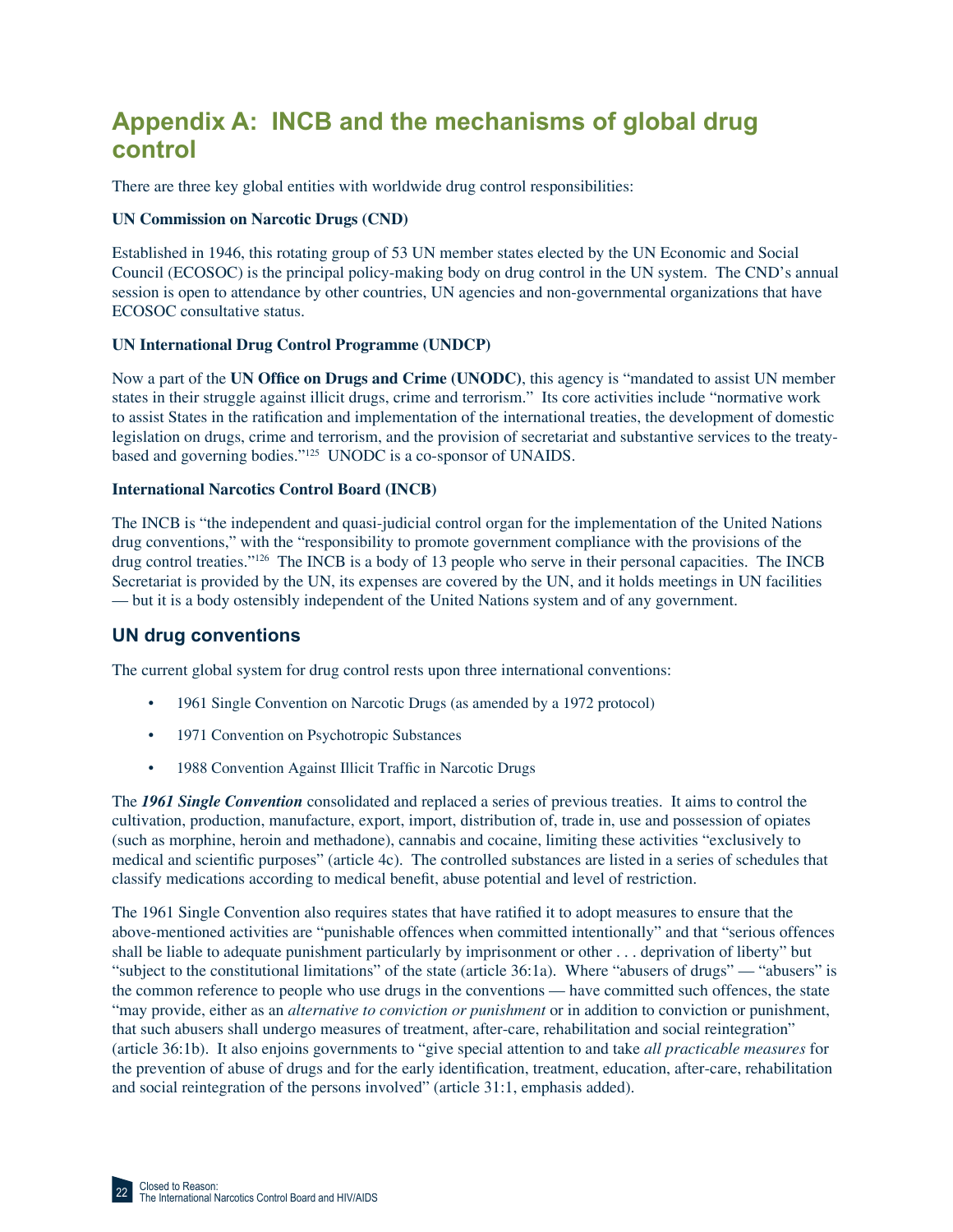The *1971 Convention* follows the same basic approach as the 1961 Single Convention, but with a focus on substances not covered by the earlier treaty, particularly synthetic preparations of stimulants, depressants and hallucinogens, again set out in a series of schedules. As with the 1961 Single Convention, it makes provision for the use of these substances for medical and scientific purposes, subject to controls to prevent diversion into illicit channels.

The *1988 Convention* went further toward the goal of global drug prohibition. It requires that state parties "legislate as necessary to establish a modern code of criminal offences relating to the various aspects of illicit trafficking and to ensure that such illicit activities are dealt with as serious offences by each State's judiciary and prosecutorial authorities." While the primary focus of the 1988 Convention is on *trafficking*, it also includes a requirement that states, subject to their own legal systems, establish measures to criminalize "the possession, purchase or cultivation of narcotic drugs or psychotropic substances *for personal consumption*" (emphasis added, article 3.2), but not beyond the level of criminalization already required in the previous conventions. The 1988 Convention also states clearly that while governments are required to criminalize the possession of illicit drugs for personal consumption, they have latitude when it comes to the appropriate penalty.127

None of the conventions contains any language specifically on reducing the harms associated with drug use, including preventing infectious disease. The first two conventions were conceived before HIV and the hepatitis C virus were known, and the 1988 Convention was developed before there was global awareness of the importance of injection drug use as a determinant of HIV.<sup>128</sup> Thus, the conventions do not address directly such harm reduction programs as sterile syringe programs and methadone therapy that seek to mitigate the health and social consequences of drug use without insisting on abstinence from drugs.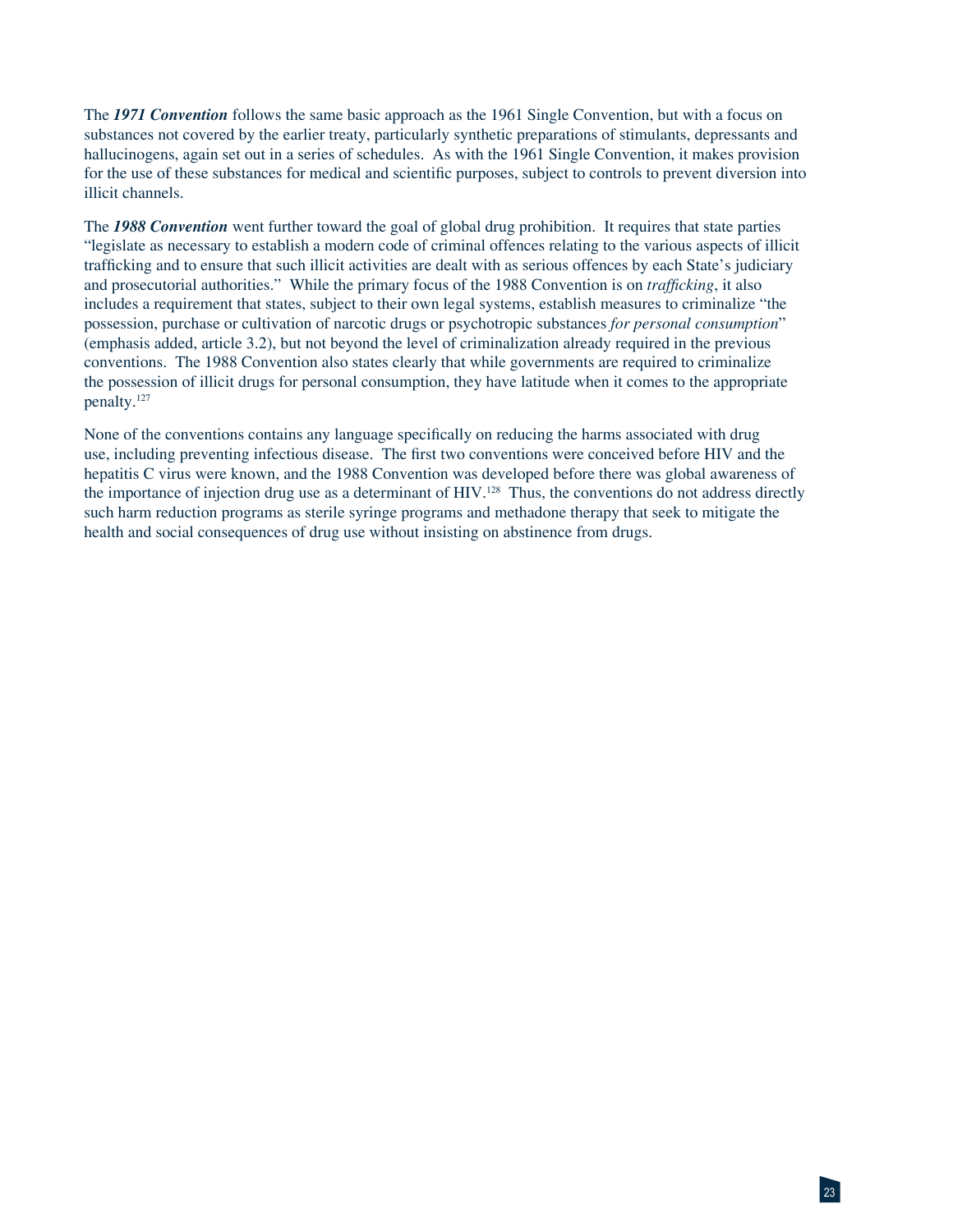# Appendix B: The role of the INCB as specified in the UN drug **conventions**

Articles cited here are from the 1961 Single Convention (as amended in 1972) unless otherwise noted.

The INCB "in cooperation with governments and subject to the terms of this Convention, shall endeavour to limit the cultivation, production, manufacture and use of drugs to an adequate amount required for medical and scientific purposes, to ensure their availability for such purposes and to prevent illicit cultivation, production and manufacture of, and illicit trafficking in and use of, drugs" (article 9.4).

The INCB will gather and determine the manner of gathering information from countries on estimated quantities of controlled drugs needed for medical and scientific purposes (articles 12 and 19). The Board is also allowed to make such estimates where countries do not provide data on them (article 12.3) or amend estimates provided if it has good evidence supporting such amendment (article 12.5). Similar powers are delegated to the INCB with respect to statistics on the production and manufacture of controlled drugs and seizures and disposal of drugs (articles 13 and 20).

If the INCB, on the basis of all evidence it collects, "has objective reasons to believe that the aims of this [1961] Convention are being seriously endangered," it may request explanations of a government or "propose to the Government concerned the opening of consultations" on the matter. If the problem persists, the INCB may call upon the government to adopt "remedial measures". It may further propose to the government that a study be carried out "in its territory by such means as the government deems appropriate." If none of these measures is effective, the INCB may bring the matter to the attention of ECOSOC, the CND, and the governments that are party to the Convention (article 14). ECOSOC may further draw the attention of the UN General Assembly to such cases where governments do not seem to be cooperating. The INCB may also make recommendations to UN agencies that a given state requires technical assistance (article 14 bis). The 1971 Convention extended similar duties to the INCB with respect to synthetic psychotropic substances (article 19) and the 1988 Convention did the same with respect to its trafficking provisions (article 22).

The Board is mandated to produce an annual report on its work to be submitted to ECOSOC through the CND (article 15, 1961 Conv.).

If the Board finds that manufacture or importation of a controlled substance in a country exceeds a reasonable quantity for scientific and medical purposes (where calculation of a reasonable quantity is made by criteria specified in article 21 of the 1961 Single Convention), it may notify other countries that may be affected by this excess (article 21).

While the INCB does not then have the authority to impose sanctions or to adjudicate the conventions in any binding way, it is authorized to make recommendations about the implementation of the UN drug conventions, call on governments to do better and notify UN bodies and other countries about the nature of its findings. Its annual report often includes criticism of countries for their role in what the Board perceives to be inadequate enforcement of or attention to the spirit of the conventions. In addition, the Board issues letters of concern to governments, which are not made public.

To fulfill its duties, the INCB for its part notes that it undertakes the following activities:<sup>129</sup>

Administers a voluntary system of government reports on narcotic drugs, psychotropic substances and licit activities involving drugs to help governments achieve, among other things, "a balance between supply and demand."

Monitors and promotes measures taken by governments to prevent diversion of substances used in the illicit manufacture of controlled drugs so as to determine whether the scope of the 1988 Convention needs to be modified.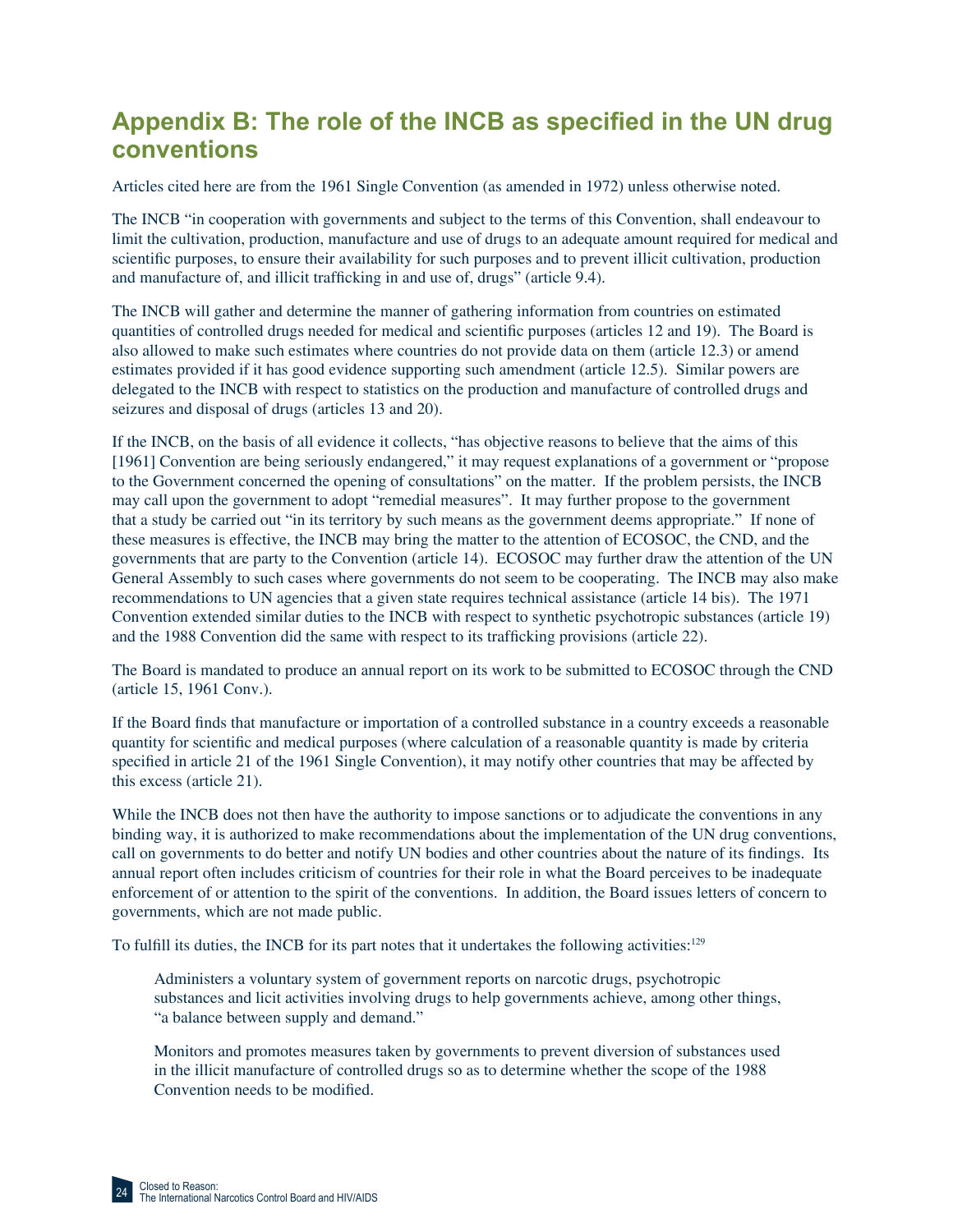Analyzes information provided by governments, UN agencies and other international organizations to ensure that the provisions of the drug treaties are adequately carried out and recommends remedial measures.

Maintains a "permanent dialogue" with governments to assist their compliance with their treaty obligations and recommend, "where appropriate, technical or financial assistance to be provided."

In collaboration with UNDCP and WHO, conducts training programs for drug control administrators, particularly in developing countries.

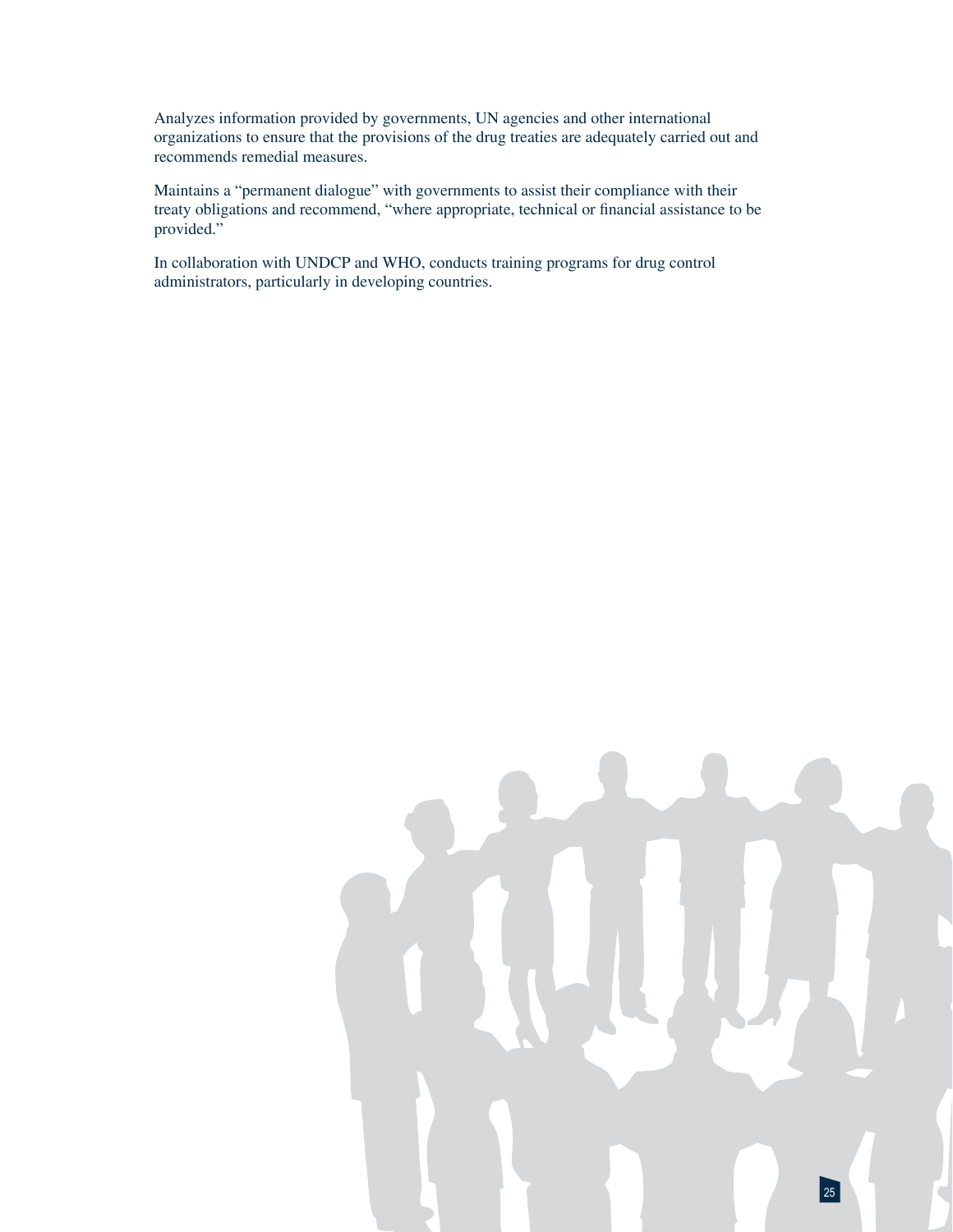# **References**

<sup>1</sup> See, for example, Agence France Presse, February 27, 2002, and BBC coverage of INCB reports (visit http://search.bbc.co.uk and search for "INCB").

2 UNAIDS, *2006 Report on the Global AIDS Epidemic* (Geneva: United Nations Joint Programme on HIV/AIDS, 2006).

3 See, for example, ongoing activities of the UNODC. Available at

http://www.unodc.org/unodc/drug\_demand\_hiv\_aids\_activities.html. See also UN General Assembly, *Proposed programme budget for the biennium 2006–2007*, Section 16—International drug control, crime prevention and criminal justice, A/60/ 6(Sect.16), 2.

4 UN General Assembly, ibid., para 16, 19.

<sup>5</sup> International Narcotics Control Board, *Report of the International Narcotics Control Board for 2005*, E/INCB/2005/1 (Vienna, 2006), para 185. Available at www.incb.org.

6 International Narcotics Control Board, "Mandates and Functions" section of the INCB website. Available at www.incb.org.

7 UN General Assembly, *Proposed programme budget for the biennium 2004–2005*, section 17 — International drug control (A/58/6), 14–17.

8 D Wolfe and J Cohen. *Selective concern: The 2005 report of the International Narcotics Control Board and the need for accountability.* New York, Open Society Institute, 2006.

9 International Narcotics Control Board, *Annual report for 2005*, Annex II, 104–112.

<sup>10</sup> Ibid., 104. Dr. Joseph Asare, a psychiatrist from Ghana, was an author of an article reporting results of a survey on HIV and drug use in Ghana.

<sup>11</sup> Available at www.incb.org. Consulted December 15, 2006.

<sup>12</sup> International Narcotics Control Board, *Annual report for 2005*, 105. This member is Madan Mohan Bhatnagar of India.

<sup>13</sup> A Lourenço Martins (INCB president). Speech to the substantive session of ECOSOC, Geneva, July 1999.

<sup>14</sup> UN General Assembly, *Declaration of commitment on HIV/AIDS* (A/RES/S-26/2), August 2, 2001; and UN General Assembly, *Political declaration on HIV/AIDS* (A/RES/60/262), June 15, 2006.

15 See, for example, British Department for International Development, *Harm reduction: Tackling drug use and HIV in the developing world* (Department for International Development, 2005). Available at http://www.dfi d.gov.uk/pubs/fi les/hivharmreduction2005.pdf; International Harm Reduction Development Program, *Saving lives by reducing harm: HIV prevention and treatment for injecting drug users* (New York: Open Society Institute, 2006). Available at http://www.soros.org/initiatives/health/focus/ihrd/articles\_publications/publications/saving\_20060818.

16 See, e.g., Government of Brazil, Conselho Nacional Antidrogas, *Politica nacional sobre drogas*. Section on harm reduction (Redução dos danos sociais e à saúde). Available at www.senad.gov.br; Government of Canada — Health Canada, *Canada's drug strategy*. Available at http://www.hc-sc.gc.ca/ahc-asc/activit/strateg/drugs-drogues/index\_e.html; Socialist Republic of Vietnam, 11<sup>th</sup> National Assembly, Session no. 9. *Law on prevention and control of HIV/AIDS* (article 21, "HIV/AIDS harm reduction interventions"), 2006. English translation of the law obtained by and on file with the Canadian HIV/AIDS Legal Network.

<sup>17</sup> International Narcotics Control Board, *Report of the International Narcotics Control Board for 2000*, E/INCB/2000/1 (Vienna, 2001), para 446.

<sup>18</sup> Ibid.

<sup>19</sup> International Narcotics Control Board, *Report of the International Narcotics Control Board for 2003*, E/INCB/2003/1 (Vienna, 2004); International Narcotics Control Board, *Background release*, February 27, 2004; International Narcotics Control Board, *Annual report for 2005*, para 185. Available at www.incb.org.

20 International Narcotics Control Board, *Annual report for 2003*, paras 219 and 221.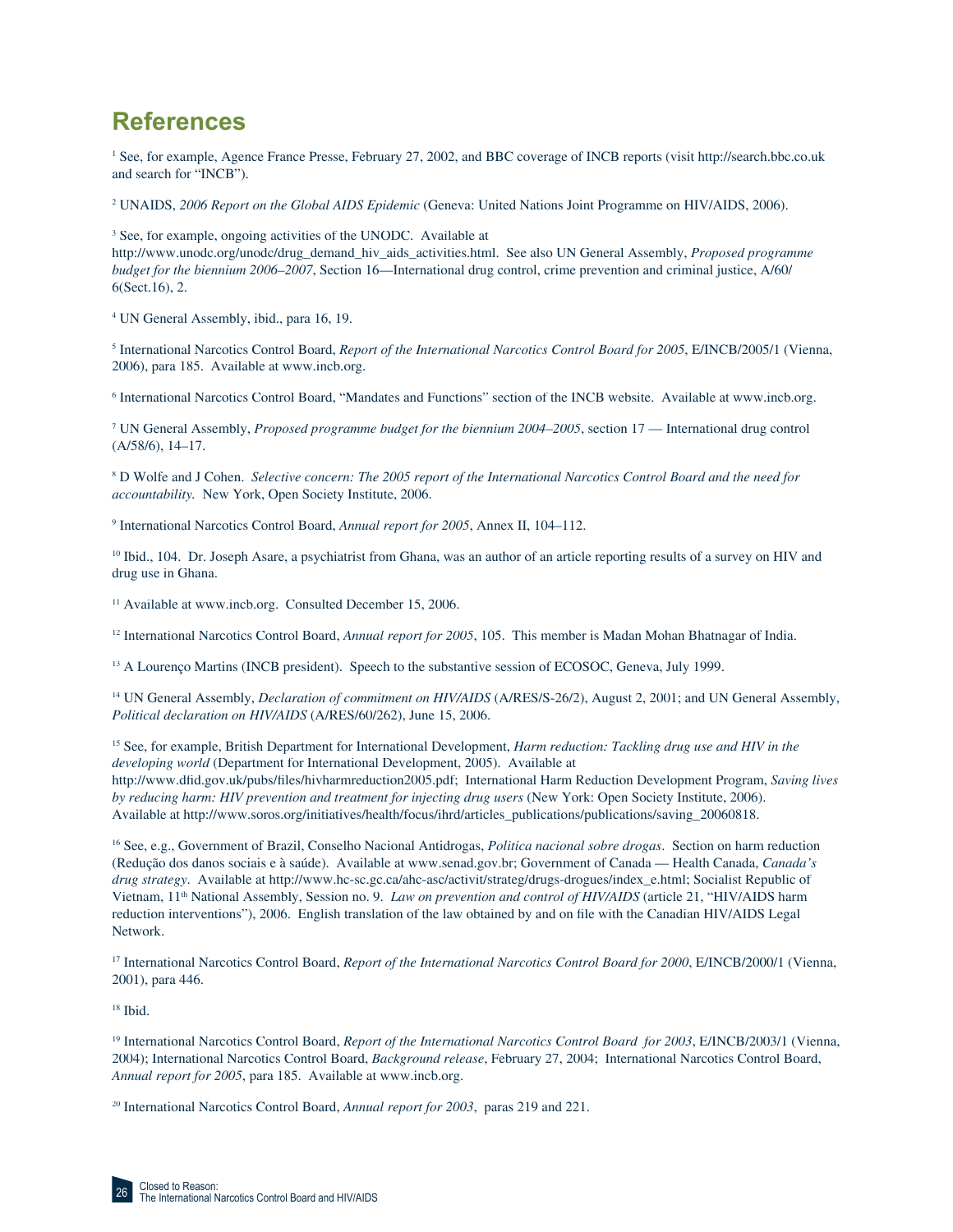21 See, for example, World Health Organization, *Effectiveness of sterile needle and syringe programming in reducing HIV/AIDS among injecting drug users — Evidence for Action Technical Paper* (Geneva, 2004); U.S. National Academies of Science, Institute of Medicine, *Preventing HIV infection among injecting drug users in high risk countries* (Washington, D.C. 2006).

22 International Narcotics Control Board, *Annual report for 2003*, paras 27–28.

23 UNDCP Legal Affairs Section, *Flexibility of treaty provisions as regards harm reduction approaches*, E/INCB/2002/W.13/ SS.5 (UNDCP Legal Affairs Section, September 2002), paras 27–28 (emphasis in original).

24 Interview with Philip O. Emafo, MD. *UNODC Update*, December 2002. Available at www.unodc.org/unodc/newsletter\_2002-12-31\_1\_page004.html.

25 International Narcotics Control Board, *Annual report for 2003*, paras 221–222.

26 International Narcotics Control Board, press release no. 4, March 3, 2004 (Vienna: United Nations Information Service).

<sup>27</sup> Reps. Tom Davis and Mark Souder, U.S. House of Representatives. Letter to Andrew Natsios, administrator of the U.S. Agency for International Development, February 11, 2005. See U.S. House of Representatives, Committee on Government Reform, Subcommittee on Criminal Justice, Drug Policy and Human Resources. *Harm reduction or harm maintenance: Is there*  such a thing as safe drug abuse? Serial no. 109–36 (U.S. Government Printing Office, February 16, 2005), 43–45. In this letter, Reps. Davis and Souder assert that the INCB "sharply criticized 'harm reduction' measures such as needle exchange programs" in its annual report for 2003. In the same hearings in the US Congress, Peter Bensinger, a former administrator of the US Drug Enforcement Administration, said he had worked with the INCB for many years and noted, "I would doubt if the [INCB] would like to sanction needle exchange rooms any more than they sanctioned opium dens…". See page 56 of *Harm reduction or harm maintenance: Is there such a thing as safe drug abuse?*

<sup>28</sup> See, for example, DJ Bellis. "Reduction of AIDS risk among 41 heroin addicted female street prostitutes: effects of free methadone maintenance." *Journal of Addictive Diseases* 1993; 12: 7–23; B Meandzija et al. HIV infection and cocaine use in methadone maintained and untreated intravenous drug users. *Drug and Alcohol Dependence* 1994; 36: 109–13; D Metzger et al. "Human immunodeficiency virus seroconversion among intravenous drug users in and out of treatment: an 18 month prospective follow-up." *Journal of Acquired Immune Deficiency Syndrome* 1993; 6: 1049–56. See also WHO/UNODC/UNAIDS, *Substitution maintenance therapy in the management of opioid dependence and HIV/AIDS prevention: position paper* (Geneva: United Nations, 2004).

29 WHO/UNODC/UNAIDS, *Substitution maintenance therapy*, 13.

30 Ibid., 24.

31 World Health Organization, *WHO model list of essential medicines* (revised March 2005). Available at http://mednet3.who.int/EMLib/index.aspx .

32 International Narcotics Control Board, *Annual report for 2003*, para 222.

33 International Narcotics Control Board, *Estimated world requirements of narcotic drugs for 2005* (Vienna, 2006); International Narcotics Control Board, *Estimated world requirements of narcotic drugs for 2001* (Vienna, 2002). Both available at www.incb.org.

34 See, for example, International Narcotics Control Board, *Availability of opiates for medical needs* (special report prepared pursuant to Economic and Social Council resolutions 1990/31 and 1991/43) (Vienna, 1996), iii, 5–6 ff.; International Narcotics Control Board, *Annual report for 2005*, para 88; International Narcotics Control Board, *Report of the International Narcotics Control Board for 2004*, E/INCB/2004/1 (Vienna, 2005), para 137; International Narcotics Control Board, *Annual report for 2003*, 173–174; statements by INCB presidents to the 42nd session of CND in 1999, the 43rd session in 2000, the 1999, 2000, 2001 and 2004 substantive sessions of ECOSOC, the 59<sup>th</sup> session of the World Health Assembly in 2006, the 46<sup>th</sup> Directing Council of the Pan American Health Organization in 2005, and the WHO Regional Committee for Africa in 2006. All speeches available at www.incb.org.

35 See, for example, International Narcotics Control Board, *Annual report for 2004*, para 93; International Narcotics Control Board, *Annual report for 2005*, paras 116, 138, 495, 562, 652.

<sup>36</sup> PO Emafo (president, INCB). Statement to the 59<sup>th</sup> session of the World Health Assembly, May 2006, Geneva. Available at www.incb.org/incb/speeches/.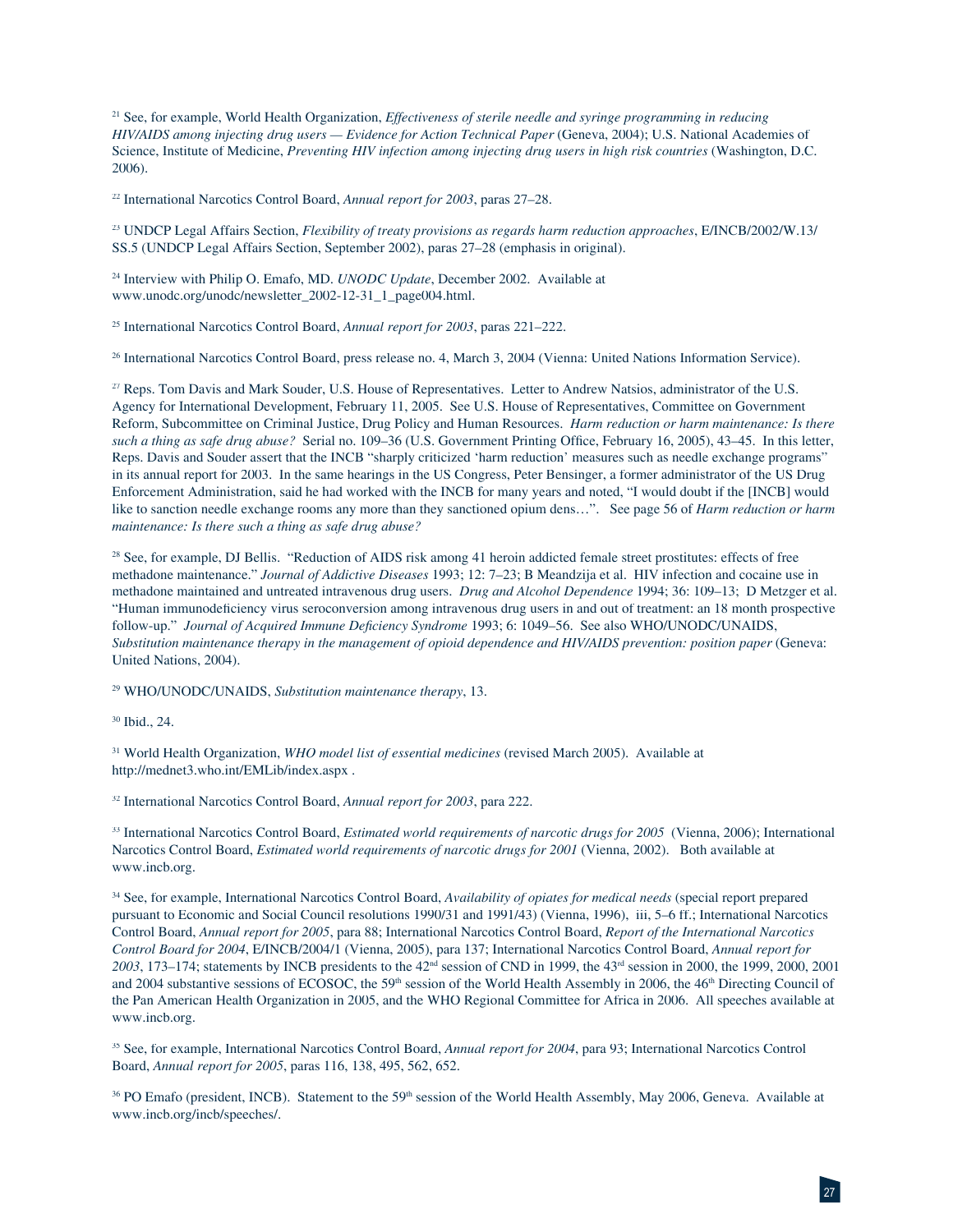37 International Narcotics Control Board, *Annual report for 2005*, para 467.

38 International Narcotics Control Board, *Availability of opiates for medical needs*, iii.

<sup>39</sup> Ibid., iii and 6. When the medical uses of opiates were noted in a 2000 speech to ECOSOC by then-INCB president A. Lourenço Martins, he mentioned anesthetic, analgesic, veterinary and dental purposes with no mention of treatment of narcotics addiction. See A. Lourenço Martins (president, INCB). Statement to the 43<sup>rd</sup> session of the Commission on Narcotic Drugs. Vienna, March 2000.

40 International Narcotics Control Board, *Availability of opiates for medical needs*, Annex II, 23.

41 For HIV in Russia, see UNAIDS, *2006 report on the global AIDS epidemic*. Chapter on eastern Europe and central Asia is available at http://data.unaids.org/pub/EpiReport/2006/06-Eastern\_Europe\_and\_Central\_Asia\_2006\_EpiUpdate\_eng.pdf.

42 International Narcotics Control Board, *Annual report for 2005*, para 587.

43 Ibid., para 619.

44 Ibid., paras 572 and 618.

45 See, for example, JP Moatti et al. "Adherence to HAART in French HIV-infected injecting drug users: the contribution of buprenorphine drug maintenance treatment. The Manif 2000 study group." *AIDS 2000*; 14(2): 151-5.

<sup>46</sup> International Narcotics Control Board, *Annual report for 2005*, paras 517, 559, 560; see also IRIN News, Kazakhstan: fight against HIV/AIDS continues (Nairobi: UN Office for the Coordination of Humanitarian Affairs) August 23, 2005. Available at www.irinnews.org/print.asp?ReportID=48722.

47 International Narcotics Control Board, *Annual report for 2005*, para 584.

48 Ibid., para 503. In November 2006, the UNAIDS representative in India called for the government to register methadone for OST. See *Associated Press*, As India tops with world's largest number of HIV cases, new strategy targets drug users, November 29, 2006.

49 See, for example, CS Todd et al. Correction: Drug use and harm reduction in Afghanistan. *Harm Reduction Journal* 2005; 2:20.

50 UNODC, *World drug report 2006* (Vienna, 2006), esp. 67, 75.

51 According to INCB data, of the 51countries in North Africa and sub-Saharan Africa that provided estimates of need for narcotic drugs, 13 estimated some need for methadone. Of these, all but three said their estimated need was under 40 grams. See International Narcotics Control Board, *Estimated world requirements of narcotic drugs for 2005*.

52 International Narcotics Control Board, *Annual report for 2005*, para 300.

53 PO Emafo (president, INCB). Statement to the WHO Regional Committee for Africa, Addis Ababa, August 28, 2006. Available at http://www.incb.org/incb/speeches/speech\_who\_2006-08-28.html.

54 J Cohen. "HIV/AIDS in China: changing course to break the HIV-heroin connection." *Science* 2004; 304(5676):1434–35.

55 M Mazlan et al. "New challenges and opportunities in managing substance abuse in Malaysia." *Drug and Alcohol Review* 2006; 25(5): 473–8.

56 International Narcotics Control Board, *Annual report for 2005*, para 75. See also Wolfe and Cohen, *Selective concern*.

57 See, e.g., Health Canada, *Best practices: methadone maintenance treatment* (Ottawa: Health Canada, 2002), 44 and 58: "Programs should balance the advantages of ensuring compliance and having regular contact with clients/patients with the need for flexible, client/patient-centred treatment that takes into account the realities of clients'/patients' lives." Research has shown that flexible take-home doses are an important factor in patient retention. Also, regulations should specify how these requirements are to be judged. Examples of tools for assessment are listed in New Zealand Ministry of Health, *Opioid substitution treatment: New Zealand practice guidelines*, February 2003, 28. See also "Carry Policy" guidelines in The College of Physicians of Ontario [Canada], *Methadone maintenance guidelines* (Toronto, 2001), 18–21.

58 International Narcotics Control Board, *Annual report for 2005*, para 138.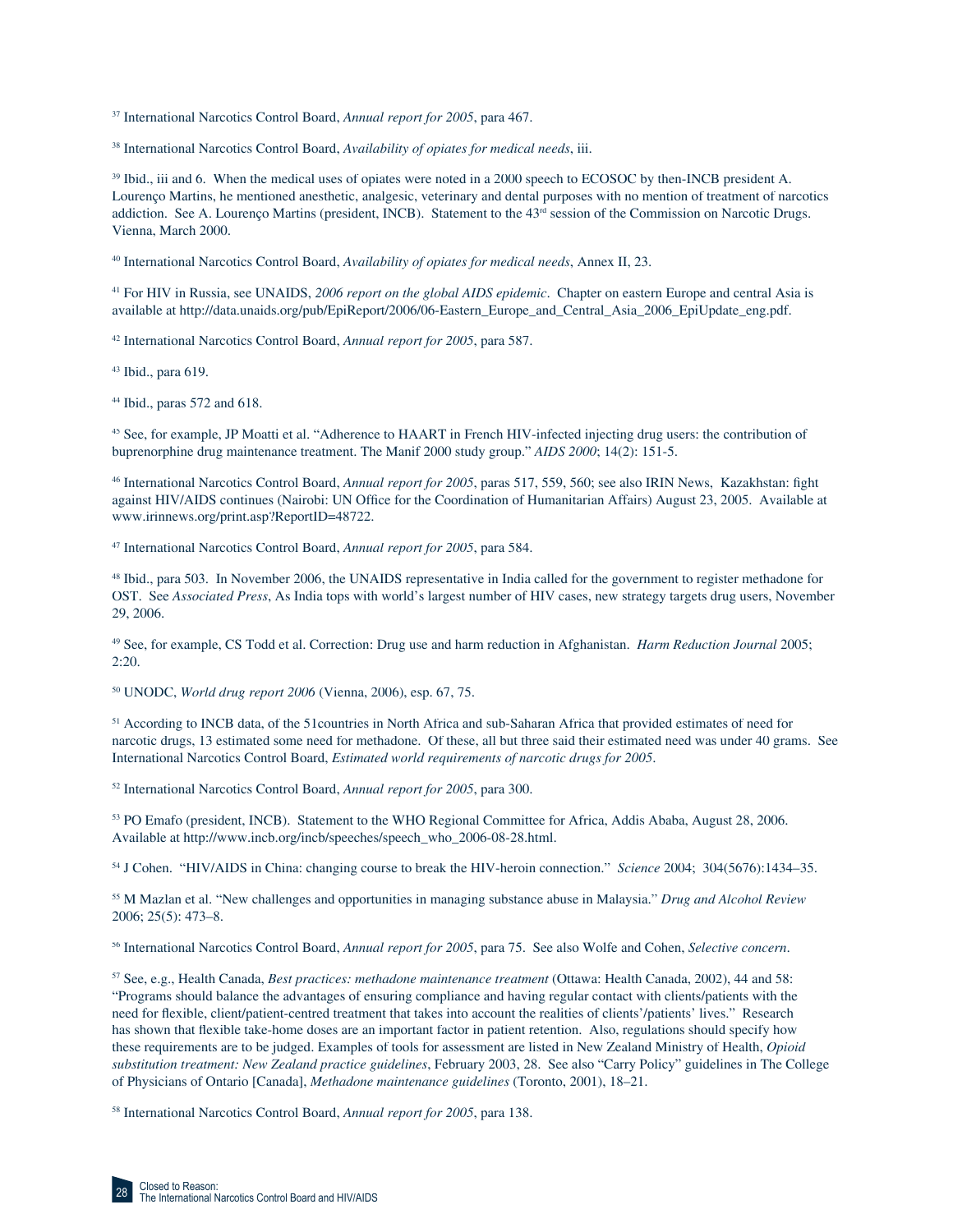59 EuroHIV, *HIV/AIDS surveillance in Europe — end-year report 2005* (Saint-Maurice: Institut de veille sanitaire, 2006), esp. 58.

60 See, for example, Medically Supervised Injecting Centre Evaluation Committee, *Final report on the evaluation of the Sydney Medically Supervised Injecting Centre* (Sydney, Australia: MSIC Evaluation Committee, 2003); T Kerr et al. "Safer injection facility use and syringe sharing in injection drug users." *Lancet* 2005; 366(9482): 316–318; E Wood et al. "Attendance at supervised injecting facilities and use of detoxification services." *New England Journal of Medicine* 2006; 354(23):2512–2514; J Kimber et al. "Drug consumption facilities: an update since 2000." *Drug and Alcohol Review* 2003; 22:227–233; E Wood et al. "Changes in public order after the opening of a medically supervised safer injecting facility for illicit injection drug users." *Canadian Medical Association Journal*, 2004; 171: 731–734; and European Monitoring Centre for Drugs and Drug Addiction, *European report on drug consumption rooms* (Lisbon, February 2004).

61 International Narcotics Control Board, "Drug injection rooms — Not in line with international conventions," press release no. 5, February 23, 2000 (Vienna: United Nations Information Service). Available at www.incb.org.

62 International Narcotics Control Board, *Annual report for 2000*, paras 176–177.

<sup>63</sup> International Narcotics Control Board, *Annual report for 2005*, para 590 scolds Norway, which opened a supervised injection facility in Oslo in 2005.

 $64$  A Lourenço Martins (president of INCB). Statement to the  $43<sup>rd</sup>$  session of the Commission on Narcotic Drugs, March 2000.

<sup>65</sup> See, for example, E Wood et al. "Impact of a medically supervised safer injecting facility on drug dealing and other drugrelated crime." *Substance Abuse Treatment, Prevention and Policy* 2006; 1:13–17; T Kerr et al. "Impact of a medically supervised safer injection facility on community drug use patterns: a before and after study." *British Medical Journal* 2006; 332:220-222.

66 See, e.g., citations from decisions in Germany, Slovenia, Switzerland and the Netherlands in Canadian HIV/AIDS Legal Network. *Legislating for health and human rights: Model law on drug use and HIV/AIDS* (module 4: Supervised drug consumption facilities), p 13, note 29. 2006. Available at www.aidslaw.ca/modellaw.

67 International Narcotics Control Board, *Annual report for 2000*, para 525.

68 International Narcotics Control Board, *Report of the International Narcotics Control Board for 2001*, E/INCB/2001/1 (Vienna, 2002), paras 559, 565.

<sup>69</sup> See, for example, MW Tyndall et al. "Attendance, drug use patterns and referrals made from North America's first supervised injection facility." *Drug and Alcohol Dependence* 2006; 83(3): 193–198.

70 International Narcotics Control Board, *Annual report for 2001*, para 559.

71 International Narcotics Control Board, *Annual report for 2003*, paras 325–326.

 $72$  The federal Minister of Health of Canada on September 1 issued an announcement that Insite would continue to operate on a trial basis until December 2007 and that during the extended trial period more research on its impact would be conducted, and no new applications for SIF would be considered. See Health Canada, News release: "No new injection sites for addicts until questions answered says Minister Clement," September 1, 2006.

73 Stephen Lewis, personal communication.

74 P Emafo (president, INCB). Letter to Kofi Annan (on the subject of Stephen Lewis' statements), 18 May 2006.

75 World Health Organization, *Effectiveness of sterile needle and syringe programming in reducing HIV/AIDS among injecting drug users — Evidence for Action Technical Paper* (Geneva, 2004).

76 UN General Assembly, *Declaration of commitment on HIV/AIDS*, August 2, 2001, para 52; and UN General Assembly, *Political declaration on HIV/AIDS*, June 15, 2006, para 22.

77 United Nations High-Level Committee on Programme, *Preventing the transmission of HIV among drug abusers: A position paper of the United Nations System*, E/CN/7/2002/CRP.5 (Vienna, 2001). Available at http://www.cicad.oas.org/en/Resources/UNHIVaids.pdf.

78 Interview with Philip O. Emafo MD. *UNODC Update*, December 2002.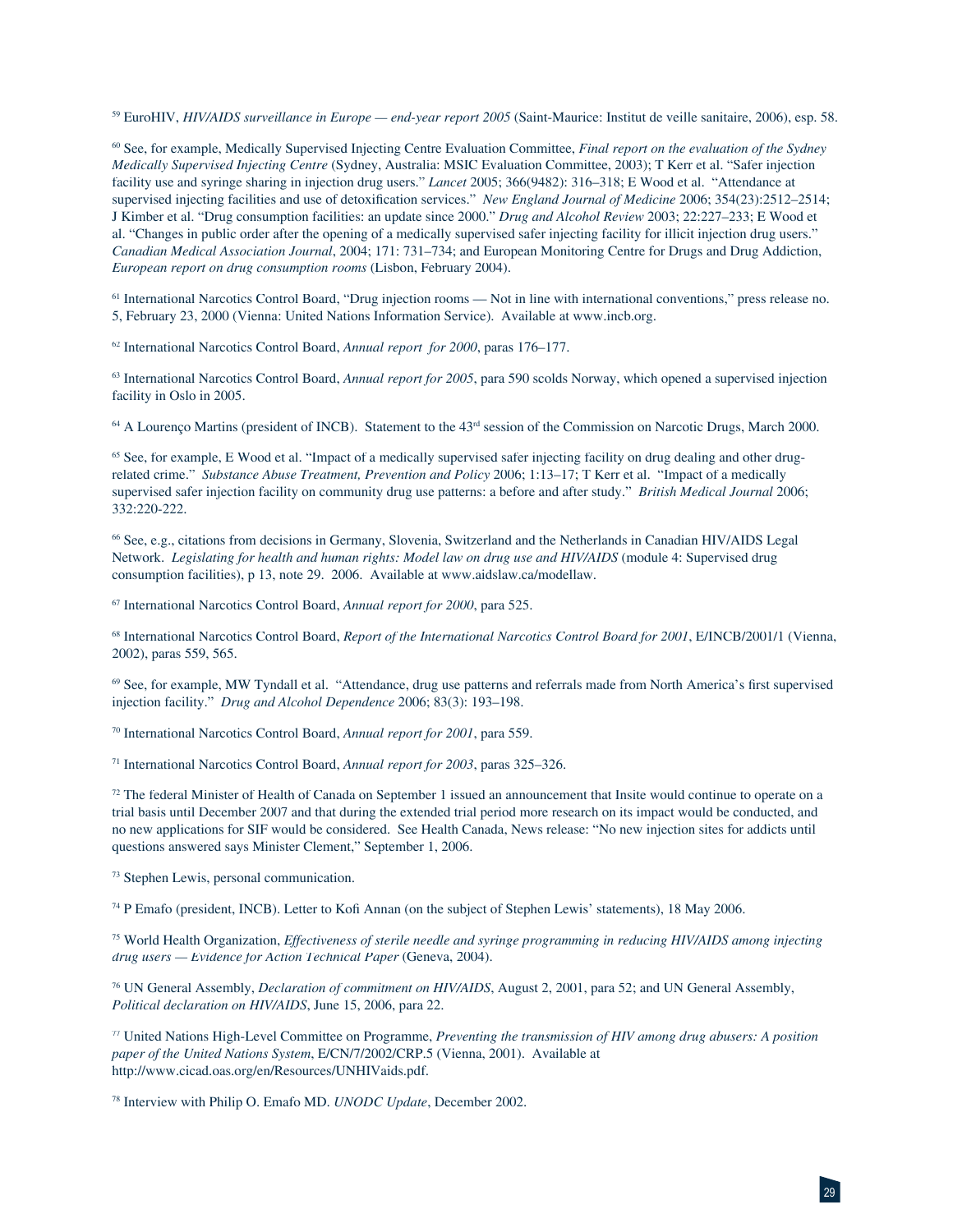79 A Lourenço Martins. Statement to the Substantive Session of the Economic and Social Council, New York, 1999.

80 R Lines et al. *Prison needle exchange: Lessons from a comprehensive review of international evidence and experience*, 2nd ed. (Toronto: Canadian HIV/AIDS Legal Network, 2006), esp. i–iii. Available at www.aidslaw.ca/prisons.

81 UNODC with WHO and UNAIDS. *HIV/AIDS prevention, care, treatment and support in prison settings: A framework for an effective national response* (Vienna, 2006), 24.

82 International Narcotics Control Board, *Annual report for 2003*, para 221.

83 Ibid.

84 WHO, *Effectiveness of sterile needle programmes*, summarizes the extensive evidence on this question.

85 UNAIDS, *Intensifying HIV prevention: UNAIDS policy position paper* (Geneva, 2005). This paper issued by the member states of UNAIDS' governing body calls for HIV prevention approaches "based on promoting, protecting and respecting the human rights of drug users" (p 34).

86 International Narcotics Control Board, *Annual report for 2001*, foreword by INCB President H. Ghodse, iii.

87 H Ghodse (president of the INCB). Speech to the UN General Assembly Special Session on the World Drug Problem, New York, June 1998.

88 HS Okun. International drug control policy on the eve of the 21<sup>st</sup> century: Statement by Ambassador HS Okun. Stockholm, May 1998.

89 International Narcotics Control Board, *Annual report for 2003*, para 41.

90 Human Rights Watch, *Not enough graves: The war on drugs, HIV/AIDS and violations of human rights — Thailand* (New York, 2004).

91 See, for example, Ibid.; Amnesty International, *Thailand's anti-drug policy should not be killing people*, March 2004, available at http://web.amnesty.org/pages/tha-010304-action-eng; and T Vongchak et al. The influence of Thailand's 2003 "war on drugs" policy on drug use among injection drug users in Chiang Mai, Thailand. *International Journal of Drug Policy* 2005; 16:115–121. Thailand has been praised for its national AIDS program, which has resulted in remarkable declines in HIV transmission among sex workers, but drug users have generally not been the focus of government HIV/AIDS efforts and continue to be heavily affected by HIV. See UNAIDS, *Country update — Thailand*, 2006. Available at http://www.unaids.org/en/Regions\_Countries/Countries/thailand.asp.

92 See, for example, letter from Asian Human Rights Commission Executive Director Basil Fernando to UN Secretary-General Kofi Annan (on the occasion of Annan's visit to Thailand), May 23, 2006. Available at www.ahrchk.net.

93 International Narcotics Control Board, *Annual report for 2004*, para 388.

<sup>94</sup> Ibid., para 389.

95 T Bezlov, *Heroin users in Bulgaria one year after outlawing the dose for "personal use": Law changes and new risks* (Brussels: Centre for the Study of Democracy, 2005).

96 T Kerr et al. "The public health and social impacts of drug market enforcement : A review of the evidence." *International Journal of Drug Policy* 2005; 16: 210–220.

<sup>97</sup> Europe criticizes Bulgaria on drug laws. *Sofia Echo*, June 12, 2005.

98 International Narcotics Control Board, *Annual report for 2005*, para 614.

99 Human Rights Watch. *Lessons not learned: human rights abuses and HIV/AIDS in the Russian Federation* (New York, 2004); and United Nations Development Programme. *Reversing the epidemic: Facts and policy options — HIV/AIDS in Central and Eastern Europe and the CIS* (Bratislava: UNDP, 2004), esp. 49-61.

<sup>100</sup> AM Costa. Opening remarks to the Commission on Narcotic Drugs, Vienna, 7 March 2005. Available at http://www.unodc.org/unodc/speech\_2005-03-07\_1.html.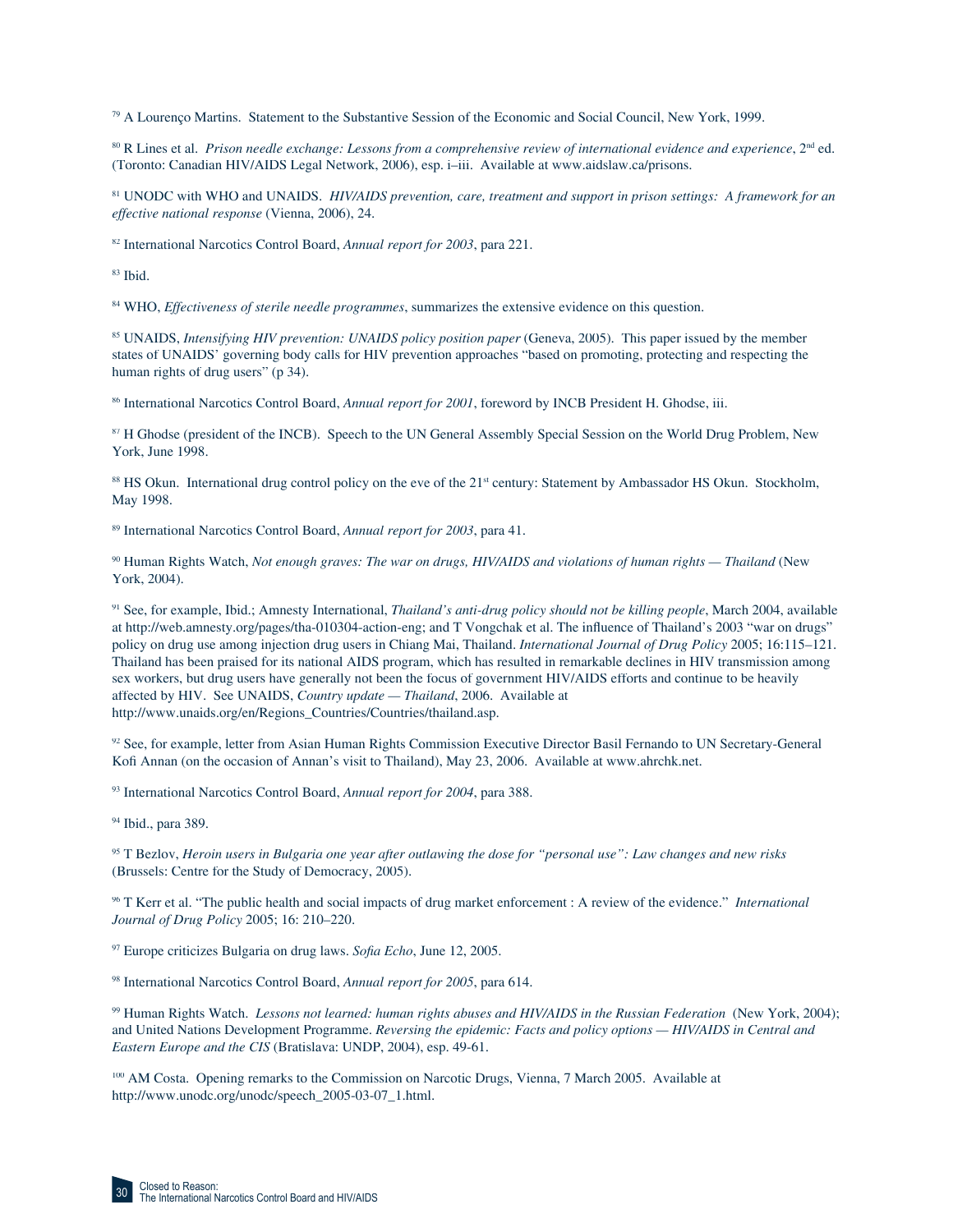101 L Levinson. "Russian Federation: Going backwards on drug policy." *HIV/AIDS Policy and Law Review* 2005; 10(2): 27–28.

102 International Narcotics Control Board, *Annual report for 2005*, para 572.

103 See, for example, Xinhua News Agency, "Executions after anti-drugs rallies in Yunnan," June 28, 1990; United Press International, "Seven drug traffickers executed in south China," June 28, 1991; Agence France Presse, "Some 50 drug traffickers executed in China," June 27, 1992; Agence France Presse, "More than 100 drug traffickers executed in Yunnan," June 28, 1993; *The Times* (London), "Drug example," June 27, 1994; Deutsche Presse-Agentur, "104 people executed in China," June 26, 1995; Agence France Presse, "222 people executed in one day in China's anti-drug crackdown," June 27, 1996; Deutsche Presse-Agentur, "China executes 28 for drug trafficking, violent crime," June 27, 1997; AAP Information Services, "China: Almost 1,900 executed in China last year." September 10, 1998; Agence France Presse, "China executes Pakistani national as crackdown on drug crime continues," June 28, 1999; Agence France Presse, "China executes total of 52 over drugs in a week," June 30, 2000. *The Guardian* (London), "Chinese executions mark UN's anti-drugs day: Crackdown on traffickers comes as number of HIV-Aids cases soars," June 27, 2001; Deutsche Presse-Agentur, "China executes at least 82 to mark anti-drugs day." June 26, 2002; Deutche Presse-Agentur, "China Executes 26 People for Drug Crimes," June 26, 2003; Agence France Presse, "China executes 17 drug traffickers," June 26, 2004 and "Eighteen executed in China," June 25, 2004; Xinhua News Agency, "Dozens of drug dealers given to death penalty in China's combat against drug-related crimes," June 25, 2004; Agence France Presse, "Asia marks anti-drug day with executions, destruction of narcotics," June 26, 2006; and Agence France Presse, "Twenty seven executed in China on anti-drug day." June 27. 2006.

104 International Narcotics Control Board, *Annual report for 2003*, paras 213–214.

<sup>105</sup> See, for example, Human Rights Watch, *Fanning the flames — how human rights abuses are fueling the AIDS epidemic in Kazakhstan* (New York, 2003), 32–33; Human Rights Watch, *Rhetoric and risk: human rights abuses impeding Ukraine's fight against HIV/AIDS* (New York, 2006), 34–38; Human Rights Watch, *Injecting reason: Human rights and HIV prevention for injection drug users* (New York, 2003), 20–24; Human Rights Watch, *Lessons not learned* (Russia report), 33–35; Human Rights Watch. *Not enough graves* (Thailand report), 40–41.

106 Ibid. See also Human Rights Watch, *Ravaging the vulnerable: Abuses against persons at high risk of HIV infection in Bangladesh* (New York, 2003), 45–46.

107 Human Rights Watch, *Injecting reason*, 23–25.

108 UNAIDS, *Intensifying HIV prevention: UNAIDS policy position paper* (Geneva, 2005), 34.

109 UN General Assembly, *Declaration of commitment on HIV/AIDS*, August 2, 2001, paras 32, 33; UN General Assembly, *Political declaration on HIV/AIDS*, June 15, 2006, para 20.

110 JVRP Rao, *From advocacy to implementation: challenges and responses to injecting drug use and HIV*. Plenary speech at XVII International Conference on the Reduction of Drug-Related Harm, Vancouver, April 30, 2006.

<sup>111</sup> UN Economic and Social Council, *Consolidated budget for the biennium 2006–2007 for the United Nations Office on Drugs and Crime*, E/CN.7/2005/12, September 27, 2005.

112 United Nations. *Single convention on narcotic drugs, 1961* (as amended by the 1972 Protocol amending the Single Convention), article 9. Available at http://www.unodc.org/pdf/convention\_1961\_en.pdf.

<sup>113</sup> H Ghodse (president of the INCB). Statement to the substantive session of ECOSOC, New York, 1998.

114 Persons who served as INCB members in 1995–2005 after having been delegates from their countries to the CND include Edouard Babayan (Russian Federation — also head of delegation), Dil Jan Khan (Pakistan, also delegation head), A Lourenço Martins (Portugal), Oskar Schroeder (Germany, delegation head), Elba Torres Graterol (Venezuela), Chinmay Chakrabarty (India), Alfonso Gomez Mendez (Colombia), Nüzhet Kandemir (Turkey), Madan Mohan Bhatnagar (India, head of delegation), Robert Lousberg (Netherlands), and Rainer Schmid (Austria). Philip Emafo (Nigeria) was chairman of the tenth Special Session of the CND in 1988.

115 V Krasnov et al. *"Nyet metadonovym programmam v Rossii"* (No to methadone programs in Russia). *Meditsinskaya Gazeta* no. 29, 30 March 2005, 7. Slightly altered version available in Russian at http://www.healthinstitute.ru/catalog/memorandum.htm.

116 C Aceijas et al. "Say no to methadone" memorandum: Correcting the record (memo and open letter). Available at http://www.soros.org/initiatives/health/focus/ihrd/news/methadone\_2006/corrections\_20060511.pdf#search=%22no%20to%20m ethadone%20memorandum%20correcting%22.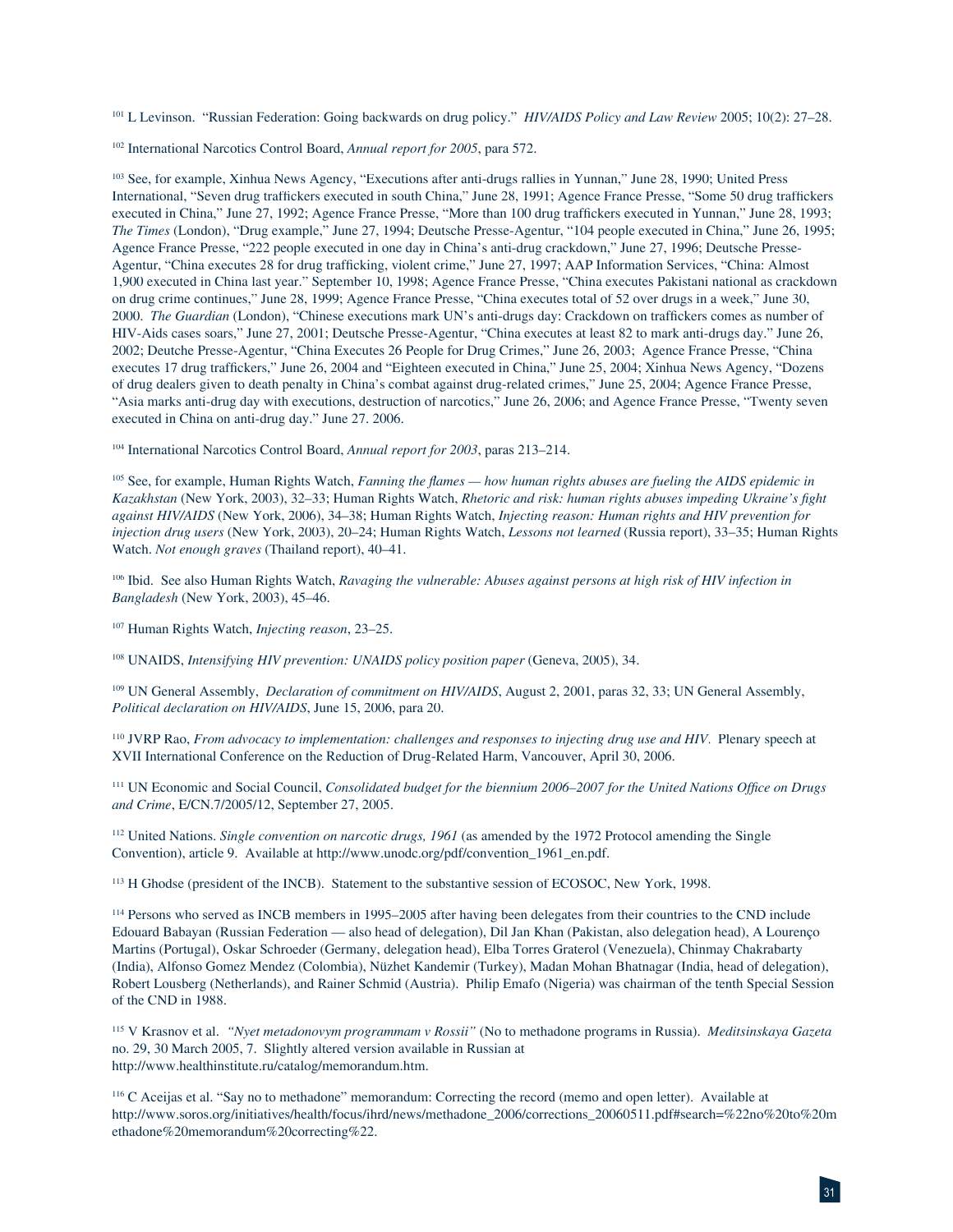117 UN General Assembly, *Proposed programme budget 2004–2005*, 15.

118 Description of the Committee's mandate available on the web site of WHO at http://www.who.int/substance\_abuse/right\_committee/en/index.html. The Committee's published reports document the participation of an INCB representative since 1969.

119 "Topics of current interest," *WHO Drug Information* 2006; 20(3): 190. Available at http://www.who.int/druginformation/.

120 UN General Assembly, *Strengthening of the United Nations: an agenda for further change (report of the Secretary-General)*, A/57/387, September 9, 2002, 24.

<sup>121</sup> UN Security Council, *Note by the President of the Security Council (plus Annex)*, UN doc. 06-42943, 2006.

122 International Narcotics Control Board, *Annual report for 2005*, para 23(g).

123 International Narcotics Control Board, *Evaluation of implementation of the international drug control treaties (questionnaire)*, 2007. Available at http://www.incb.org/pdf/questionnaire/Questionnaire\_Eng.doc.

124 See, for example, International Narcotics Control Board, *Annual report for 2004*, para 2, and International Narcotics Control Board, *Annual Report for 2003*, para 59.

125 See "About Us" on UNODC website at http://www.unodc.org/unodc/en/about.html.

<sup>126</sup> International Narcotics Control Board, "Role of INCB" on the Board's web site at www.incb.org.

<sup>127</sup> Commentary on the United Nations Convention Against Traffic in Narcotic Drugs and Psychotropic Substances 1988 (December 1988).

128 International Harm Reduction Development Program, *Unintended consequences: Drug policies fuel the HIV epidemic in Russia and Ukraine* (New York: Open Society Institute, 2003), 5.

129 International Narcotics Control Board, "Mandates and functions" section of INCB website. Available at http://www.incb.org/incb/en/mandate.html.